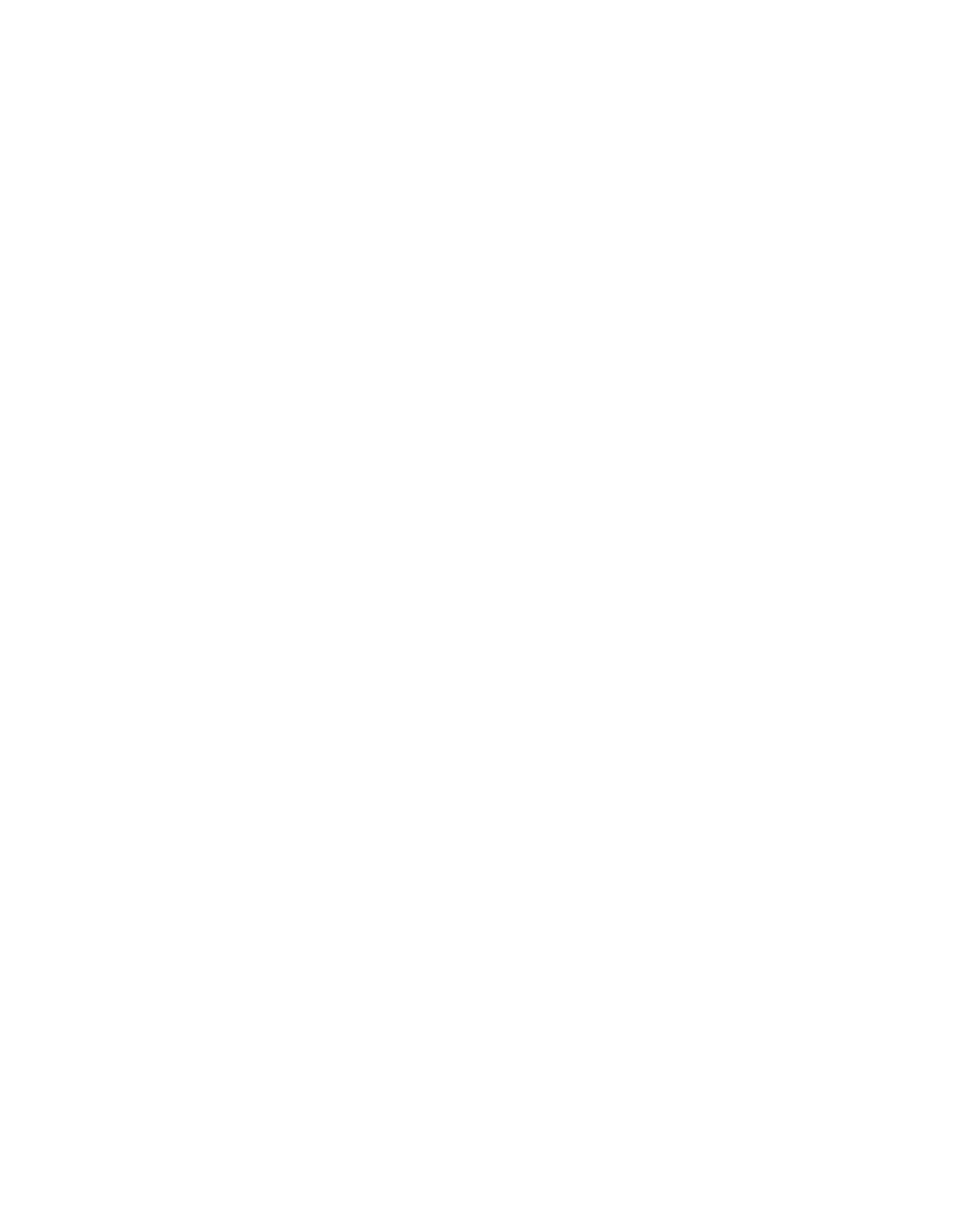| Input            |                | <b>Drive Size</b> |            |                                                                                                                                                                                                                                                               |           | <b>Calculated Resistor Power Size</b> |             |             |                |              |  |  |  |  |
|------------------|----------------|-------------------|------------|---------------------------------------------------------------------------------------------------------------------------------------------------------------------------------------------------------------------------------------------------------------|-----------|---------------------------------------|-------------|-------------|----------------|--------------|--|--|--|--|
| Voltage<br>(VAC) |                |                   | Resistance | (Especially for small duty cycles, this calculated power size may not be final based on the short term energy during<br>the braking event. This detail must be completed with the resistor manufacturer based on the chosen power size and<br>resistor type.) |           |                                       |             |             |                |              |  |  |  |  |
|                  |                | <b>Torque</b>     |            |                                                                                                                                                                                                                                                               |           |                                       |             |             |                |              |  |  |  |  |
|                  |                | (% of             |            |                                                                                                                                                                                                                                                               | 5% Decel  | 10% Braking                           | 25% Braking | 40% Braking | 50% Decel      | 100% Braking |  |  |  |  |
|                  | <b>HP</b>      | motor)            | (ohms)     | 2.5% Decel                                                                                                                                                                                                                                                    | 2.5% OHL  | <b>5% OHL</b>                         | 12.5% OHL   | 20% OHL     | <b>25% OHL</b> | 50% OHL      |  |  |  |  |
| 240              | 0.25           | 100%              | 117        | T117R360W                                                                                                                                                                                                                                                     | T117R360W | T117R360W                             | T117R360W   | T117R360W   | T117R360W      | T117R360W    |  |  |  |  |
| 240              | 0.25           | 215%              | 117        | T117R360W                                                                                                                                                                                                                                                     | T117R360W | T117R360W                             | T117R360W   | T117R360W   | T117R360W      | T117R720W    |  |  |  |  |
| 240              | 0.25           | 323%              | 117        | T117R360W                                                                                                                                                                                                                                                     | T117R360W | T117R360W                             |             |             |                |              |  |  |  |  |
| 240              | 0.25           | 430%              | 117        | T117R360W                                                                                                                                                                                                                                                     | T117R360W |                                       |             |             |                |              |  |  |  |  |
| 240              | 0.5            | 100%              | 117        | T117R360W                                                                                                                                                                                                                                                     | T117R360W | T117R360W                             | T117R360W   | T117R360W   | T117R360W      | T117R360W    |  |  |  |  |
| 240              | 0.5            | 178%              | 117        | T117R360W                                                                                                                                                                                                                                                     | T117R360W | T117R360W                             | T117R360W   | T117R360W   | T117R360W      | T117R720W    |  |  |  |  |
| 240              | 0.5            | 267%              | 117        | T117R360W                                                                                                                                                                                                                                                     | T117R360W | T117R360W                             |             |             |                |              |  |  |  |  |
| 240              | 0.5            | 357%              | 117        | T117R360W                                                                                                                                                                                                                                                     | T117R360W |                                       |             |             |                |              |  |  |  |  |
| 240              | 1              | 100%              | 60         | T60R360W                                                                                                                                                                                                                                                      | T60R360W  | T60R360W                              | T60R360W    | T60R360W    | T60R360W       | T60R720W     |  |  |  |  |
| 240              |                | 172%              | 60         | T60R360W                                                                                                                                                                                                                                                      | T60R360W  | T60R360W                              | T60R360W    | T60R360W    | T60R360W       | T60R1K44     |  |  |  |  |
| 240              |                | 258%              | 60         | T60R360W                                                                                                                                                                                                                                                      | T60R360W  | T60R360W                              |             |             |                |              |  |  |  |  |
| 240              | 1              | 344%              | 60         | T60R360W                                                                                                                                                                                                                                                      | T60R360W  |                                       |             |             |                |              |  |  |  |  |
| 240              | 1.5            | 100%              | 60         | T60R360W                                                                                                                                                                                                                                                      | T60R360W  | T60R360W                              | T60R360W    | T60R360W    | T60R360W       | T60R1K08     |  |  |  |  |
| 240              | 1.5            | 156%              | 60         | T60R360W                                                                                                                                                                                                                                                      | T60R360W  | T60R360W                              | T60R360W    | T60R360W    | T60R720W       | T60R1K8      |  |  |  |  |
| 240              | 1.5            | 235%              | 60         | T60R360W                                                                                                                                                                                                                                                      | T60R360W  | T60R360W                              |             |             |                |              |  |  |  |  |
| 240              | $\overline{2}$ | 100%              | 60         | T60R360W                                                                                                                                                                                                                                                      | T60R360W  | T60R360W                              | T60R360W    | T60R360W    | T60R360W       | T60R1K8      |  |  |  |  |
| 240              | $\mathbf 2$    | 153%              | 60         | T60R360W                                                                                                                                                                                                                                                      | T60R360W  | T60R360W                              | T60R360W    | T60R720W    | T60R720W       | T60R2K52     |  |  |  |  |
| 240              | $\overline{2}$ | 173%              | 60         | T60R360W                                                                                                                                                                                                                                                      | T60R360W  | T60R360W                              |             |             |                |              |  |  |  |  |
| 240              | 3              | 100%              | 48         | T48R360W                                                                                                                                                                                                                                                      | T48R360W  | T48R360W                              | T48R360W    | T48R428W    | T48R720W       | T48R2K52     |  |  |  |  |
| 240              | 3              | 148%              | 48         | T48R360W                                                                                                                                                                                                                                                      | T48R360W  | T48R360W                              | T48R428W    | T48R720W    | T48R1K08       | T48R3K6      |  |  |  |  |
| 240              | 5              | 100%              | 32         | T32R360W                                                                                                                                                                                                                                                      | T32R360W  | T32R360W                              | T32R720W    | T32R1K08    | T32R1K08       | T32R4K0      |  |  |  |  |
| 240              | 5              | 122%              | 32         | T32R360W                                                                                                                                                                                                                                                      | T32R360W  | T32R360W                              | T32R720W    | T32R1K08    | T32R1K44       | T32R4K88     |  |  |  |  |

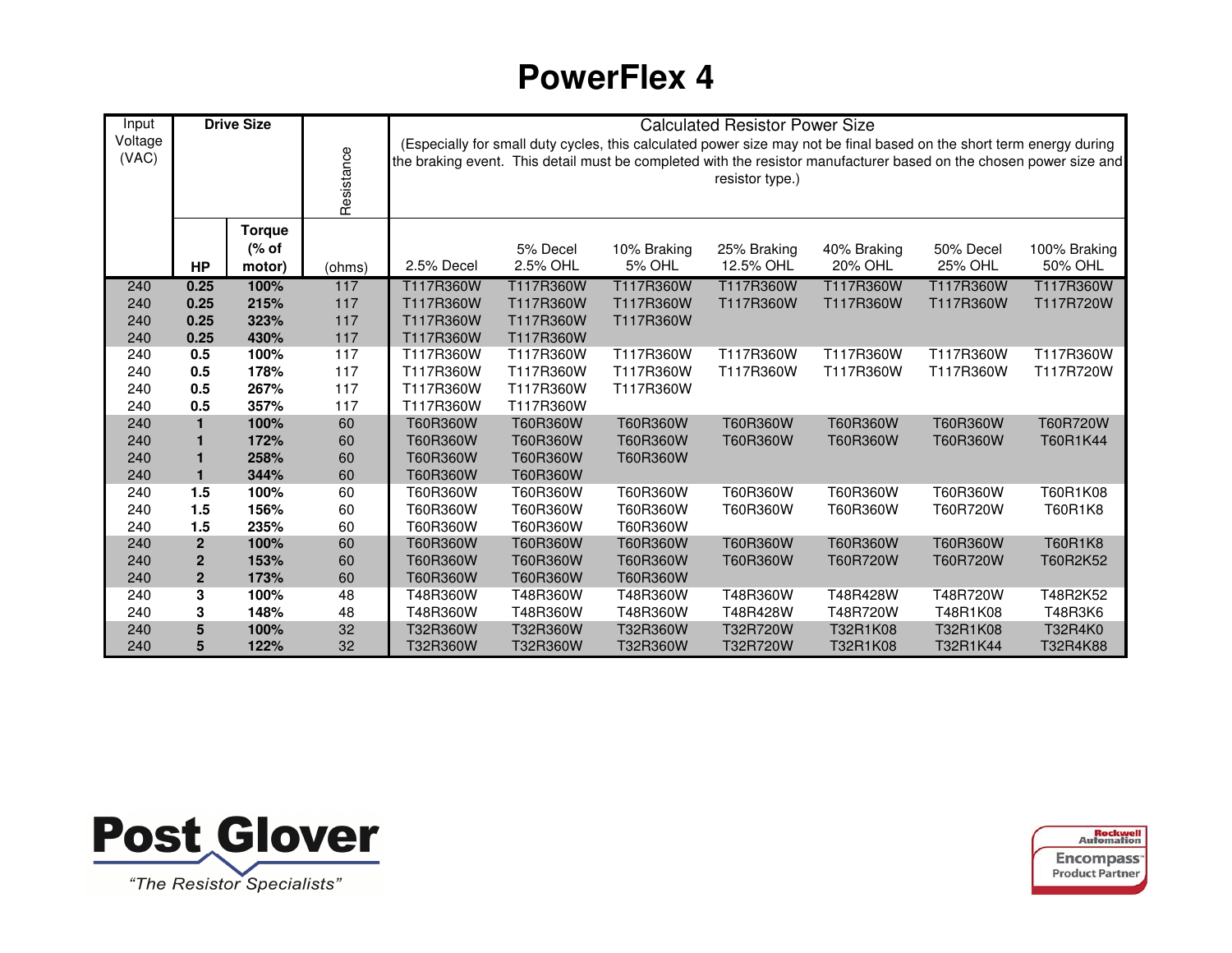| Input            |                | <b>Drive Size</b> |            |            |           |               | <b>Calculated Resistor Power Size</b>                                                                                                   |             |                |                                                                                                                    |
|------------------|----------------|-------------------|------------|------------|-----------|---------------|-----------------------------------------------------------------------------------------------------------------------------------------|-------------|----------------|--------------------------------------------------------------------------------------------------------------------|
| Voltage<br>(VAC) |                |                   | Resistance |            |           |               | (Especially for small duty cycles, this calculated power size may not be final based on the short term energy during<br>resistor type.) |             |                | the braking event. This detail must be completed with the resistor manufacturer based on the chosen power size and |
|                  |                | <b>Torque</b>     |            |            |           |               |                                                                                                                                         |             |                |                                                                                                                    |
|                  |                | (% of             |            |            | 5% Decel  | 10% Braking   | 25% Braking                                                                                                                             | 40% Braking | 50% Decel      | 100% Braking                                                                                                       |
|                  | <b>HP</b>      | motor)            | (ohms)     | 2.5% Decel | 2.5% OHL  | <b>5% OHL</b> | 12.5% OHL                                                                                                                               | 20% OHL     | 25% OHL        | 50% OHL                                                                                                            |
| 480              | 0.5            | 100%              | 121        | T121R360W  | T121R360W | T121R360W     | T121R360W                                                                                                                               | T121R360W   | T121R360W      | T121R360W                                                                                                          |
| 480              | 0.5            | 217%              | 121        | T121R360W  | T121R360W | T121R360W     | T121R360W                                                                                                                               | T121R360W   | T121R360W      | T121R1K08                                                                                                          |
| 480              | 0.5            | 326%              | 121        | T121R360W  | T121R360W | T121R360W     |                                                                                                                                         |             |                |                                                                                                                    |
| 480              | 0.5            | 434%              | 121        | T121R360W  | T121R360W |               |                                                                                                                                         |             |                |                                                                                                                    |
| 480              | 1              | 100%              | 121        | T121R360W  | T121R360W | T121R360W     | T121R360W                                                                                                                               | T121R360W   | T121R360W      | T121R1K08                                                                                                          |
| 480              |                | 176%              | 121        | T121R360W  | T121R360W | T121R360W     | T121R360W                                                                                                                               | T121R360W   | T121R360W      | T121R1K44                                                                                                          |
| 480              |                | 264%              | 121        | T121R360W  | T121R360W | T121R360W     |                                                                                                                                         |             |                |                                                                                                                    |
| 480              |                | 352%              | 121        | T121R360W  | T121R360W |               |                                                                                                                                         |             |                |                                                                                                                    |
| 480              | $\mathbf{2}$   | 100%              | 121        | T121R360W  | T121R360W | T121R360W     | T121R360W                                                                                                                               | T121R360W   | T121R360W      | T121R1K8                                                                                                           |
| 480              | $\overline{2}$ | 153%              | 121        | T121R360W  | T121R360W | T121R360W     | T121R360W                                                                                                                               | T121R720W   | T121R720W      | T121R2K52                                                                                                          |
| 480              | $\mathbf 2$    | 229%              | 121        | T121R360W  | T121R360W | T121R360W     |                                                                                                                                         |             |                |                                                                                                                    |
| 480              | $\mathbf{2}$   | 306%              | 121        | T121R360W  | T121R360W |               |                                                                                                                                         |             |                |                                                                                                                    |
| 480              | 3              | 100%              | 97         | T97R360W   | T97R360W  | T97R360W      | T97R360W                                                                                                                                | T97R720W    | T97R720W       | T97R2K52                                                                                                           |
| 480              | 3              | 156%              | 97         | T97R360W   | T97R360W  | T97R360W      | T97R720W                                                                                                                                | T97R720W    | T97R1K08       | T97R3K6                                                                                                            |
| 480              | 3              | 235%              | 97         | T97R360W   | T97R360W  | T97R360W      |                                                                                                                                         |             |                |                                                                                                                    |
| 480              | 3              | 292%              | 97         | T97R360W   | T97R360W  |               |                                                                                                                                         |             |                |                                                                                                                    |
| 480              | 5              | 100%              | 97         | T97R360W   | T97R360W  | T97R360W      | T97R720W                                                                                                                                | T97R1K08    | T97R1K08       | T97R4K32                                                                                                           |
| 480              | 5              | 161%              | 97         | T97R360W   | T97R360W  | T97R360W      | T97R1K08                                                                                                                                | T97R1K44    | <b>T97R1K8</b> | T97R6K48                                                                                                           |

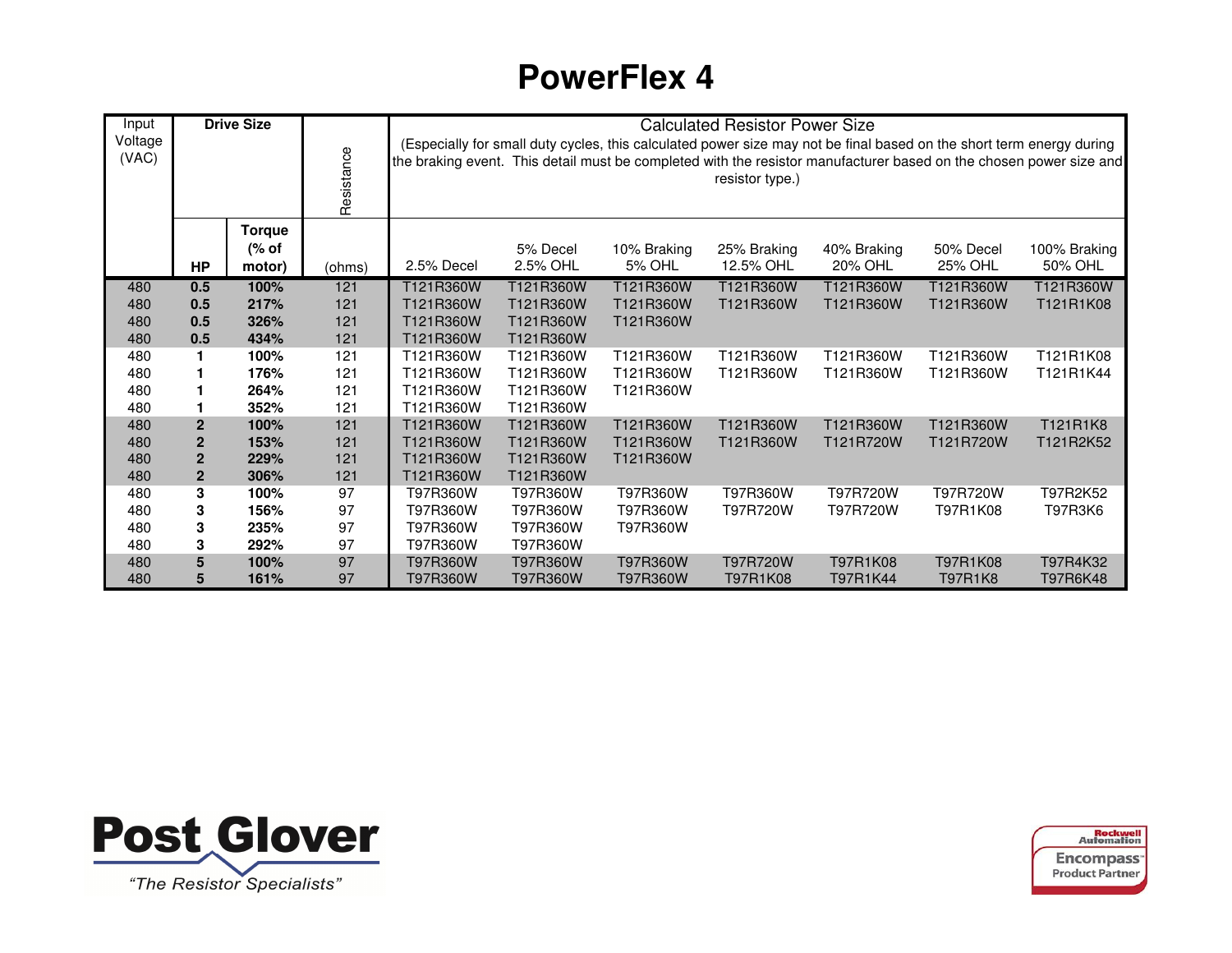| Input      |                         | <b>Drive Size</b> |            |                        |                                                                                                                      |                      | <b>Calculated Resistor Power Size</b> |             |                |                                                                                                                    |
|------------|-------------------------|-------------------|------------|------------------------|----------------------------------------------------------------------------------------------------------------------|----------------------|---------------------------------------|-------------|----------------|--------------------------------------------------------------------------------------------------------------------|
| Voltage    |                         |                   |            |                        | (Especially for small duty cycles, this calculated power size may not be final based on the short term energy during |                      |                                       |             |                |                                                                                                                    |
| (VAC)      |                         |                   |            |                        |                                                                                                                      |                      |                                       |             |                | the braking event. This detail must be completed with the resistor manufacturer based on the chosen power size and |
|            |                         |                   |            |                        |                                                                                                                      |                      | resistor type.)                       |             |                |                                                                                                                    |
|            |                         |                   | Resistance |                        |                                                                                                                      |                      |                                       |             |                |                                                                                                                    |
|            |                         |                   |            |                        |                                                                                                                      |                      |                                       |             |                |                                                                                                                    |
|            |                         | <b>Torque</b>     |            |                        |                                                                                                                      |                      |                                       |             |                |                                                                                                                    |
|            |                         | (% of             |            |                        | 5% Decel                                                                                                             | 10% Braking          | 25% Braking                           | 40% Braking | 50% Decel      | 100% Braking                                                                                                       |
|            | <b>HP</b>               | motor)            | (ohms)     | 2.5% Decel             | 2.5% OHL                                                                                                             | <b>5% OHL</b>        | 12.5% OHL                             | 20% OHL     | <b>25% OHL</b> | 50% OHL                                                                                                            |
| 240        | 0.5                     | 100%              | 117        | T117R360W              | T117R360W                                                                                                            | T117R360W            | T117R360W                             | T117R360W   | T117R360W      | T117R360W                                                                                                          |
| 240        | 0.5                     | 178%              | 117        | T117R360W              | T117R360W                                                                                                            | T117R360W            | T117R360W                             | T117R360W   | T117R360W      | T117R720W                                                                                                          |
| 240<br>240 | 0.5<br>0.5              | 267%<br>357%      | 117<br>117 | T117R360W<br>T117R360W | T117R360W<br>T117R360W                                                                                               | T117R360W            |                                       |             |                |                                                                                                                    |
| 240        | 1                       | 100%              | 48         | T48R360W               | T48R360W                                                                                                             | T48R360W             | T48R360W                              | T48R360W    | T48R360W       | T48R720W                                                                                                           |
| 240        | $\mathbf 1$             | 191%              | 48         | T48R360W               | T48R360W                                                                                                             | T48R360W             | T48R360W                              | T48R360W    | T48R360W       | T48R1K44                                                                                                           |
| 240        | $\mathbf 1$             | 287%              | 48         | T48R360W               | T48R360W                                                                                                             | T48R360W             |                                       |             |                |                                                                                                                    |
| 240        | $\mathbf{1}$            | 382%              | 48         | T48R360W               | T48R360W                                                                                                             |                      |                                       |             |                |                                                                                                                    |
| 240        | 1.5                     | 100%              | 48         | T48R360W               | T48R360W                                                                                                             | T48R360W             | T48R360W                              | T48R360W    | T48R360W       | T48R1K08                                                                                                           |
| 240        | 1.5                     | 156%              | 48         | T48R360W               | T48R360W                                                                                                             | T48R360W             | T48R360W                              | T48R360W    | T48R428W       | T48R1K8                                                                                                            |
| 240        | 1.5                     | 235%              | 48         | T48R360W               | T48R360W                                                                                                             | T48R360W             |                                       |             |                |                                                                                                                    |
| 240        | 1.5                     | 296%              | 48         | T48R360W               | T48R360W                                                                                                             |                      |                                       |             |                |                                                                                                                    |
| 240        | $\mathbf 2$             | 100%              | 48         | T48R360W               | T48R360W                                                                                                             | T48R360W             | T48R360W                              | T48R360W    | T48R360W       | T48R1K44                                                                                                           |
| 240        | $\mathbf 2$             | 153%              | 48         | T48R360W               | T48R360W                                                                                                             | T48R360W             | T48R360W                              | T48R720W    | T48R720W       | T48R2K52                                                                                                           |
| 240        | $\mathbf 2$             | 217%              | 48         | T48R360W               | T48R360W                                                                                                             | T48R360W             |                                       |             |                |                                                                                                                    |
| 240        | $\overline{\mathbf{3}}$ | 100%              | 32         | T32R360W               | T32R360W                                                                                                             | T32R360W             | T32R360W                              | T32R720W    | T32R720W       | T32R2K29                                                                                                           |
| 240        | $\mathbf 3$             | 156%              | 32         | T32R360W               | T32R360W                                                                                                             | T32R360W             | T32R720W                              | T32R720W    | T32R1K08       | T32R3K6                                                                                                            |
| 240        | ${\bf 3}$               | 222%              | 32         | T32R360W               | T32R360W                                                                                                             | T32R360W             |                                       |             |                |                                                                                                                    |
| 240        | 5                       | 100%              | 19         | T19R360W               | T19R360W                                                                                                             | T19R360W             | T19R720W                              | T19R1K08    | T19R1K08       | T19R4K0                                                                                                            |
| 240        | 5                       | 139%              | 19         | T19R360W               | T19R360W                                                                                                             | T19R360W             | T19R720W                              | T19R1K08    | T19R1K44       | T19R5K58                                                                                                           |
| 240        | 5                       | 205%              | 19         | T19R360W               | T19R360W                                                                                                             | T19R420W             |                                       |             |                |                                                                                                                    |
| 240        | 7.5                     | 100%              | 13         | T13R360W               | T13R360W                                                                                                             | T13R360W             | T13R720W                              | T13R1K08    | T13R1K44       | T13R5K5                                                                                                            |
| 240<br>240 | 7.5<br>7.5              | 139%<br>209%      | 13<br>13   | T13R360W<br>T13R360W   | T13R360W<br>T13R360W                                                                                                 | T13R420W<br>T13R720W | T13R1K08                              | T13R1K53    | T13R1K92       | T13R7K65                                                                                                           |
| 240        | 10                      | 100%              | 10         | T10R360W               | T10R360W                                                                                                             | T10R360W             | T10R1K08                              | T10R1K5     | T10R1K88       | T10R4K5                                                                                                            |
| 240        | 10                      | 145%              | 10         | T10R360W               | T10R360W                                                                                                             | T10R720W             | T10R1K37                              | T10R2K19    | T10R2K73       | T10R11K0                                                                                                           |
| 240        | 10                      | 208%              | 10         | T10R360W               | T10R720W                                                                                                             | T10R1K08             |                                       |             |                |                                                                                                                    |
|            |                         |                   |            |                        |                                                                                                                      |                      |                                       |             |                |                                                                                                                    |



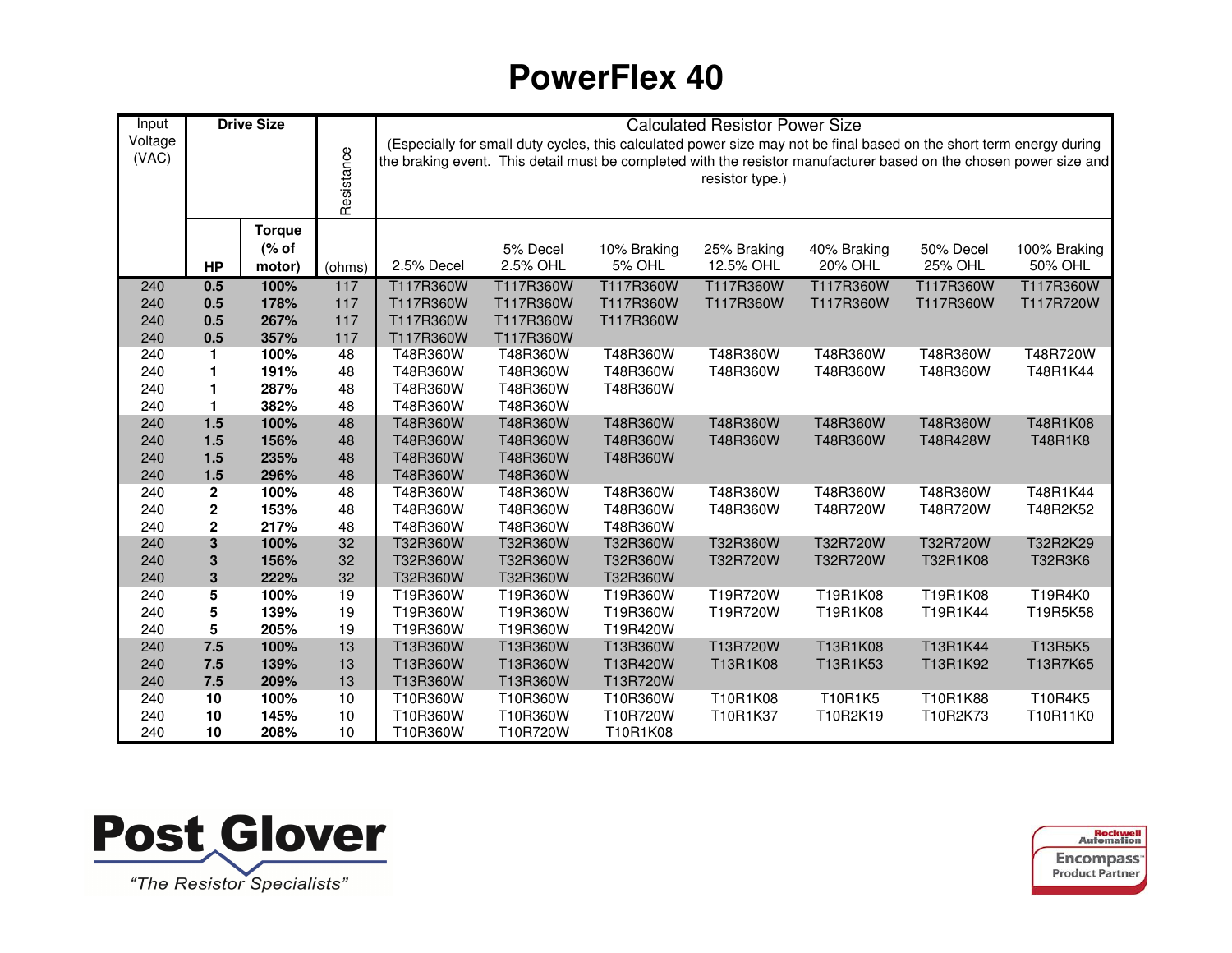| Input      |                         | <b>Drive Size</b> |            | <b>Calculated Resistor Power Size</b><br>(Especially for small duty cycles, this calculated power size may not be final based on the short term energy during |                       |               |                 |             |           |                                                                                                                    |  |  |  |  |  |
|------------|-------------------------|-------------------|------------|---------------------------------------------------------------------------------------------------------------------------------------------------------------|-----------------------|---------------|-----------------|-------------|-----------|--------------------------------------------------------------------------------------------------------------------|--|--|--|--|--|
| Voltage    |                         |                   |            |                                                                                                                                                               |                       |               |                 |             |           |                                                                                                                    |  |  |  |  |  |
| (VAC)      |                         |                   |            |                                                                                                                                                               |                       |               |                 |             |           | the braking event. This detail must be completed with the resistor manufacturer based on the chosen power size and |  |  |  |  |  |
|            |                         |                   |            |                                                                                                                                                               |                       |               | resistor type.) |             |           |                                                                                                                    |  |  |  |  |  |
|            |                         |                   | Resistance |                                                                                                                                                               |                       |               |                 |             |           |                                                                                                                    |  |  |  |  |  |
|            |                         |                   |            |                                                                                                                                                               |                       |               |                 |             |           |                                                                                                                    |  |  |  |  |  |
|            |                         | <b>Torque</b>     |            |                                                                                                                                                               |                       |               |                 |             |           |                                                                                                                    |  |  |  |  |  |
|            |                         | (% of             |            |                                                                                                                                                               | 5% Decel              | 10% Braking   | 25% Braking     | 40% Braking | 50% Decel | 100% Braking                                                                                                       |  |  |  |  |  |
|            | <b>HP</b>               | motor)            | (ohms)     | 2.5% Decel                                                                                                                                                    | 2.5% OHL              | <b>5% OHL</b> | 12.5% OHL       | 20% OHL     | 25% OHL   | 50% OHL                                                                                                            |  |  |  |  |  |
| 480        | 0.5                     | 100%              | 121        | T121R360W                                                                                                                                                     | T121R360W             | T121R360W     | T121R360W       | T121R360W   | T121R360W | T121R360W                                                                                                          |  |  |  |  |  |
| 480        | 0.5                     | 217%              | 121        | T121R360W                                                                                                                                                     | T121R360W             | T121R360W     | T121R360W       | T121R360W   | T121R360W | T121R1K08                                                                                                          |  |  |  |  |  |
| 480        | 0.5                     | 326%              | 121        | T121R360W                                                                                                                                                     | T121R360W             | T121R360W     |                 |             |           |                                                                                                                    |  |  |  |  |  |
| 480        | 0.5                     | 434%              | 121        | T121R360W                                                                                                                                                     | T121R360W             |               |                 |             |           |                                                                                                                    |  |  |  |  |  |
| 480        | $\mathbf{1}$            | 100%              | 121        | T121R360W                                                                                                                                                     | T121R360W             | T121R360W     | T121R360W       | T121R360W   | T121R360W | T121R720W                                                                                                          |  |  |  |  |  |
| 480        | $\mathbf{1}$            | 176%              | 121        | T121R360W                                                                                                                                                     | T121R360W             | T121R360W     | T121R360W       | T121R360W   | T121R360W | T121R1K44                                                                                                          |  |  |  |  |  |
| 480        | $\blacksquare$          | 264%              | 121        | T121R360W                                                                                                                                                     | T121R360W             | T121R360W     |                 |             |           |                                                                                                                    |  |  |  |  |  |
| 480        | $\mathbf{1}$            | 352%              | 121        | T121R360W                                                                                                                                                     | T121R360W             |               |                 |             |           |                                                                                                                    |  |  |  |  |  |
| 480        | $\mathbf 2$             | 100%              | 121        | T121R360W                                                                                                                                                     | T121R360W             | T121R360W     | T121R360W       | T121R360W   | T121R360W | T121R1K44                                                                                                          |  |  |  |  |  |
| 480        | $\boldsymbol{2}$        | 153%              | 121        | T121R360W                                                                                                                                                     | T121R360W             | T121R360W     | T121R360W       | T121R720W   | T121R720W | T121R2K52                                                                                                          |  |  |  |  |  |
| 480        | $\mathbf 2$             | 229%              | 121        | T121R360W                                                                                                                                                     | T121R360W             | T121R360W     |                 |             |           |                                                                                                                    |  |  |  |  |  |
| 480<br>480 | $\mathbf{2}$<br>3       | 306%<br>100%      | 121<br>97  | T121R360W<br>T97R360W                                                                                                                                         | T121R360W<br>T97R360W | T97R360W      | T97R360W        | T97R720W    | T97R720W  | T97R2K52                                                                                                           |  |  |  |  |  |
| 480        | 3                       | 156%              | 97         | T97R360W                                                                                                                                                      | T97R360W              | T97R360W      | T97R720W        | T97R720W    | T97R1K08  | T97R3K6                                                                                                            |  |  |  |  |  |
| 480        | 3                       | 235%              | 97         | T97R360W                                                                                                                                                      | T97R360W              | T97R360W      |                 |             |           |                                                                                                                    |  |  |  |  |  |
| 480        | $\overline{\mathbf{3}}$ | 292%              | 97         | T97R360W                                                                                                                                                      | T97R360W              |               |                 |             |           |                                                                                                                    |  |  |  |  |  |
| 480        | 5                       | 100%              | 77         | T77R360W                                                                                                                                                      | T77R360W              | T77R360W      | T77R720W        | T77R1K08    | T77R1K08  | T77R4K32                                                                                                           |  |  |  |  |  |
| 480        | $5\phantom{1}$          | 167%              | 77         | T77R360W                                                                                                                                                      | T77R360W              | T77R360W      | T77R1K08        | T77R1K44    | T77R1K8   | T77R6K84                                                                                                           |  |  |  |  |  |
| 480        | 5                       | 203%              | 77         | T77R360W                                                                                                                                                      | T77R360W              | T77R720W      |                 |             |           |                                                                                                                    |  |  |  |  |  |
| 480        | 7.5                     | 100%              | 55         | T55R360W                                                                                                                                                      | T55R360W              | T55R360W      | T55R720W        | T55R1K08    | T55R1K44  | T55R5K5                                                                                                            |  |  |  |  |  |
| 480        | 7.5                     | 139%              | 55         | T55R360W                                                                                                                                                      | T55R360W              | T55R430W      | T55R1K08        | T55R1K8     | T55R2K16  | T55R7K65                                                                                                           |  |  |  |  |  |
| 480        | 7.5                     | 206%              | 55         | T55R360W                                                                                                                                                      | T55R360W              | T55R720W      |                 |             |           |                                                                                                                    |  |  |  |  |  |
| 480        | 10                      | 100%              | 39         | T39R360W                                                                                                                                                      | T39R360W              | T39R360W      | T39R1K08        | T39R1K44    | T39R1K8   | T39R7K5                                                                                                            |  |  |  |  |  |
| 480        | 10                      | 150%              | 39         | T39R360W                                                                                                                                                      | T39R360W              | T39R720W      | T39R1K44        | T39R2K52    | T39R2K88  | T39R11K3                                                                                                           |  |  |  |  |  |
| 480        | 10                      | 213%              | 39         | T39R360W                                                                                                                                                      | T39R360W              | T39R1K08      |                 |             |           |                                                                                                                    |  |  |  |  |  |
| 480        | 15                      | 100%              | 24         | T24R360W                                                                                                                                                      | T24R360W              | T24R720W      | T24R1K44        | T24R2K16    | T24R2K75  | T24R11K0                                                                                                           |  |  |  |  |  |
| 480        | 15                      | 146%              | 24         | T24R360W                                                                                                                                                      | T24R720W              | T24R1K08      | T24R2K16        | T24R3K22    | T24R4K02  | T24R16K1                                                                                                           |  |  |  |  |  |
| 480        | 15                      | 236%              | 24         | T24R360W                                                                                                                                                      | T24R720W              |               |                 |             |           |                                                                                                                    |  |  |  |  |  |



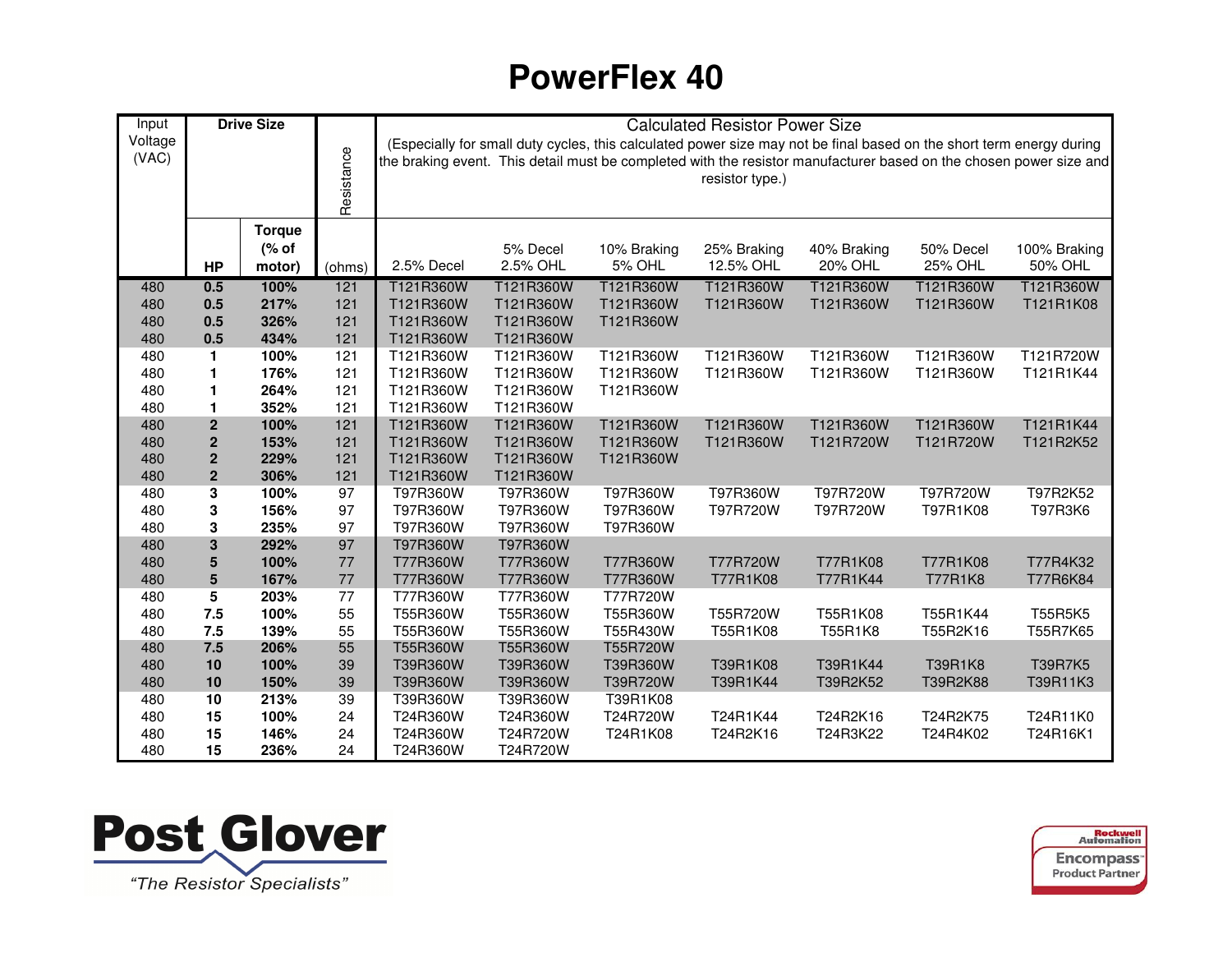| Input      |              | <b>Drive Size</b> |            | <b>Calculated Resistor Power Size</b><br>(Especially for small duty cycles, this calculated power size may not be final based on the short term energy during |                      |             |                      |                            |                      |                                                                                                                    |  |  |  |  |  |
|------------|--------------|-------------------|------------|---------------------------------------------------------------------------------------------------------------------------------------------------------------|----------------------|-------------|----------------------|----------------------------|----------------------|--------------------------------------------------------------------------------------------------------------------|--|--|--|--|--|
| Voltage    |              |                   |            |                                                                                                                                                               |                      |             |                      |                            |                      |                                                                                                                    |  |  |  |  |  |
| (VAC)      |              |                   |            |                                                                                                                                                               |                      |             |                      |                            |                      | the braking event. This detail must be completed with the resistor manufacturer based on the chosen power size and |  |  |  |  |  |
|            |              |                   |            |                                                                                                                                                               |                      |             | resistor type.)      |                            |                      |                                                                                                                    |  |  |  |  |  |
|            |              |                   | Resistance |                                                                                                                                                               |                      |             |                      |                            |                      |                                                                                                                    |  |  |  |  |  |
|            |              | <b>Torque</b>     |            |                                                                                                                                                               |                      |             |                      |                            |                      |                                                                                                                    |  |  |  |  |  |
|            |              | (% of             |            |                                                                                                                                                               | 5% Decel             | 10% Braking | 25% Braking          | 40% Braking                | 50% Decel            | 100% Braking                                                                                                       |  |  |  |  |  |
|            | <b>HP</b>    | motor)            | (ohms)     | 2.5% Decel                                                                                                                                                    | 2.5% OHL             | 5% OHL      | 12.5% OHL            | 20% OHL                    | <b>25% OHL</b>       | 50% OHL                                                                                                            |  |  |  |  |  |
|            | $\mathbf{1}$ | 100%              | 121        | T121R360W                                                                                                                                                     | T121R360W            | T121R360W   | T121R360W            | T121R360W                  | T121R360W            | T121R720W                                                                                                          |  |  |  |  |  |
| 600<br>600 | 1            | 163%              | 121        | T121R360W                                                                                                                                                     | T121R360W            | T121R360W   | T121R360W            | T121R360W                  | T121R360W            | T121R1K44                                                                                                          |  |  |  |  |  |
| 600        | 1            | 244%              | 121        | T121R360W                                                                                                                                                     | T121R360W            | T121R360W   |                      |                            |                      |                                                                                                                    |  |  |  |  |  |
| 600        | $\mathbf{1}$ | 325%              | 121        | T121R360W                                                                                                                                                     | T121R360W            |             |                      |                            |                      |                                                                                                                    |  |  |  |  |  |
| 600        | $\mathbf 2$  | 100%              | 121        | T121R360W                                                                                                                                                     | T121R360W            | T121R360W   | T121R360W            | T121R360W                  | T121R360W            | T121R1K44                                                                                                          |  |  |  |  |  |
| 600        | $\mathbf 2$  | 143%              | 121        | T121R360W                                                                                                                                                     | T121R360W            | T121R360W   | T121R360W            | T121R720W                  | T121R720W            | T121R2K16                                                                                                          |  |  |  |  |  |
| 600        | $\mathbf 2$  | 215%              | 121        | T121R360W                                                                                                                                                     | T121R360W            | T121R360W   |                      |                            |                      |                                                                                                                    |  |  |  |  |  |
| 600        | $\mathbf 2$  | 287%              | 121        | T121R360W                                                                                                                                                     | T121R360W            |             |                      |                            |                      |                                                                                                                    |  |  |  |  |  |
| 600        | $\mathbf{3}$ | 100%              | 121        | T121R360W                                                                                                                                                     | T121R360W            | T121R360W   | T121R360W            | T121R720W                  | T121R720W            | T121R2K16                                                                                                          |  |  |  |  |  |
| 600        | $\mathbf 3$  | 137%              | 121        | T121R360W                                                                                                                                                     | T121R360W            | T121R360W   | T121R360W            | T121R720W                  | T121R1K08            | T121R3K24                                                                                                          |  |  |  |  |  |
| 600        | $\mathbf 3$  | 205%              | 121        | T121R360W                                                                                                                                                     | T121R360W            | T121R360W   |                      |                            |                      |                                                                                                                    |  |  |  |  |  |
| 600        | ${\bf 3}$    | 274%              | 121        | T121R360W                                                                                                                                                     | T121R360W            |             |                      |                            |                      |                                                                                                                    |  |  |  |  |  |
| 600        | 5            | 100%              | 97         | T97R360W                                                                                                                                                      | T97R360W             | T97R360W    | T97R720W             | T97R1K08                   | T97R1K08             | T97R4K32                                                                                                           |  |  |  |  |  |
| 600        | 5            | 131%              | 97         | T97R360W                                                                                                                                                      | T97R360W             | T97R360W    | T97R720W             | T97R1K08                   | T97R1K44             | T97R5K4                                                                                                            |  |  |  |  |  |
| 600        | 5            | 197%              | 97         | T97R360W                                                                                                                                                      | T97R360W             | T97R360W    |                      |                            |                      |                                                                                                                    |  |  |  |  |  |
| 600        | 5<br>7.5     | 251%              | 97<br>60   | T97R360W                                                                                                                                                      | T97R360W             | T60R360W    |                      |                            |                      | <b>T60R5K5</b>                                                                                                     |  |  |  |  |  |
| 600<br>600 | 7.5          | 100%<br>143%      | 60         | T60W360W<br>T60R360W                                                                                                                                          | T60R360W<br>T60R360W | T60R360W    | T60R720W<br>T60R1K08 | T60R1K08<br><b>T60R1K8</b> | T60R1K44<br>T60R2K16 | T60R7K89                                                                                                           |  |  |  |  |  |
| 600        | 7.5          | 215%              | 60         | T60R360W                                                                                                                                                      | T60R360W             | T60R720W    |                      |                            |                      |                                                                                                                    |  |  |  |  |  |
| 600        | 7.5          | 287%              | 60         | T60R360W                                                                                                                                                      | T60R360W             |             |                      |                            |                      |                                                                                                                    |  |  |  |  |  |
| 600        | 10           | 100%              | 51         | T51R360W                                                                                                                                                      | T51R360W             | T51R360W    | T51R1K08             | T51R1K44                   | T51R1K8              | T51R9K92                                                                                                           |  |  |  |  |  |
| 600        | 10           | 132%              | 51         | T51R360W                                                                                                                                                      | T51R360W             | T51R720W    | T51R1K44             | T51R2K16                   | T51R2K52             | T51R9K92                                                                                                           |  |  |  |  |  |
| 600        | 10           | 198%              | 51         | T51R360W                                                                                                                                                      | T51R360W             | T51R720W    |                      |                            |                      |                                                                                                                    |  |  |  |  |  |
| 600        | 10           | 255%              | 51         | T51R360W                                                                                                                                                      | T51R360W             |             |                      |                            |                      |                                                                                                                    |  |  |  |  |  |
| 600        | 15           | 100%              | 51         | T51R360W                                                                                                                                                      | T51R360W             | T51R720W    | T51R1K44             | T51R2K16                   | T51R2K88             | T51R11K0                                                                                                           |  |  |  |  |  |
| 600        | 15           | 145%              | 51         | T51R360W                                                                                                                                                      | T51R434W             | T51R1K08    | T51R2K16             | T51R3K24                   | T51R4K32             | T51R15K9                                                                                                           |  |  |  |  |  |
| 600        | 15           | 174%              | 51         | T51R360W                                                                                                                                                      | T51R434W             | T51R1K08    |                      |                            |                      |                                                                                                                    |  |  |  |  |  |



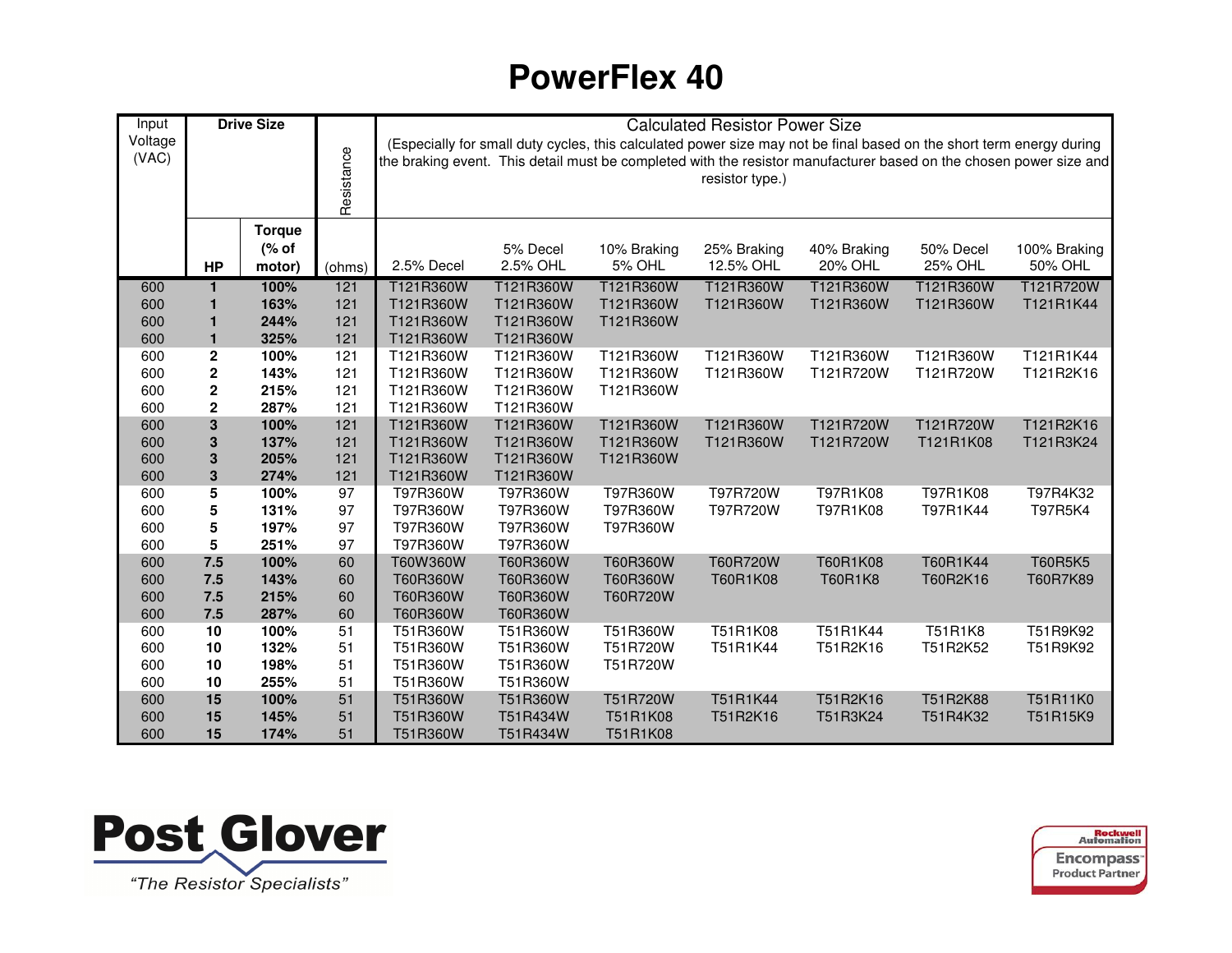| Input      |              | <b>Drive Sized For</b> |                                    | Drive Sized For   |            |                      |                      |                      | <b>Calculated Resistor Power Size</b>                                                                         |                 |                |              |
|------------|--------------|------------------------|------------------------------------|-------------------|------------|----------------------|----------------------|----------------------|---------------------------------------------------------------------------------------------------------------|-----------------|----------------|--------------|
| Voltage    |              | <b>Normal Duty</b>     |                                    | <b>Heavy Duty</b> |            |                      |                      |                      | (Especially for small duty cycles, this calculated power size may not be final based on the short term energy |                 |                |              |
| (VAC)      |              |                        |                                    |                   |            |                      |                      |                      | during the braking event. This detail must be completed with the resistor manufacturer based on the chosen    |                 |                |              |
|            |              |                        |                                    |                   |            |                      |                      |                      | power size and resistor type)                                                                                 |                 |                |              |
|            |              |                        |                                    |                   | Resistance |                      |                      |                      |                                                                                                               |                 |                |              |
|            |              |                        |                                    |                   |            |                      |                      |                      |                                                                                                               |                 |                |              |
|            |              | <b>Torque</b>          |                                    | Torque            |            |                      |                      |                      |                                                                                                               |                 |                |              |
|            |              | (% of                  |                                    | % of              |            |                      | 5% Decel             | 10% Braking          | 25% Braking                                                                                                   | 40% Braking     | 50% Decel      | 100% Braking |
|            | HP           | motor)                 | HP                                 | motor)            | (ohms)     | 2.5% Decel           | 2.5% OHL             | 5% OHL               | 12.5% OHL                                                                                                     | 20% OHL         | <b>25% OHL</b> | 50% OHL      |
| 240        | 0.5          | 100%                   | 0.33                               | 148%              | 117        | T117R360W            | T117R360W            | T117R360W            | T117R360W                                                                                                     | T117R360W       | T117R360W      | T117R360W    |
| 240        | 0.5          | 171%                   | 0.33                               | 252%              | 117        | T117R360W            | T117R360W            | T117R360W            | T117R360W                                                                                                     | T117R360W       | T117R360W      | T117R720W    |
| 240        | 0.5          | 188%                   | 0.33                               | 278%              | 117        | T117R360W            | T117R360W            | T117R360W            |                                                                                                               |                 |                |              |
| 240        | 0.5          | 256%                   | 0.33                               | 379%              | 117        | T117R360W            | T117R360W            |                      |                                                                                                               |                 |                |              |
| 240        | $\mathbf{1}$ | 100%                   | 0.75                               | 136%              | 80         | T80R360W             | T80R360W             | T80R360W             | T80R360W                                                                                                      | T80R360W        | T80R360W       | T80R720W     |
| 240        | 1            | 161%                   | 0.75                               | 219%              | 80         | T80R360W             | T80R360W             | T80R360W             | T80R360W                                                                                                      | T80R360W        | T80R360W       | T80R1K44     |
| 240        | 1            | 184%                   | 0.75                               | 250%              | 80         | T80R360W             | T80R360W             | T80R360W             |                                                                                                               |                 |                |              |
| 240        | 1            | 245%                   | 0.75                               | 334%              | 80         | T80R360W             | T80R360W             |                      |                                                                                                               |                 |                |              |
| 240        | $\mathbf 2$  | 100%                   | 1.5                                | 136%              | 60         | T60R360W             | T60R360W             | T60R360W             | T60R360W                                                                                                      | T60R360W        | T60R360W       | T60R1K44     |
| 240        | $\mathbf 2$  | 130%                   | 1.5                                | 177%              | 60         | T60R360W             | T60R360W             | T60R360W             | T60R360W                                                                                                      | T60R720W        | T60R720W       | T60R2K16     |
| 240        | $\mathbf 2$  | 172%                   | 1.5                                | 235%              | 60         | T60R360W             | T60R360W             | T60R360W             | T60R360W                                                                                                      | T60R720W        | T60R720W       | T60R2K52     |
| 240        | 3            | 100%                   | $\sqrt{2}$                         | 147%              | 36         | T36R360W             | T36R360W             | T36R360W             | T36R360W                                                                                                      | T36R720W        | T36R720W       | T36R2K16     |
| 240        | 3            | 125%                   | 2                                  | 184%              | 36         | T36R360W             | T36R360W             | T36R360W             | T36R360W                                                                                                      | T36R720W        | T36R720W       | T36R2K88     |
| 240        | 3            | 138%                   | $\boldsymbol{2}$<br>$\overline{c}$ | 202%              | 36         | T36R360W             | T36R360W             | T36R360W             |                                                                                                               |                 |                |              |
| 240        | 3            | 188%                   |                                    | 275%              | 36         | T36R360W             | T36R360W             |                      |                                                                                                               |                 |                |              |
| 240        | 5            | 100%                   | 3                                  | 133%              | 30         | T30R360W<br>T30R360W | T30R360W             | T30R360W<br>T30R360W | T30R720W<br>T30R720W                                                                                          | T30R1K08        | T30R1K08       | T30R4K0      |
| 240<br>240 | 5<br>5       | 122%<br>130%           | 3<br>3                             | 163%<br>173%      | 30<br>30   | T30R360W             | T30R360W<br>T30R360W | T30R360W             |                                                                                                               | T30R1K08        | T30R1K44       | T30R4K88     |
| 240        | 7.5          | 100%                   | 5                                  | 138%              | 23         | T23R360W             | T23R360W             | T23R360W             | T23R720W                                                                                                      | T23R1K08        | T23R1K44       | T23R5K5      |
| 240        | 7.5          | 123%                   | 5                                  | 170%              | 23         | T23R360W             | T23R360W             | T23R360W             | T23R1K08                                                                                                      | T23R1K44        | T23R1K8        | T23R6K79     |
| 240        | 10           | 99%                    | 7.5                                | 135%              | 21         | T21R360W             | T21R360W             | T21R360W             | T21R1K08                                                                                                      | T21R1K44        | T21R1K8        | T21R7K43     |
| 240        | 15           | 100%                   | 10                                 | 147%              | 11         | T11R360W             | T11R360W             | T11R720W             | T11R1K38                                                                                                      | T11R2K2         | T11R2K75       | T11R11K0     |
| 240        | 15           | 128%                   | $10$                               | 187%              | 11         | T11R360W             | T11R360W             | T11R720W             | T11R1K76                                                                                                      | T11R2K82        | T11R3K52       | T11R14K1     |
| 240        | 20           | 100%                   | 15                                 | 136%              | 9.3        | T9F3R360W            | T9F3R420W            | T9F3R1K08            | T9F3R1K88                                                                                                     | <b>T9F3R3K0</b> | T9F3R3K75      | T9F3R15K0    |
| 240        | 20           | 112%                   | 15                                 | 153%              | 9.3        | T9F3R360W            | T9F3R420W            | T9F3R1K08            | T9F3R2K1                                                                                                      | T9F3R3K36       | T9F3R4K2       | T9F3R16K8    |
| 240        | 25           | 91%                    | 20                                 | 112%              | 9.3        | T9F3R360W            | T9F3R420W            | T9F3R1K08            | T9F3R2K1                                                                                                      | T9F3R3K38       | T9F3R4K2       | T9F3R16K8    |
| 240        | 30           | 101%                   | 25                                 | 120%              | 7.0        | T7R360W              | <b>T7R720W</b>       | <b>T7R1K12</b>       | T7R2K79                                                                                                       | T7R4K46         | <b>T7R5K58</b> | T7R22K3      |
| 240        | 40           | 108%                   | 30                                 | 148%              | 4.8        | T4F8R410W            | T4F8R820W            | T4F8R1K63            | T4F8R4K07                                                                                                     | T4F8R6K51       | T4F8R8K13      | T4F8R32K6    |
| 240        | 50           | 88%                    | 40                                 | 108%              | 4.8        | T4F8R410W            | T4F8R820W            | T4F8R1K63            | T4F8R4K07                                                                                                     | T4F8R6K51       | T4F8R8K13      | T4F8R32K6    |
| 240        | 60           | 100%                   | 50                                 | 122%              | 2.3        | T2F3R570W            | T2F3R1K13            | T2F3R2K25            | T2F3R5K63                                                                                                     | T2F3R9K0        | T2F3R11K3      | T2F3R45K0    |
| 240        | 60           | 119%                   | 50                                 | 144%              | 2.3        | T2F3R690W            | T2F3R1K34            | T2F3R2K67            | T2F3R6K66                                                                                                     | T2F3R10K7       | T2F3R13K4      | T2F3R53K4    |
| 240        | 60           | 150%                   | 50                                 | 183%              | 2.3        | T2F3R850W            | T2F3R1K69            | T2F3R3K38            |                                                                                                               |                 |                |              |
| 240        | 75           | 100%                   | 60                                 | 122%              | 2.3        | T2F3R690W            | T2F3R1K38            | T2F3R2K75            | T2F3R6K88                                                                                                     | T2F3R11K0       | T2F3R13K8      | T2F3R55K0    |
| 240        | 75           | 121%                   | 60                                 | 148%              | 2.3        | T2F3R840W            | T2F3R1K67            | T2F3R3K33            | T2F3R8K32                                                                                                     | T2F3R13K4       | T2F3R16K7      | T2F3R66K6    |



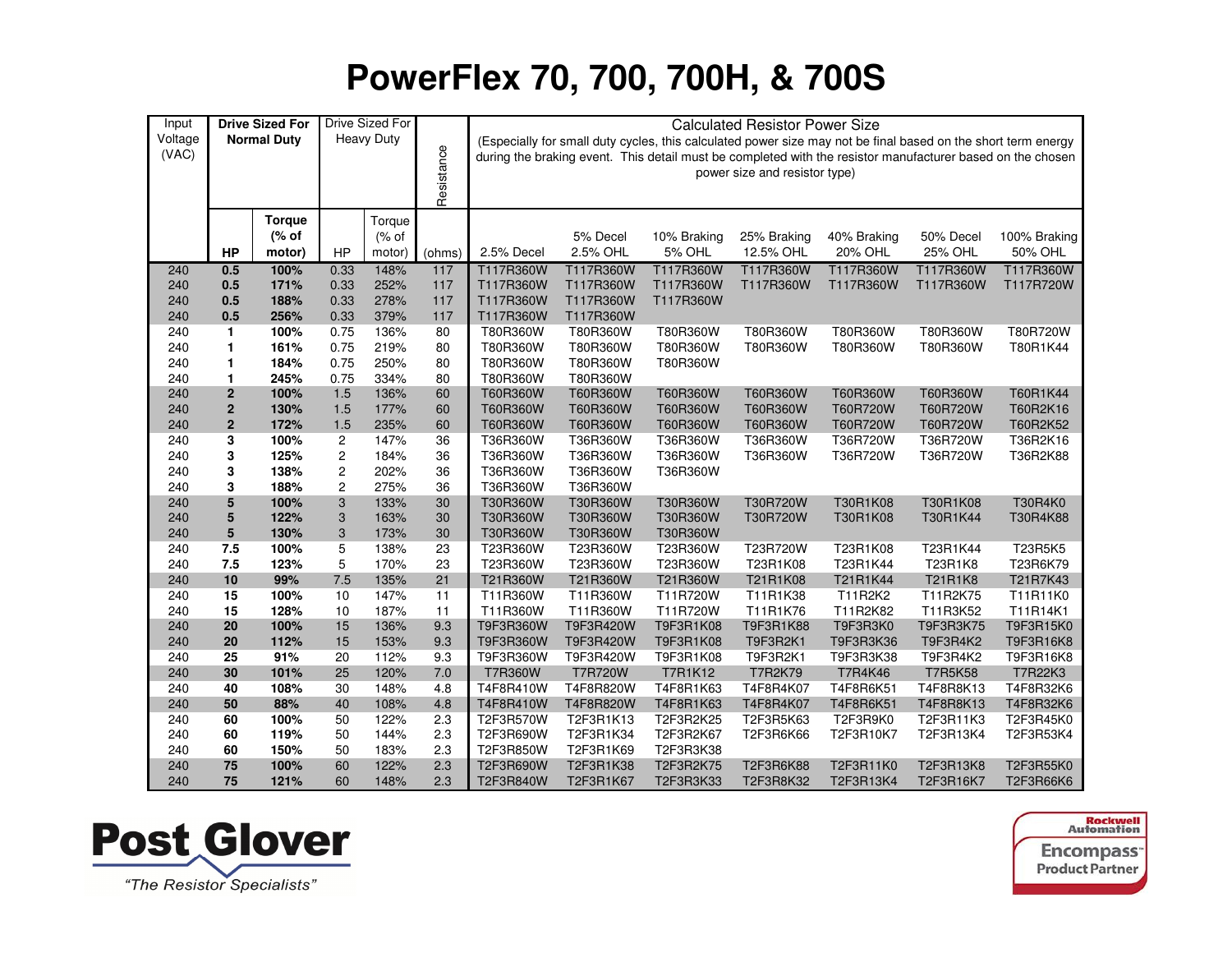| Input            |                         | <b>Drive Sized For</b>           |                         | Drive Sized For           |            |                        |                        |                              | <b>Calculated Resistor Power Size</b> |                                                                                                                                                                                                                             |                      |                         |
|------------------|-------------------------|----------------------------------|-------------------------|---------------------------|------------|------------------------|------------------------|------------------------------|---------------------------------------|-----------------------------------------------------------------------------------------------------------------------------------------------------------------------------------------------------------------------------|----------------------|-------------------------|
| Voltage<br>(VAC) |                         | <b>Normal Duty</b>               |                         | <b>Heavy Duty</b>         | Resistance |                        |                        |                              | power size and resistor type)         | (Especially for small duty cycles, this calculated power size may not be final based on the short term energy<br>during the braking event. This detail must be completed with the resistor manufacturer based on the chosen |                      |                         |
|                  | <b>HP</b>               | <b>Torque</b><br>(% of<br>motor) | <b>HP</b>               | Torque<br>(% of<br>motor) | (ohms)     | 2.5% Decel             | 5% Decel<br>2.5% OHL   | 10% Braking<br><b>5% OHL</b> | 25% Braking<br>12.5% OHL              | 40% Braking<br>20% OHL                                                                                                                                                                                                      | 50% Decel<br>25% OHL | 100% Braking<br>50% OHL |
| 480              | 0.5                     | 100%                             | 0.33                    | 148%                      | 117        | T117R360W              | T117R360W              | T117R360W                    | T117R360W                             | T117R360W                                                                                                                                                                                                                   | T117R360W            | T117R360W               |
| 480              | 0.5                     | 171%                             | 0.33                    | 252%                      | 117        | T117R360W              | T117R360W              | T117R360W                    | T117R360W                             | T117R360W                                                                                                                                                                                                                   | T117R360W            | T117R720W               |
| 480              | 0.5                     | 188%                             | 0.33                    | 278%                      | 117        | T117R360W              | T117R360W              | T117R360W                    |                                       |                                                                                                                                                                                                                             |                      |                         |
| 480              | 0.5                     | 256%                             | 0.33                    | 379%                      | 117        | T117R360W              | T117R360W              |                              |                                       |                                                                                                                                                                                                                             |                      |                         |
| 480              | 1                       | 100%                             | 0.75                    | 136%                      | 117        | T117R360W              | T117R360W              | T117R360W                    | T117R360W                             | T117R360W                                                                                                                                                                                                                   | T117R360W            | T117R720W               |
| 480              | 1                       | 161%                             | 0.75                    | 219%                      | 117        | T117R360W              | T117R360W              | T117R360W                    | T117R360W                             | T117R360W                                                                                                                                                                                                                   | T117R360W            | T117R1K44               |
| 480<br>480       | 1<br>1                  | 184%<br>245%                     | 0.75<br>0.75            | 250%<br>334%              | 117<br>117 | T117R360W<br>T117R360W | T117R360W<br>T117R360W | T117R360W                    |                                       |                                                                                                                                                                                                                             |                      |                         |
| 480              | $\boldsymbol{2}$        | 100%                             | 1.5                     | 136%                      | 117        | T117R360W              | T117R360W              | T117R360W                    | T117R360W                             | T117R360W                                                                                                                                                                                                                   | T117R360W            | T117R1K44               |
| 480              | $\mathbf{2}$            | 130%                             | 1.5                     | 177%                      | 117        | T117R360W              | T117R360W              | T117R360W                    | T117R360W                             | T117R720W                                                                                                                                                                                                                   | T117R720W            | T117R2K16               |
| 480              | $\mathbf 2$             | 172%                             | 1.5                     | 235%                      | 117        | T117R360W              | T117R360W              | T117R360W                    |                                       |                                                                                                                                                                                                                             |                      |                         |
| 480              | $\overline{\mathbf{c}}$ | 229%                             | 1.5                     | 313%                      | 117        | T117R360W              | T117R360W              |                              |                                       |                                                                                                                                                                                                                             |                      |                         |
| 480              | 3                       | 100%                             | 2                       | 147%                      | 117        | T117R360W              | T117R360W              | T117R360W                    | T117R360W                             | T117R720W                                                                                                                                                                                                                   | T117R720W            | T117R2K16               |
| 480              | 3                       | 130%                             | $\overline{\mathbf{c}}$ | 191%                      | 117        | T117R360W              | T117R360W              | T117R360W                    | T117R360W                             | T117R720W                                                                                                                                                                                                                   | T117R720W            | T117R2K88               |
| 480              | 3                       | 143%                             | $\overline{\mathbf{c}}$ | 210%                      | 117        | T117R360W              | T117R360W              | T117R360W                    |                                       |                                                                                                                                                                                                                             |                      |                         |
| 480              | 3                       | 196%                             | 2                       | 287%                      | 117        | T117R360W              | T117R360W              |                              |                                       |                                                                                                                                                                                                                             |                      |                         |
| 480              | 5                       | 100%                             | 3                       | 133%                      | 80         | T80R360W               | T80R360W               | T80R360W                     | T80R720W                              | T80R1K08                                                                                                                                                                                                                    | T80R1K08             | T80R4K32                |
| 480              | 5                       | 127%                             | 3                       | 170%                      | 80         | T80R360W               | T80R360W               | T80R360W                     | T80R720W                              | T80R1K08                                                                                                                                                                                                                    | T80R1K44             | <b>T80R5K4</b>          |
| 480              | 5                       | 140%                             | 3                       | 187%                      | 80         | T80R360W               | T80R360W               | T80R360W                     |                                       |                                                                                                                                                                                                                             |                      |                         |
| 480              | 5                       | 191%                             | 3                       | 255%                      | 80         | T80R360W               | T80R360W               |                              |                                       |                                                                                                                                                                                                                             |                      |                         |
| 480              | 7.5                     | 100%                             | 5                       | 138%                      | 67         | T67R360W               | T67R360W               | T67R360W                     | T67R720W                              | T67R1K08                                                                                                                                                                                                                    | T67R1K44             | T67R5K76                |
| 480              | 7.5                     | 127%                             | 5                       | 175%                      | 67         | T67R360W               | T67R360W               | T67R360W                     | T67R1K08                              | T67R1K44                                                                                                                                                                                                                    | T67R1K8              | T67R7K02                |
| 480              | 7.5                     | 140%                             | 5                       | 193%                      | 67         | T67R360W               | T67R360W               | T67R424W                     |                                       |                                                                                                                                                                                                                             |                      |                         |
| 480              | 7.5                     | 169%                             | 5                       | 233%                      | 67         | T67R360W               | T67R360W               |                              |                                       |                                                                                                                                                                                                                             |                      |                         |



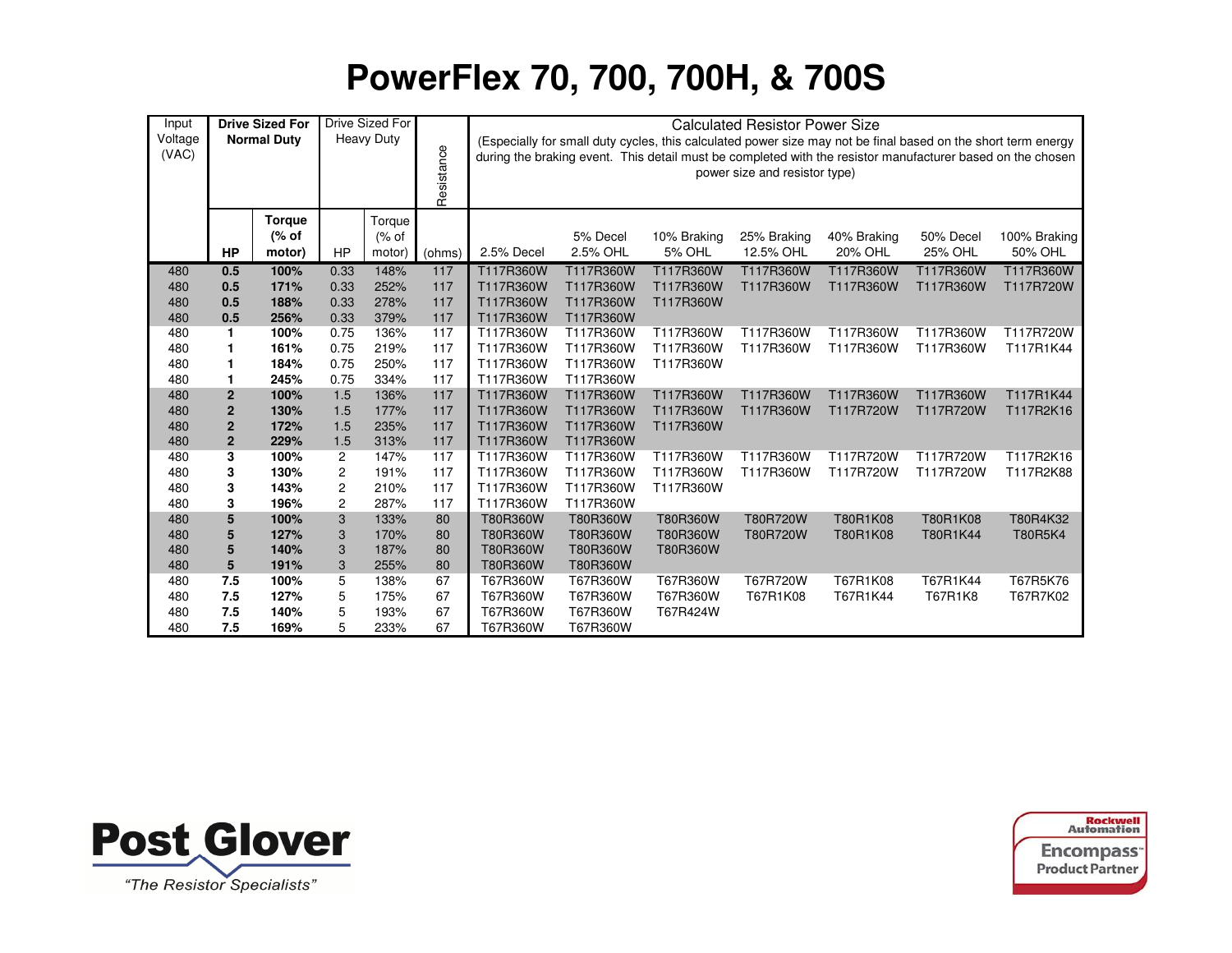| Input<br>Voltage |           | <b>Drive Sized For</b><br><b>Normal Duty</b> |     | <b>Drive Sized For</b><br><b>Heavy Duty</b> |            |                                                                                  |                      |                              | <b>Calculated Resistor Power Size</b> |                                                                                                                                                                                                                             |                      |                         |  |  |
|------------------|-----------|----------------------------------------------|-----|---------------------------------------------|------------|----------------------------------------------------------------------------------|----------------------|------------------------------|---------------------------------------|-----------------------------------------------------------------------------------------------------------------------------------------------------------------------------------------------------------------------------|----------------------|-------------------------|--|--|
| (VAC)            |           |                                              |     |                                             | Resistance |                                                                                  |                      |                              | power size and resistor type)         | (Especially for small duty cycles, this calculated power size may not be final based on the short term energy<br>during the braking event. This detail must be completed with the resistor manufacturer based on the chosen |                      |                         |  |  |
|                  | <b>HP</b> | <b>Torque</b><br>(% of<br>motor)             | HP  | Torque<br>(% of<br>motor)                   | (ohms)     | 2.5% Decel                                                                       | 5% Decel<br>2.5% OHL | 10% Braking<br><b>5% OHL</b> | 25% Braking<br>12.5% OHL              | 40% Braking<br>20% OHL                                                                                                                                                                                                      | 50% Decel<br>25% OHL | 100% Braking<br>50% OHL |  |  |
| 480              | 10        | 100%                                         | 7.5 | 136%                                        | 67         | T67R360W                                                                         | T67R360W             | T67R360W                     | T67R1K08                              | T67R1K44                                                                                                                                                                                                                    | <b>T67R1K8</b>       | <b>T67R7K5</b>          |  |  |
| 480              | 10        | 123%                                         | 7.5 | 168%                                        | 67         | T67R360W                                                                         | T67R360W             | T67R424W                     | T67R1K44                              | T67R1K8                                                                                                                                                                                                                     | T67R2K52             | T67R9K26                |  |  |
| 480              | 15        | 100%                                         | 10  | 147%                                        | 45         | T45R360W                                                                         | T45R360W             | T45R720W                     | T45R1K44                              | T45R2K16                                                                                                                                                                                                                    | T45R2K88             | T45R11K0                |  |  |
| 480              | 15        | 126%                                         | 10  | 185%                                        | 45         | T45R360W                                                                         | T45R360W             | T45R720W                     | T45R1K8                               | T45R2K88                                                                                                                                                                                                                    | T45R3K6              | T45R13K9                |  |  |
| 480              | 20        | 104%                                         | 15  | 142%                                        | 40         | T40R2K16<br>T40R3K24<br>T40R15K7<br>T40R360W<br>T40R720W<br>T40R1K08<br>T40R3K96 |                      |                              |                                       |                                                                                                                                                                                                                             |                      |                         |  |  |
| 480              | 25        | 120%                                         | 20  | 149%                                        | 28         | T28R360W<br>T28R720W<br>T28R1K44<br>T28R2K79<br>T28R4K46<br>T28R5K58<br>T28R22K3 |                      |                              |                                       |                                                                                                                                                                                                                             |                      |                         |  |  |
| 480              | 30        | 113%                                         | 25  | 135%                                        | 25         | T25R360W                                                                         | T25R720W             | T25R1K44                     | T25R3K12                              | T25R5K0                                                                                                                                                                                                                     | T25R6K25             | T25R25K0                |  |  |
| 480              | 40        | 109%                                         | 30  | 149%                                        | 19         | T19R420W                                                                         | T19R1K08             | T19R1K65                     | T19R4K11                              | T19R6K57                                                                                                                                                                                                                    | T19R8K22             | T19R32K9                |  |  |
| 480              | 50        | 89%                                          | 40  | 109%                                        | 19         | T19R420W                                                                         | T19R1K08             | T19R1K65                     | T19R4K11                              | T19R6K57                                                                                                                                                                                                                    | T19R8K22             | T19R32K9                |  |  |
| 480              | 60        | 92%                                          | 50  | 112%                                        | 15         | T15R720W                                                                         | T15R1K08             | T15R2K08                     | T15R5K21                              | T15R8K33                                                                                                                                                                                                                    | T15R10K5             | T15R41K7                |  |  |
| 480              | 75        | 100%                                         | 60  | 122%                                        | 9.3        | T9F3R720W                                                                        | T9F3R1K38            | T9F3R2K75                    | T9F3R6K88                             | T9F3R11K0                                                                                                                                                                                                                   | T9F3R13K8            | T9F3R55K0               |  |  |
| 480              | 75        | 121%                                         | 60  | 148%                                        | 9.3        | T9F3R1K08                                                                        | T9F3R1K67            | T9F3R3K33                    | T9F3R8K32                             | T9F3R13K4                                                                                                                                                                                                                   | T9F3R16K7            | T9F3R66K6               |  |  |
| 480              | 100       | 89%                                          | 75  | 122%                                        | 9.3        | T9F3R1K08                                                                        | T9F3R1K67            | T9F3R3K36                    | T9F3R8K39                             | T9F3R13K5                                                                                                                                                                                                                   | T9F3R16K8            | T9F3R67K2               |  |  |
| 480              | 125       | 100%                                         | 100 | 120%                                        | 4.4        | T4F4R1K13                                                                        | T4F4R2K25            | <b>T4F4R4K5</b>              | T4F4R11K3                             | T4F4R18K0                                                                                                                                                                                                                   | T4F4R22K5            | T4F4R90K0               |  |  |
| 480              | 125       | 120%                                         | 100 | 144%                                        | 4.4        | T4F4R1K36                                                                        | T4F4R2K71            | T4F4R5K41                    | T4F4R13K5                             | T4F4R21K7                                                                                                                                                                                                                   | T4F4R27K1            | T4F4R109K0              |  |  |
| 480              | 125       | 145%                                         | 100 | 174%                                        |            | 4.4<br>T4F4R1K63<br>T4F4R3K26<br>T4F4R6K52                                       |                      |                              |                                       |                                                                                                                                                                                                                             |                      |                         |  |  |
| 480              | 125       | 158%                                         | 100 | 189%                                        | 4.4        | T4F4R1K78                                                                        | T4F4R3K55            |                              |                                       |                                                                                                                                                                                                                             |                      |                         |  |  |
| 480              | 150       | 100%                                         | 125 | 122%                                        | 4.4        | T4F4R1K38                                                                        | T4F4R2K75            | T4F4R5K5                     | T4F4R13K8                             | T4F4R22K0                                                                                                                                                                                                                   | T4F4R27K5            | T4F4R110K0              |  |  |
| 480              | 150       | 113%                                         | 125 | 139%                                        | 4.4        | T4F4R1K56                                                                        | T4F4R3K12            | T4F4R6K24                    | T4F4R15K6                             | T4F4R25K0                                                                                                                                                                                                                   | T4F4R31K2            | T4F4R125K0              |  |  |
| 480              | 150       | 129%                                         | 125 | 158%                                        | 4.4        | T4F4R1K78                                                                        | T4F4R3K55            | T4F4R7K1                     |                                       |                                                                                                                                                                                                                             |                      |                         |  |  |
| 480              | 200       | 100%                                         | 150 | 136%                                        | 3.3        | T3F3R1K88                                                                        | T3F3R3K75            | <b>T3F3R7K5</b>              | T3F3R18K8                             | T3F3R30K0                                                                                                                                                                                                                   | <b>T3F3R37K5</b>     | T3F3R150K0              |  |  |
| 480              | 200       | 115%                                         | 150 | 156%                                        | 3.3        | T3F3R2K15                                                                        | T3F3R4K3             | T3F3R8K6                     | T3F3R21K5                             | T3F3R34K4                                                                                                                                                                                                                   | T3F3R43K0            | T3F3R172K0              |  |  |
| 480              | 200       | 126%                                         | 150 | 172%                                        | 3.3        | T3F3R2K37                                                                        | T3F3R4K73            | T3F3R9K46                    |                                       |                                                                                                                                                                                                                             |                      |                         |  |  |
| 480              | 250       | 102%                                         | 200 | 126%                                        | 3.3        | T3F3R2K37                                                                        | T3F3R4K73            | T3F3R9K46                    | T3F3R23K7                             | T3F3R37K9                                                                                                                                                                                                                   | T3F3R47K3            | T3F3R190K0              |  |  |



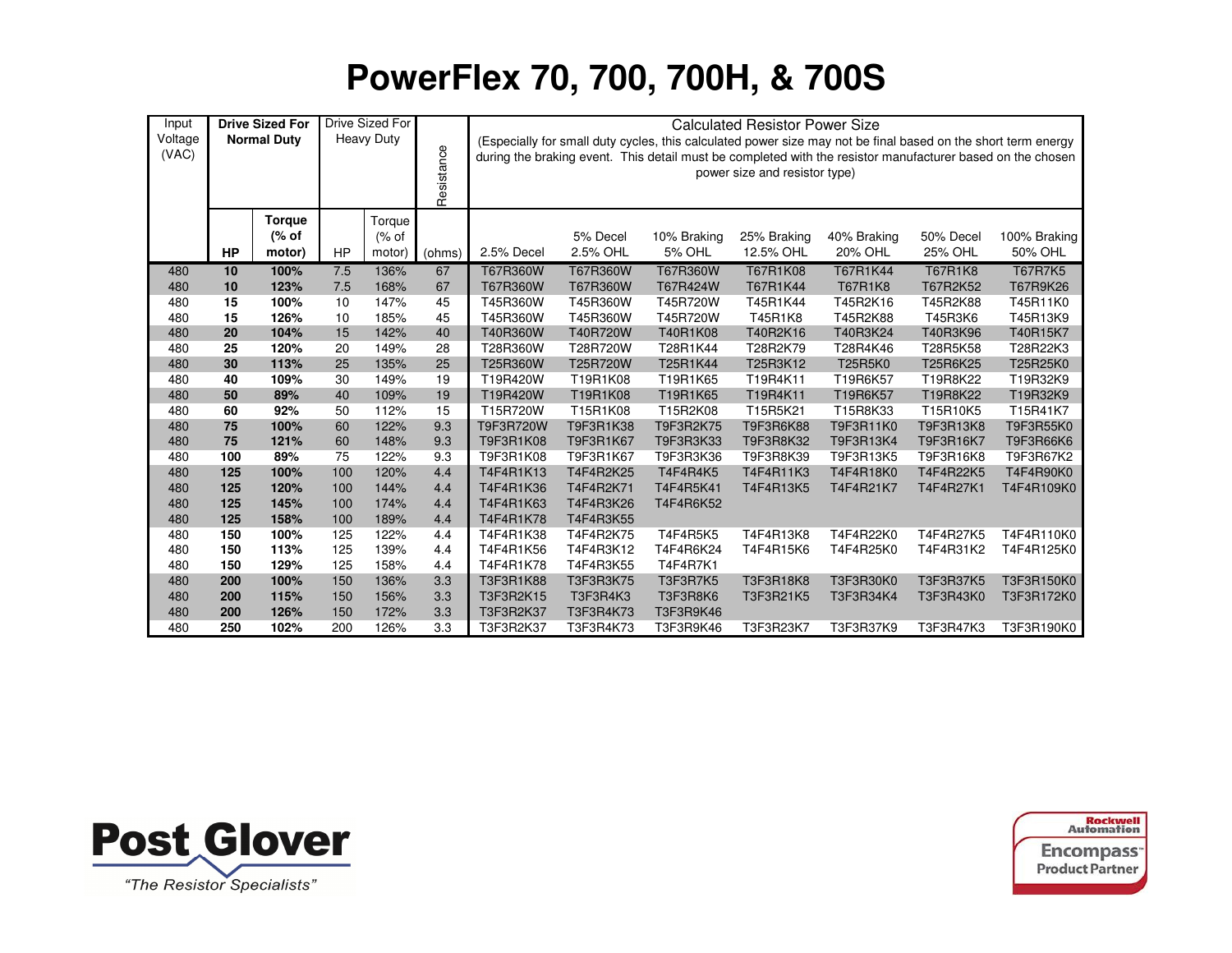| Input            |                                | <b>Drive Sized For</b> |                | Drive Sized For   |            |                        |                        |                        | <b>Calculated Resistor Power Size</b>                                                                                                          |                |                |                                                                                                            |
|------------------|--------------------------------|------------------------|----------------|-------------------|------------|------------------------|------------------------|------------------------|------------------------------------------------------------------------------------------------------------------------------------------------|----------------|----------------|------------------------------------------------------------------------------------------------------------|
| Voltage<br>(VAC) |                                | <b>Normal Duty</b>     |                | <b>Heavy Duty</b> | Resistance |                        |                        |                        | (Especially for small duty cycles, this calculated power size may not be final based on the short term energy<br>power size and resistor type) |                |                | during the braking event. This detail must be completed with the resistor manufacturer based on the chosen |
|                  |                                | <b>Torque</b><br>(% of |                | Torque<br>(% of   |            |                        | 5% Decel               | 10% Braking            | 25% Braking                                                                                                                                    | 40% Braking    | 50% Decel      | 100% Braking                                                                                               |
|                  | <b>HP</b>                      | motor)                 | <b>HP</b>      | motor)            | (ohms)     | 2.5% Decel             | 2.5% OHL               | <b>5% OHL</b>          | 12.5% OHL                                                                                                                                      | 20% OHL        | 25% OHL        | 50% OHL                                                                                                    |
| 600              | 0.5                            | 100%                   | 0.33           | 148%              | 117        | T117R360W              | T117R360W              | T117R360W              | T117R360W                                                                                                                                      | T117R360W      | T117R360W      | T117R360W                                                                                                  |
| 600              | 0.5                            | 174%                   | 0.33           | 258%              | 117        | T117R360W              | T117R360W              | T117R360W              | T117R360W                                                                                                                                      | T117R360W      | T117R360W      | T117R720W                                                                                                  |
| 600              | 0.5                            | 203%                   | 0.33           | 301%              | 117        | T117R360W              | T117R360W              | T117R360W              |                                                                                                                                                |                |                |                                                                                                            |
| 600              | 0.5                            | 271%                   | 0.33           | 402%              | 117        | T117R360W              | T117R360W              |                        |                                                                                                                                                |                |                |                                                                                                            |
| 600              | $\mathbf{1}$                   | 100%                   | 0.75           | 136%              | 117        | T117R360W              | T117R360W              | T117R360W              | T117R360W                                                                                                                                      | T117R360W      | T117R360W      | T117R720W                                                                                                  |
| 600              | 1                              | 163%                   | 0.75           | 222%              | 117        | T117R360W              | T117R360W              | T117R360W              | T117R360W                                                                                                                                      | T117R360W      | T117R360W      | T117R1K44                                                                                                  |
| 600              | 1                              | 186%                   | 0.75           | 254%              | 117        | T117R360W              | T117R360W              | T117R360W              |                                                                                                                                                |                |                |                                                                                                            |
| 600              | 1                              | 249%                   | 0.75           | 339%              | 117        | T117R360W              | T117R360W              |                        |                                                                                                                                                |                |                |                                                                                                            |
| 600              | $\mathbf 2$                    | 100%                   | 1.5            | 136%              | 117        | T117R360W              | T117R360W              | T117R360W              | T117R360W                                                                                                                                      | T117R360W      | T117R360W      | T117R1K44                                                                                                  |
| 600<br>600       | $\mathbf 2$                    | 129%<br>172%           | 1.5<br>1.5     | 176%<br>235%      | 117<br>117 | T117R360W<br>T117R360W | T117R360W<br>T117R360W | T117R360W<br>T117R360W | T117R360W                                                                                                                                      | T117R720W      | T117R720W      | T117R2K16                                                                                                  |
| 600              | $\mathbf{2}$<br>$\overline{2}$ | 229%                   | 1.5            | 313%              | 117        | T117R360W              | T117R360W              |                        |                                                                                                                                                |                |                |                                                                                                            |
| 600              | 3                              | 100%                   | $\overline{2}$ | 147%              | 117        | T117R360W              | T117R360W              | T117R360W              | T117R360W                                                                                                                                      | T117R720W      | T117R720W      | T117R2K16                                                                                                  |
| 600              | 3                              | 127%                   | 2              | 186%              | 117        | T117R360W              | T117R360W              | T117R360W              | T117R360W                                                                                                                                      | T117R720W      | T117R720W      | T117R2K88                                                                                                  |
| 600              | 3                              | 140%                   | 2              | 205%              | 117        | T117R360W              | T117R360W              | T117R360W              |                                                                                                                                                |                |                |                                                                                                            |
| 600              | 3                              | 191%                   | $\overline{c}$ | 280%              | 117        | T117R360W              | T117R360W              |                        |                                                                                                                                                |                |                |                                                                                                            |
| 600              | 5                              | 100%                   | 3              | 133%              | 97         | T97R360W               | T97R360W               | T97R360W               | T97R720W                                                                                                                                       | T97R1K08       | T97R1K08       | T97R4K32                                                                                                   |
| 600              | 5                              | 122%                   | 3              | 162%              | 97         | T97R360W               | T97R360W               | T97R360W               | T97R720W                                                                                                                                       | T97R1K08       | T97R1K44       | T97R5K05                                                                                                   |
| 600              | 5                              | 134%                   | 3              | 178%              | 97         | T97R360W               | T97R360W               | T97R360W               |                                                                                                                                                |                |                |                                                                                                            |
| 600              | 5                              | 182%                   | 3              | 243%              | 97         | T97R360W               | T97R360W               |                        |                                                                                                                                                |                |                |                                                                                                            |
| 600              | 7.5                            | 100%                   | 5              | 138%              | 80         | T80R360W               | T80R360W               | T80R360W               | T80R720W                                                                                                                                       | T80R1K08       | T80R1K44       | T80R5K76                                                                                                   |
| 600              | 7.5                            | 130%                   | 5              | 179%              | 80         | T80R360W               | T80R360W               | T80R360W               | T80R1K08                                                                                                                                       | T80R1K44       | T80R1K8        | T80R7K18                                                                                                   |
| 600              | 7.5                            | 143%                   | 5              | 197%              | 80         | T80R360W               | T80R360W               | T80R720W               |                                                                                                                                                |                |                |                                                                                                            |
| 600              | 7.5                            | 196%                   | 5              | 269%              | 80         | T80R360W               | T80R360W               |                        |                                                                                                                                                |                |                |                                                                                                            |
| 600              | 10                             | 100%                   | 7.5            | 136%              | 77         | T77R360W               | T77R360W               | T77R360W               | T77R1K08                                                                                                                                       | T77R1K44       | <b>T77R1K8</b> | <b>T77R7K5</b>                                                                                             |
| 600              | 10                             | 121%                   | 7.5            | 165%              | 77         | T77R360W               | T77R360W               | T77R3720W              | T77R1K44                                                                                                                                       | <b>T77R1K8</b> | T77R2K52       | <b>T77R9K1</b>                                                                                             |
| 600              | 10                             | 149%                   | 7.5            | 203%              | 77         | T77R360W               | T77R360W               | T77R720W               |                                                                                                                                                |                |                |                                                                                                            |
| 600              | 10                             | 169%                   | 7.5            | 230%              | 77         | T77R360W               | T77R360W               |                        |                                                                                                                                                |                |                |                                                                                                            |



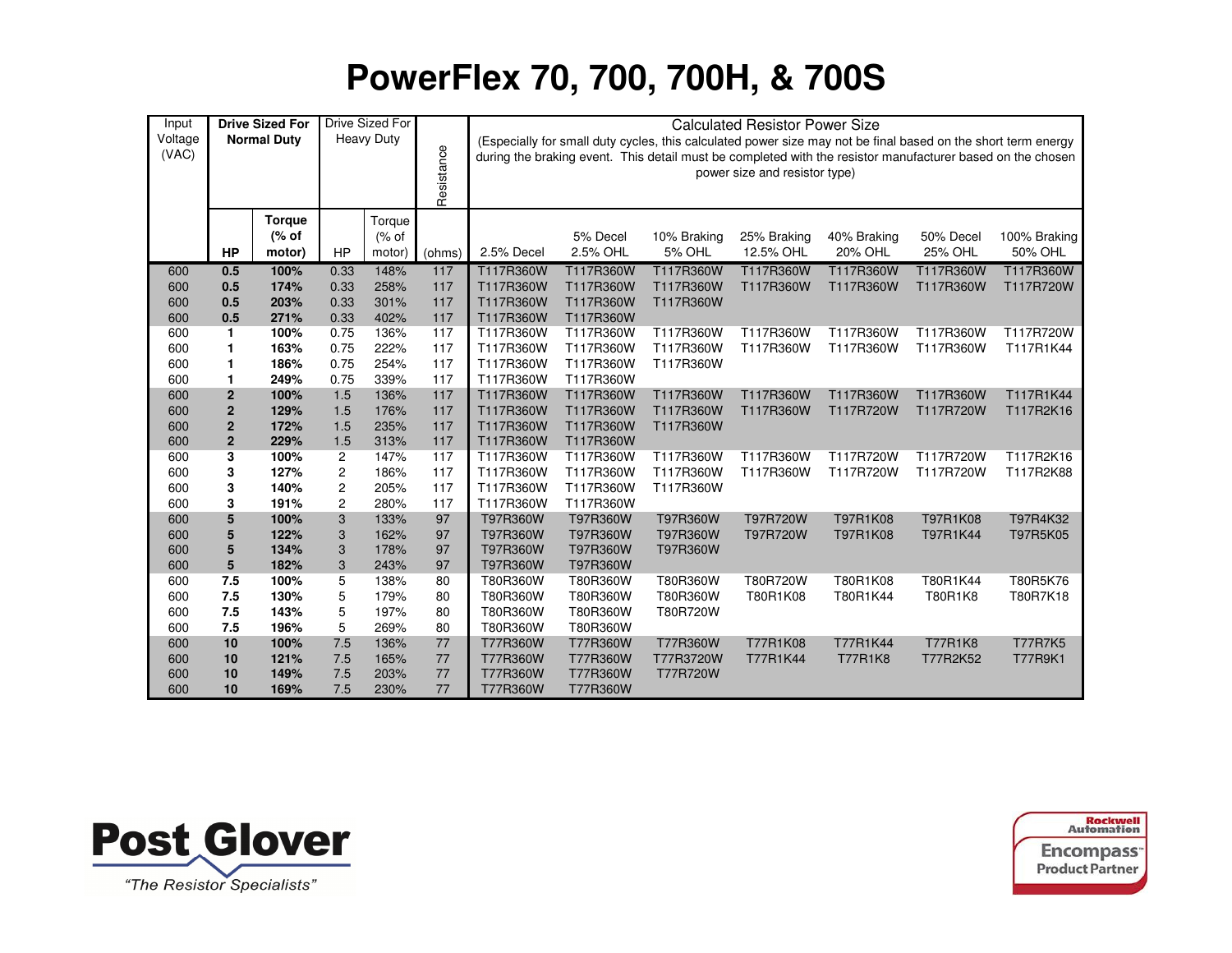| Input   |           | <b>Drive Sized For</b> |        | Drive Sized For   |            |            |           |                                                                                                               | <b>Calculated Resistor Power Size</b> |             |                |              |
|---------|-----------|------------------------|--------|-------------------|------------|------------|-----------|---------------------------------------------------------------------------------------------------------------|---------------------------------------|-------------|----------------|--------------|
| Voltage |           | <b>Normal Duty</b>     |        | <b>Heavy Duty</b> |            |            |           | (Especially for small duty cycles, this calculated power size may not be final based on the short term energy |                                       |             |                |              |
| (VAC)   |           |                        |        |                   | Resistance |            |           | during the braking event. This detail must be completed with the resistor manufacturer based on the chosen    |                                       |             |                |              |
|         |           |                        |        |                   |            |            |           |                                                                                                               | power size and resistor type)         |             |                |              |
|         |           |                        |        |                   |            |            |           |                                                                                                               |                                       |             |                |              |
|         |           | <b>Torque</b>          |        | Torque            |            |            |           |                                                                                                               |                                       |             |                |              |
|         |           | (% of                  |        | $(\%$ of          |            |            | 5% Decel  | 10% Braking                                                                                                   | 25% Braking                           | 40% Braking | 50% Decel      | 100% Braking |
|         | <b>HP</b> | motor)                 | HP     | motor)            | (ohms)     | 2.5% Decel | 2.5% OHL  | <b>5% OHL</b>                                                                                                 | 12.5% OHL                             | 20% OHL     | <b>25% OHL</b> | 50% OHL      |
| 600     | 15        | 100%                   | 10     | 147%              | 52         | T52R360W   | T52R360W  | T52R720W                                                                                                      | T52R1K44                              | T52R2K16    | T52R2K88       | T52R11K0     |
| 600     | 15        | 129%                   | 10     | 190%              | 52         | T52R360W   | T52R360W  | T52R720W                                                                                                      | T52R1K8                               | T52R2K88    | T52R3K6        | T52R14K3     |
| 600     | 15        | 142%                   | 10     | 209%              | 52         | T52R360W   | T52R425W  | T52R1K08                                                                                                      |                                       |             |                |              |
| 600     | 15        | 170%                   | 10     | 250%              | 52         | T52R360W   | T52R720W  |                                                                                                               |                                       |             |                |              |
| 600     | 20        | 100%                   | 15     | 136%              | 45         | T45R360W   | T45R360W  | T45R720W                                                                                                      | T45R1K8                               | T45R3K24    | T45R3K6        | T45R15K0     |
| 600     | 20        | 124%                   | 15     | 169%              | 45         | T45R360W   | T45R720W  | T45R1K08                                                                                                      | T45R2K52                              | T45R3K6     | T45R4K68       | T45R18K7     |
| 600     | 20        | 144%                   | 15     | 196%              | 45         | T45R360W   | T45R720W  | T45R1K08                                                                                                      |                                       |             |                |              |
| 600     | 25        | 100%                   | $20\,$ | 123%              | 36         | T36R360W   | T36R720W  | T36R1K08                                                                                                      | T36R2K52                              | T36R3K96    | T36R4K63       | T36R18K5     |
| 600     | 25        | 124%                   | 20     | 152%              | 36         | T36R360W   | T36R720W  | T36R1K44                                                                                                      | T36R2K88                              | T36R4K58    | T36R5K72       | T36R22K9     |
| 600     | 25        | 146%                   | 20     | 181%              | 36         | T36R360W   | T36R720W  | T36R1K44                                                                                                      |                                       |             |                |              |
| 600     | 30        | 100%                   | 25     | 119%              | 29         | T29R360W   | T29R720W  | T29R1K08                                                                                                      | T29R2K88                              | T29R4K4     | T29R5K5        | T29R22K0     |
| 600     | 30        | 123%                   | 25     | 146%              | 29         | T29R360W   | T29R720W  | T29R1K44                                                                                                      | T29R3K39                              | T29R5K42    | T29R6K78       | T29R27K1     |
| 600     | 30        | 153%                   | 25     | 182%              | 29         | T29R720W   | T29R1K08  | T29R1K8                                                                                                       |                                       |             |                |              |
| 600     | 40        | 100%                   | 30     | 136%              | 25         | T25R360W   | T25R720W  | T25R1K44                                                                                                      | T25R3K75                              | T25R6K0     | T25R7K5        | T25R30K0     |
| 600     | 40        | 116%                   | 30     | 158%              | 25         | T25R406W   | T25R720W  | T25R1K8                                                                                                       | T25R4K34                              | T25R6K95    | T25R8K68       | T25R34K8     |
| 600     | 40        | 130%                   | 30     | 177%              | 25         | T25R720W   | T25R1K08  | T25R2K16                                                                                                      |                                       |             |                |              |
| 600     | 50        | 105%                   | 40     | 130%              | 25         | T25R720W   | T25R1K08  | T25R2K16                                                                                                      | T25R4K88                              | T25R7K81    | T25R9K76       | T25R39K1     |
| 600     | 60        | 100%                   | 50     | 122%              | 18         | T18R720W   | T18R1K08  | T18R2K25                                                                                                      | T18R5K63                              | T18R9K0     | T18R11K3       | T18R45K0     |
| 600     | 60        | 119%                   | 50     | 145%              | 18         | T18R720W   | T18R1K44  | T18R2K69                                                                                                      | T18R6K72                              | T18R10K8    | T18R13K4       | T18R53K8     |
| 600     | 75        | 100%                   | 60     | 122%              | 18         | T18R720W   | T18R1K44  | T18R2K75                                                                                                      | T18R6K88                              | T18R11K0    | T18R13K8       | T18R55K0     |
| 600     | 75        | 121%                   | 60     | 148%              | 18         | T18R1K08   | T18R1K69  | T18R3K34                                                                                                      | T18R8K34                              | T18R13K4    | T18R16K7       | T18R66K8     |
| 600     | 75        | 130%                   | 60     | 159%              | 18         | T18R1K08   | T18R1K8   | T18R3K59                                                                                                      |                                       |             |                |              |
| 600     | 100       | 96%                    | 75     | 130%              | 18         | T18R1K08   | T18R1K8   | T18R3K59                                                                                                      | T18R8K96                              | T18R14K4    | T18R18K0       | T18R71K7     |
| 600     | 125       | 100%                   | 100    | 120%              | 6.3        | T6F3R1K13  | T6F3R2K25 | T6F3R4K5                                                                                                      | T6F3R11K3                             | T6F3R18K0   | T6F3R22K5      | T6F3R90K0    |
| 600     | 125       | 120%                   | 100    | 144%              | 6.3        | T6F3R1K36  | T6F3R2K71 | T6F3R5K42                                                                                                     | T6F3R13K6                             | T6F3R21K7   | T6F3R27K1      | T6F3R109K0   |
| 600     | 125       | 143%                   | 100    | 172%              | 6.3        | T6F3R1K62  | T6F3R3K23 | T6F3R6K46                                                                                                     |                                       |             |                |              |
| 600     | 125       | 191%                   | 100    | 229%              | 6.3        | T6F3R2K15  | T6F3R4K29 |                                                                                                               |                                       |             |                |              |
| 600     | 150       | 100%                   | 125    | 122%              | 6.3        | T6F3R1K38  | T6F3R2K75 | <b>T6F3R5K5</b>                                                                                               | T6F3R13K8                             | T6F3R22K0   | T6F3R27K5      | T6F3R110K0   |
| 600     | 150       | 113%                   | 125    | 139%              | 6.3        | T6F3R1K56  | T6F3R3K12 | T6F3R6K24                                                                                                     | T6F3R15K6                             | T6F3R25K0   | T6F3R31K2      | T6F3R125K0   |
| 600     | 150       | 148%                   | 125    | 181%              | 6.3        | T6F3R2K04  | T6F3R4K08 | T6F3R8K15                                                                                                     |                                       |             |                |              |
| 600     | 150       | 186%                   | 125    | 227%              | 6.3        | T6F3R2K56  | T6F3R5K12 |                                                                                                               |                                       |             |                |              |



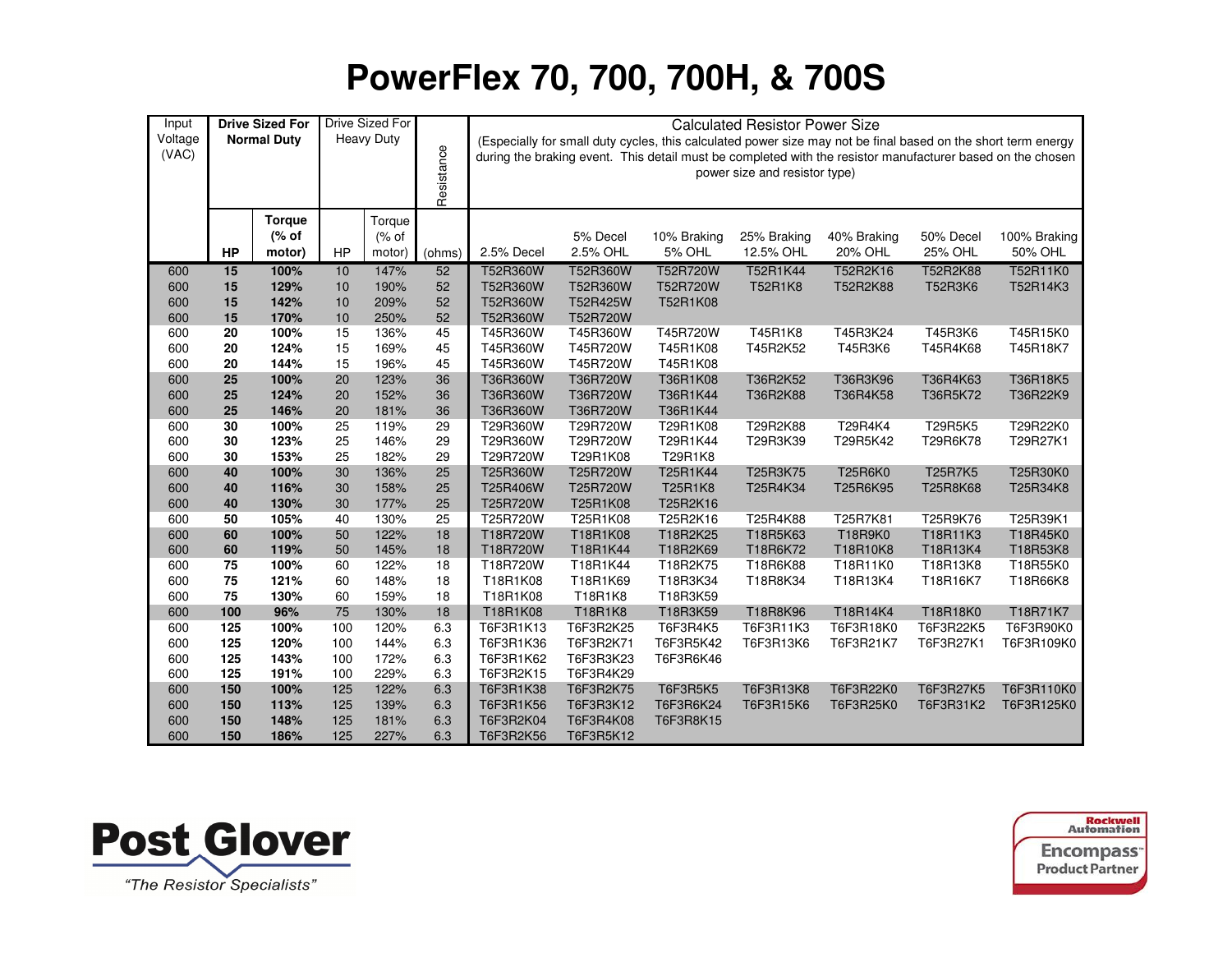| Input                                                              |                                   | <b>Drive Sized For</b>           |           | Drive Sized For            |            |            |                      |                                                                                                                                                                                                                             | <b>Calculated Resistor Power Size</b> |                        |                      |                         |
|--------------------------------------------------------------------|-----------------------------------|----------------------------------|-----------|----------------------------|------------|------------|----------------------|-----------------------------------------------------------------------------------------------------------------------------------------------------------------------------------------------------------------------------|---------------------------------------|------------------------|----------------------|-------------------------|
| Voltage<br>(VAC)                                                   |                                   | <b>Normal Duty</b>               |           | <b>Heavy Duty</b>          | Resistance |            |                      | (Especially for small duty cycles, this calculated power size may not be final based on the short term energy<br>during the braking event. This detail must be completed with the resistor manufacturer based on the chosen | power size and resistor type)         |                        |                      |                         |
|                                                                    | HP                                | <b>Torque</b><br>(% of<br>motor) | <b>HP</b> | Torque<br>$%$ of<br>motor) | (ohms)     | 2.5% Decel | 5% Decel<br>2.5% OHL | 10% Braking<br>5% OHL                                                                                                                                                                                                       | 25% Braking<br>12.5% OHL              | 40% Braking<br>20% OHL | 50% Decel<br>25% OHL | 100% Braking<br>50% OHL |
| 690                                                                | 100                               | 96%                              | 75        | 130%                       | 18         | T18R1K08   | T18R1K8              | T18R3K59                                                                                                                                                                                                                    | T18R14K4                              | T18R18K0               | T18R71K7             |                         |
| 690                                                                | 125                               | 80%                              | 100       | 96%                        | 18         | T18R1K08   | T18R1K8              | T18R3K6                                                                                                                                                                                                                     | T18R9K0                               | T18R14K4               | T18R18K0             | T18R72K0                |
| 690                                                                | 150                               | 112%                             | 125       | 137%                       | 6.3        | T6F3R1K55  | T6F3R3K1             | T6F3R6K19                                                                                                                                                                                                                   | T6F3R15K5                             | T6F3R24K8              | T6F3R31K0            | T6F3R124K0              |
| 690                                                                | 150                               | 139%                             | 125       | 170%                       | 6.3        | T6F3R1K92  | T6F3R3K83            | T6F3R7K65                                                                                                                                                                                                                   |                                       |                        |                      |                         |
| 690                                                                | 125<br>150<br>185%<br>226%        |                                  | 6.3       | T6F3R2K55                  | T6F3R5K1   |            |                      |                                                                                                                                                                                                                             |                                       |                        |                      |                         |
| 690                                                                | 175                               | 112%                             | 150       | 134%                       | 6.3        | T6F3R1K85  | T6F3R3K7             | T6F3R7K39                                                                                                                                                                                                                   | T6F3R18K5                             | T6F3R29K6              | T6F3R37K0            | T6F3R148K0              |
| 690                                                                | 6.3<br>175<br>141%<br>150<br>169% |                                  |           | T6F3R2K33                  | T6F3R4K66  | T6F3R9K31  |                      |                                                                                                                                                                                                                             |                                       |                        |                      |                         |
| 175<br>6.3<br>T6F3R5K12<br>690<br>155%<br>150<br>186%<br>T6F3R2K56 |                                   |                                  |           |                            |            |            |                      |                                                                                                                                                                                                                             |                                       |                        |                      |                         |

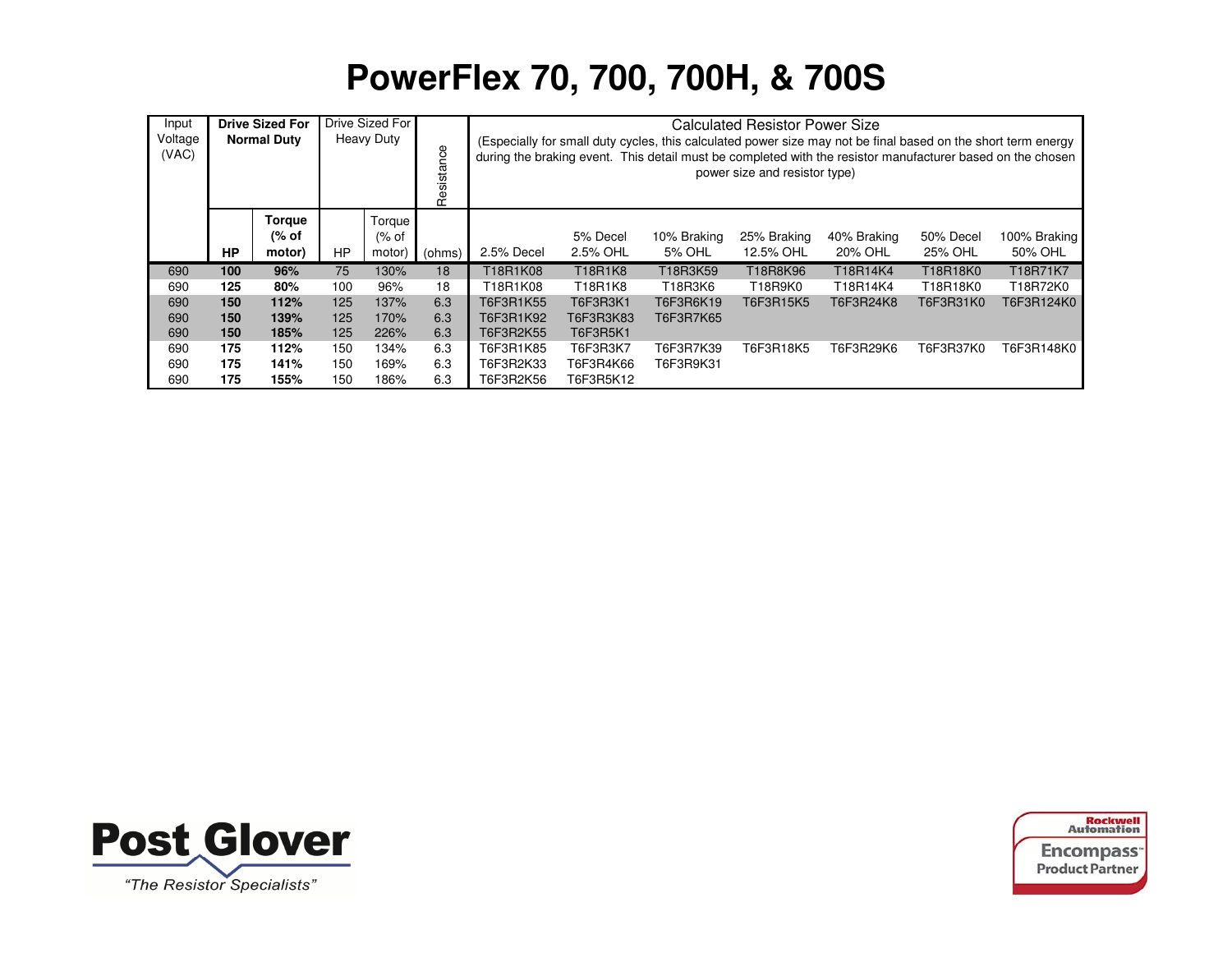|                         |                |              |          |                |          | <b>Standard Resistors</b> |             |             |           |           |
|-------------------------|----------------|--------------|----------|----------------|----------|---------------------------|-------------|-------------|-----------|-----------|
| Normal                  | Heavy          | <b>Drive</b> | Minimum  |                | Rated    |                           |             | Part Number |           |           |
| Duty                    | Duty           | Power        | Resistor | <b>Braking</b> | Resistor | 5% Braking                | 10% Braking | 50% Braking |           |           |
| (HP)                    | (HP)           | (kW)         | Ohms     | Torque         | Ohms     | 2.5% OHL                  | 5% OHL      | 25% OHL     | 50% OHL   | 100% OHL  |
| 1                       | 1              | 0.75         | 31.6     | 100%           | 792.0    | T792R870W                 | T792R870W   | T792R870W   | T792R870W | T792R870W |
|                         |                | 0.75         | 31.6     | 168%           | 491.0    | T491R584W                 | T491R584W   | T491R584W   | T491R876W | T491R2K11 |
|                         |                | 0.75         | 31.6     | 252%           | 336.0    | T336R290W                 | T336R290W   |             |           |           |
|                         | 1              | 0.75         | 31.6     | 303%           | 277.0    | T277R290W                 | T277R290W   |             |           |           |
| $\overline{c}$          | $\overline{c}$ | 1.5          | 31.6     | 100%           | 406.0    | T406R584W                 | T406R584W   | T406R584W   | T406R885W | T406R2K14 |
| $\overline{c}$          | $\overline{c}$ | 1.5          | 31.6     | 132%           | 305.0    | T305R290W                 | T305R290W   | T305R590W   | T305R1K20 | T305R2K36 |
| $\overline{\mathbf{c}}$ | 2              | 1.5          | 31.6     | 198%           | 208.0    | T208R292W                 | T208R292W   |             |           |           |
| $\overline{c}$          | $\overline{c}$ | 1.5          | 31.6     | 238%           | 172.0    | T172R292W                 | T172R292W   |             |           |           |
| 3                       | 3              | 2.2          | 31.6     | 100%           | 277.0    | T277R290W                 | T277R290W   | T277R894W   | T277R1K20 | T277R2K78 |
| 3                       | 3              | 2.2          | 31.6     | 130%           | 208.0    | T208R292W                 | T208R292W   | T208R903W   | T208R1K55 | T208R3K20 |
| 3                       | 3              | 2.2          | 31.6     | 196%           | 142.0    | T142R295W                 | T142R295W   |             |           |           |
| 3                       | 3              | 2.2          | 31.6     | 235%           | 118.0    | T118R295W                 | T118R295W   |             |           |           |
| 5                       | 5              | 4            | 31.6     | 100%           | 157.0    | T157R295W                 | T157R295W   | T157R1K18   | T157R2K41 | T157R4K94 |
| 5                       | 5              | 4            | 31.6     | 139%           | 107.0    | T107R298W                 | T107R298W   | T107R1K60   | T107R3K61 | T107R6K40 |
| 5                       | 5              | 4            | 31.6     | 208%           | 73.0     | T73R301W                  | T73R590W    |             |           |           |
| 5                       | 5              | 4            | 31.6     | 250%           | 60.0     | T60R590W                  | T60R590W    |             |           |           |
| $7.5\,$                 | 7.5            | 5.5          | 31.6     | 100%           | 107.0    | T107R298W                 | T107R298W   | T107R1K60   | T107R3K61 | T107R6K40 |
| 7.5                     | 7.5            | 5.5          | 31.6     | 133%           | 80.0     | T80R301W                  | T80R584W    | T80R2K47    | T80R4K43  | T80R8K48  |
| 7.5                     | 7.5            | 5.5          | 31.6     | 200%           | 55.0     | T55R305W                  | T55R596W    |             |           |           |
| 7.5                     | 7.5            | 5.5          | 31.6     | 240%           | 45.0     | T45R596W                  | T45R885W    |             |           |           |
| 10                      | 7.5            | 7.5          | 31.6     | 100%           | 80.0     | T80R301W                  | T80R584W    | T80R2K47    | T80R4K43  | T80R8K48  |
| 10                      | 7.5            | 7.5          | 31.6     | 123%           | 66.0     | T66R301W                  | T66R590W    | T66R2K71    | T66R5K56  | T66R14K8  |
| 10                      | 7.5            | 7.5          | 31.6     | 145%           | 55.0     | T55R305W                  | T55R596W    |             |           |           |
| 10                      | 7.5            | 7.5          | 31.6     | 185%           | 45.0     | T45R596W                  | T45R885W    |             |           |           |
| 15                      | 10             | 11           | 22.6     | 100%           | 55.0     | T55R305W                  | T55R596W    | T55R3K61    | T55R6K09  | T55R12K3  |
| 15                      | 10             | 11           | 22.6     | 134%           | 41.0     | T41R596W                  | T41R879W    | T41R4K52    | T41R9K19  | T41R17K0  |
| 15                      | 10             | 11           | 22.6     | 147%           | 37.0     | T37R602W                  | T37R894W    |             |           |           |
| 15                      | 10             | 11           | 22.6     | 201%           | 28.0     | T28R610W                  | T28R1K26    |             |           |           |



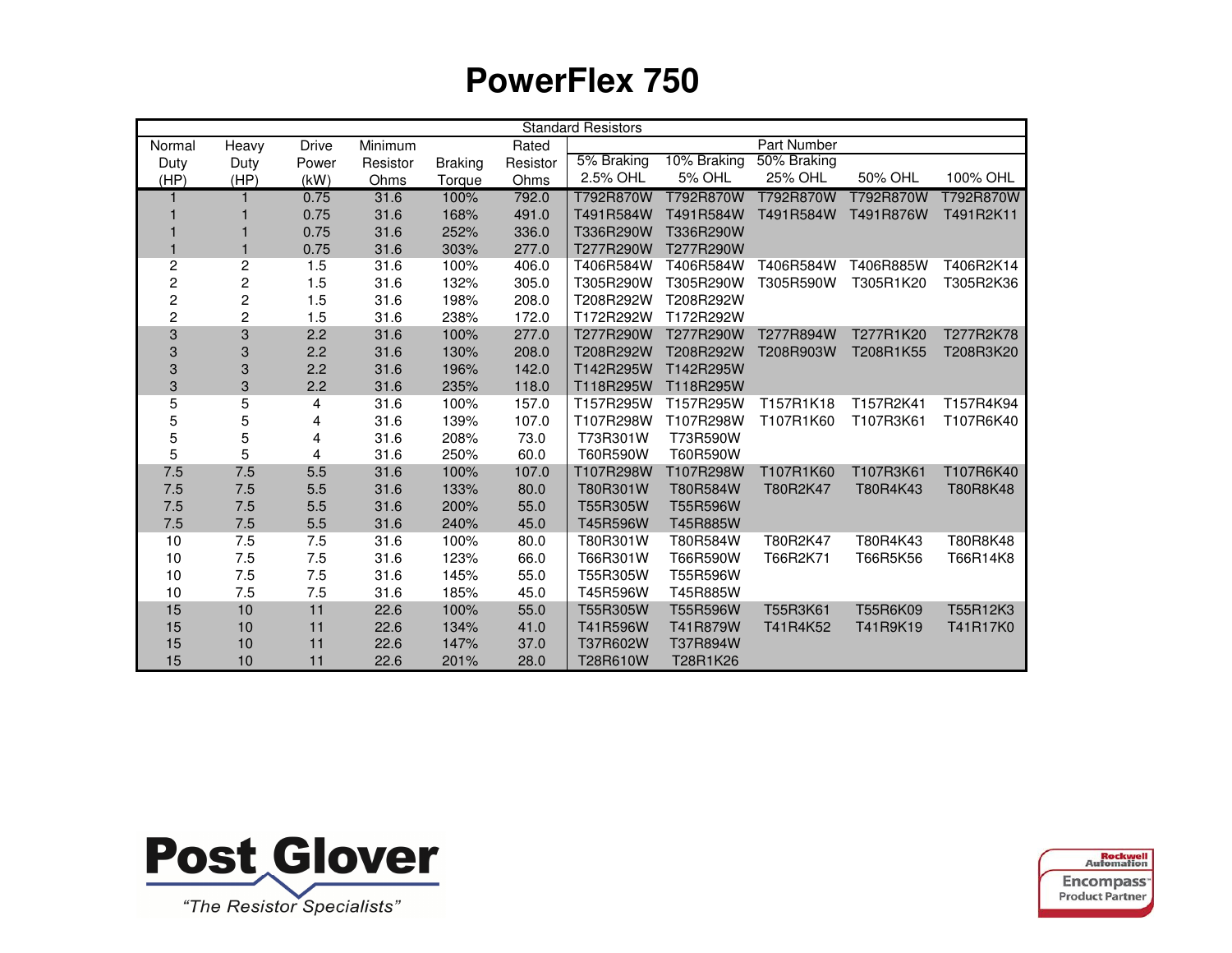|        | <b>Standard Resistors</b> |              |          |                |          |            |               |                       |            |            |
|--------|---------------------------|--------------|----------|----------------|----------|------------|---------------|-----------------------|------------|------------|
| Normal | Heavy                     | <b>Drive</b> | Minimum  |                | Rated    |            |               | Part Number           |            |            |
| Duty   | Duty                      | Power        | Resistor | <b>Braking</b> | Resistor | 5% Braking | 10% Braking   | 50% Braking           |            |            |
| (HP)   | (HP)                      | (kW)         | Ohms     | Torque         | Ohms     | 2.5% OHL   | <b>5% OHL</b> | 25% OHL               | 50% OHL    | 100% OHL   |
| 20     | 15                        | 15           | 31.6     | 100%           | 41.0     | T41R596W   | T41R879W      | T41R4K52              | T41R9K19   | T41R17K0   |
| 20     | 15                        | 15           | 31.6     | 122%           | 34.0     | T34R602W   | T34R1K18      | T34R7K72              | T34R9K36   | T34R20K1   |
| 20     | 15                        | 15           | 31.6     | 132%           | 34.0     | T34R602W   | T34R1K18      |                       |            |            |
| 25     | 20                        | 18.5         | 31.6     | 100%           | 34.0     | T34R602W   | T34R1K18      | T34R7K22              | T34R9K36   | T34R20K1   |
| 25     | 20                        | 18.5         | 31.6     | 107%           | 34.0     | T34R602W   | T34R1K18      | T34R7K22              | T34R10K1   | T34R20K1   |
| 30     | 25                        | 22           | 16.6     | 100%           | 28.0     | T28R610W   | T28R1K26      | T28R6K28              | T28R10K1   | T28R25K1   |
| 30     | 25                        | 22           | 16.6     | 123%           | 23.0     | T23R903W   | T23R2K04      | T23R6K84              | T23R17K2   | T23R27K3   |
| 30     | 25                        | 22           | 16.6     | 157%           | 17.0     | T17R1K20   | T17R2K47      |                       |            |            |
| 30     | 25                        | 22           | 16.6     | 171%           | 17.0     | T17R1K20   | T17R2K47      |                       |            |            |
| 40     | 30                        | 30           | 15.8     | 100%           | 19.0     | T19R915W   | T19R2K07      | T19R7K85              | T19R17K0   | T19R31K4   |
| 40     | 30                        | 30           | 15.8     | 117%           | 17.0     | T17R1K20   | T17R2K47      | T17R10K0              | T17R18K7   | T17R42K1   |
| 40     | 30                        | 30           | 15.8     | 132%           | 16.0     | T16R1K58   | T16R3K59      |                       |            |            |
| 50     | 40                        | 37           | 15.8     | 100%           | 17.0     | T17R1K20   | T17R2K47      | T17R10K0              | T17R18K7   | T17R42K1   |
| 50     | 40                        | 37           | 15.8     | 107%           | 16.0     | T16R1K58   | T16R3K59      | T16R12K0              | T16R19K9   | T16R39K6   |
| 60     | 50                        | 45           | 7.9      | 100%           | 13.0     | T13R1K44   | T13R2K91      | T13R11K7              | T13R22K9   | T13R48K4   |
| 60     | 50                        | 45           | 7.9      | 119%           | 10.9     | T10F9R1K46 | T10F9R3K00    | T10F9R15K7            | T10F9R29K2 | T10F9R62K9 |
| 60     | 50                        | 45           | 7.9      | 150%           | 8.9      | T8F9R1K99  | T8F9R3K68     |                       |            |            |
| 60     | 50                        | 45           | 7.9      | 176%           | 8.2      | T8F2R1K99  | T8F2R4K84     |                       |            |            |
| 75     | 60                        | 55           | $7.9$    | 100%           | 10.9     | T10F9R1K46 |               | T10F9R3K00 T10F9R15K7 | T10F9R29K2 | T10F9R62K9 |
| 75     | 60                        | 55           | 7.9      | 121%           | 8.9      | T8F9R1K99  | T8F9R3K68     | T8F9R18K0             | T8F9R39K2  | T8F9R69K2  |
| 75     | 60                        | 55           | 7.9      | 144%           | 8.2      | T8F2R1K99  | T8F2R4K84     |                       |            |            |
| 100    | 75                        | 75           | 3.3      | 100%           | 8.2      | T8F2R1K99  | T8F2R3K78     | T8F2R20K3             | T8F2R39K0  | T8F2R93K8  |
| 100    | 75                        | 75           | 3.3      | 116%           | 6.7      | T6F7R2K42  | T6F7R5K58     | T6F7R21K7             | T6F7R44K3  | T6F7R96K5  |
| 100    | 75                        | 75           | 3.3      | 133%           | 6.1      | T6F1R2K25  | T6F1R5K08     |                       |            |            |
| 100    | 75                        | 75           | 3.3      | 173%           | 4.6      | T4F6R3K44  | T4F6R6K64     |                       |            |            |
| 125    | 100                       | 90           | 3.3      | 100%           | 6.7      | T6F7R2K42  | T6F7R5K58     | T6F7R24K0             | T6F7R46K1  | T6F7R96K5  |
| 125    | 100                       | 90           | 3.3      | 120%           | 5.6      | T5F6R3K27  | T5F6R6K66     | T5F6R27K8             | T5F6R55K5  | T5F6R110K0 |
| 125    | 100                       | 90           | 3.3      | 144%           | 4.6      | T4F6R3K44  | T4F6R6K64     |                       |            |            |
| 125    | 100                       | 90           | 3.3      | 180%           | 3.5      | T3F5R4K16  | T3F5R8K67     |                       |            |            |



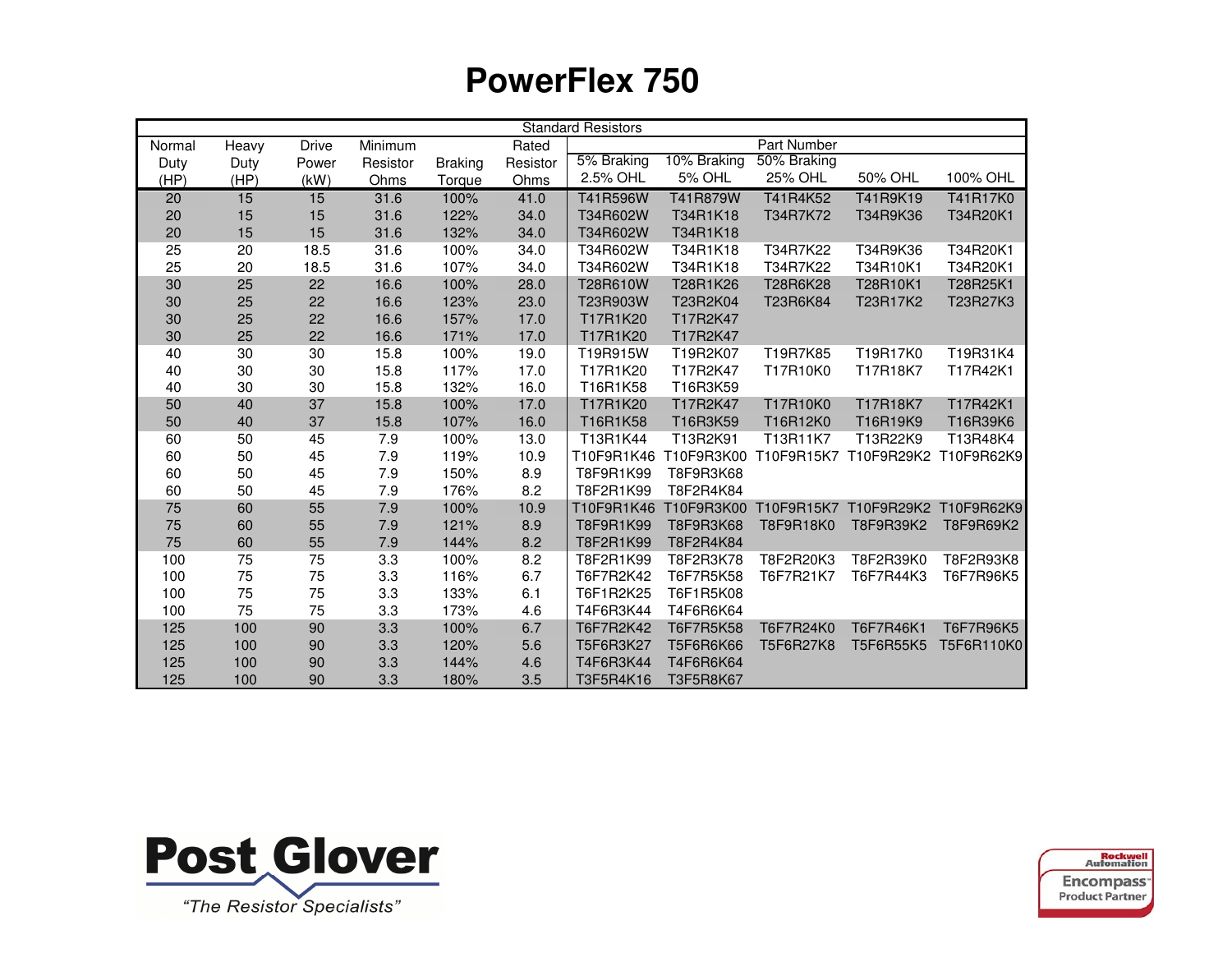|        |       |              |                |                |          | <b>Standard Resistors</b> |             |                    |            |                       |
|--------|-------|--------------|----------------|----------------|----------|---------------------------|-------------|--------------------|------------|-----------------------|
| Normal | Heavy | <b>Drive</b> | <b>Minimum</b> |                | Rated    |                           |             | <b>Part Number</b> |            |                       |
| Duty   | Duty  | Power        | Resistor       | <b>Braking</b> | Resistor | 5% Braking                | 10% Braking | 50% Braking        |            |                       |
| (HP)   | (HP)  | (kW)         | Ohms           | <b>Torque</b>  | Ohms     | 2.5% OHL                  | 5% OHL      | 25% OHL            | 50% OHL    | 100% OHL              |
| 150    | 125   | 110          | 3.3            | 100%           | 5.6      | T5F6R3K27                 | T5F6R6K66   | T5F6R27K8          | T5F6R55K5  | T5F6R110K01           |
| 150    | 125   | 110          | 3.3            | 113%           | 5.1      | T5F1R3K82                 | T5F1R6K33   | T5F1R33K7          | T5F1R66K2  | T5F1R139K0            |
| 150    | 125   | 110          | 3.3            | 147%           | 3.8      | T3F8R4K18                 | T3F8R10K2   |                    |            |                       |
| 150    | 125   | 110          | 3.3            | 172%           | 3.5      | T3K5R5K05                 | T3F5R11K4   |                    |            |                       |
| 200    | 150   | 150          | 3.3            | 100%           | 4.2      | T4F2R3K77                 | T4F2R7K80   | T4F2R37K9          | T4F2R75K6  | T4F2R150K0            |
| 200    | 150   | 150          | 3.3            | 115%           | 3.5      | T3F5R5K05                 | T3F5R8K67   | T3F5R45K4          | T3F5R90K1  | T3F5R177K2            |
| 200    | 150   | 150          | 3.3            | 126%           | 3.5      | T3F5R5K05                 | T3F5R11K4   |                    |            |                       |
| 250    | 200   | 185          | 2.4            | 100%           | 3.5      | T3F5R5K05                 | T3F5R11K4   | T3F5R47K2          | T3F5R95K3  | T3F5R222K21           |
| 250    | 200   | 185          | 2.4            | 113%           | 3.2      | T3F2R5K29                 | T3K2R11K5   | T3K2R56K5          | T3F2R109K5 | T3F2R250K8            |
| 250    | 200   | 185          | 2.4            | 139%           | 2.4      | T2F4R7K21                 | T2F4R13K8   |                    |            |                       |
| 250    | 200   | 185          | 2.4            | 141%           | 2.4      | T2F4R7K21                 | T2F4R13K8   |                    |            |                       |
| 300    | 250   | 225          | 2.4            | 100%           | 2.9      | T2F9R5K40                 | T2F9R13K8   | T2F9R66K9          |            | T2F9R127K9 T2F9R227K4 |
| 300    | 250   | 225          | 2.4            | 111%           | 2.4      | T2F4R7K21                 | T2F4R13K8   | T2F4R71K3          |            | T2F4R152K4 T2F4R275K8 |
| 300    | 250   | 225          | 2.4            | 116%           | 2.4      | T2F4R7K21                 | T2F4R13K8   |                    |            |                       |
| 350    | 300   | 260          | 1.65           | 100%           | 2.4      | T2F4R7K21                 | T2F4R13K8   | T2F4R71K3          |            | T2F4R152K4 T2F4R275K8 |
| 350    | 300   | 260          | 1.65           | 111%           | 2.2      | T2F2R7K32                 | T2F2R15K1   | T2F1R76K2          |            | T2F2R160K4 T2F2R360K8 |
| 350    | 300   | 260          | 1.65           | 144%           | 1.8      | T1F8R10K4                 | T1F8R19K3   |                    |            |                       |
| 350    | 300   | 260          | 1.65           | 145%           | 1.8      | T1F8R10K4                 | T1F8R19K3   |                    |            |                       |



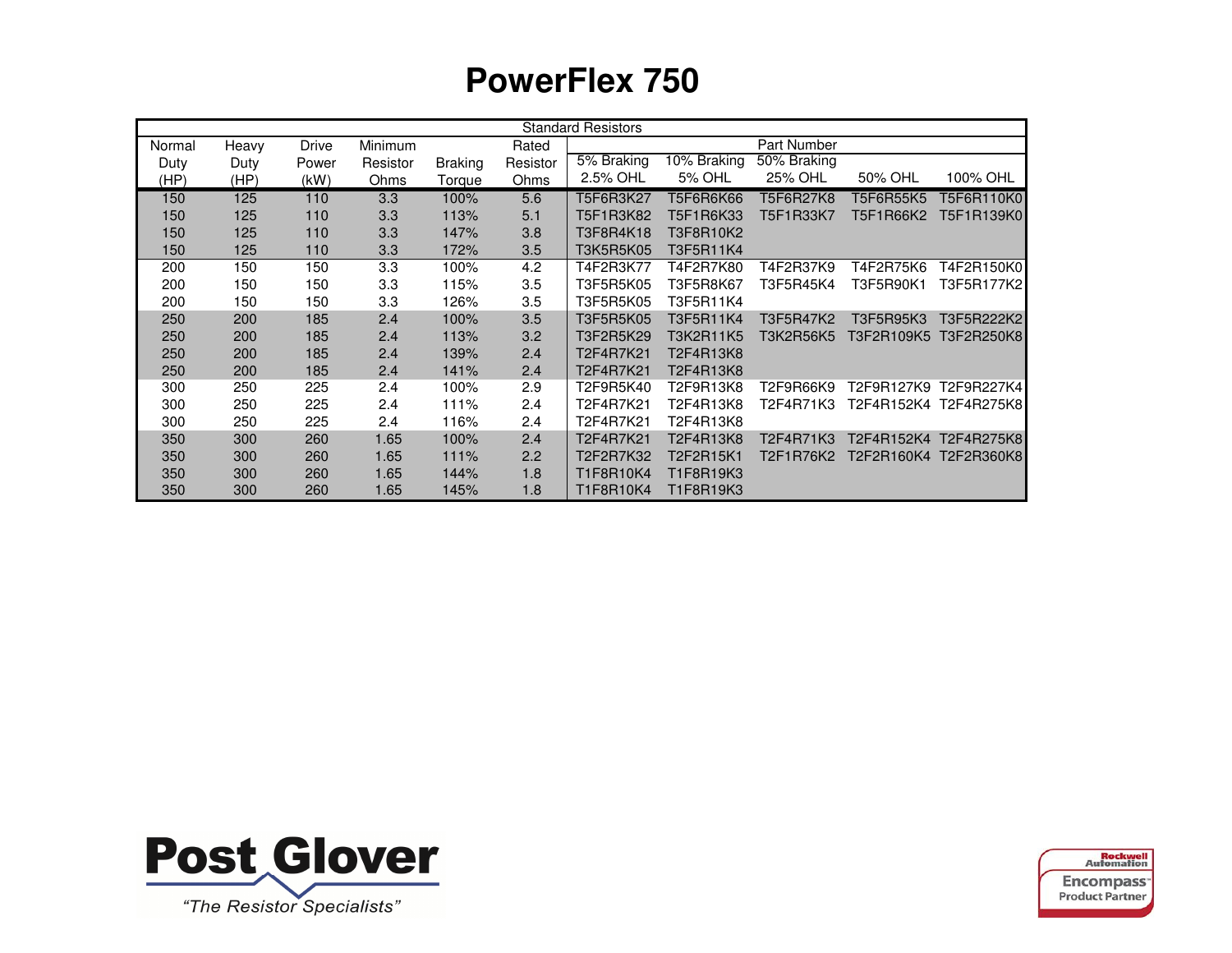

| "The Resistor Specialists" |
|----------------------------|
|----------------------------|

|                    |            |                                         |                  |    |                |         | <b>Maximum</b> |
|--------------------|------------|-----------------------------------------|------------------|----|----------------|---------|----------------|
|                    | Resistance |                                         |                  |    |                |         | <b>Energy</b>  |
| <b>Part Number</b> | (Ohms)     | Power (Watts) Enclosure W (in.) D (in.) |                  |    |                | H (in.) | (kJ)           |
| T107R1K60          | 107.0      | 1,600                                   | <b>EN03</b>      | 21 | 10             | 5       | 117.5          |
| T107R298W          | 107.0      | 298                                     | <b>EN00</b>      | 14 | 4              | 5       | 11.4           |
| T107R3K61          | 107.0      | 3,612                                   | <b>EN06</b>      | 28 | 13             | 5       | 165.4          |
| T107R6K40          | 107.0      | 6,400                                   | EN-DO18          | 29 | 18             | 14      | 469.9          |
| T10F9R15K7         | 10.9       | 15,723                                  | EN-DO27          | 29 | 18             | 22.5    | 579.2          |
| T10F9R1K46         | 10.9       | 1,464                                   | <b>EN02</b>      | 14 | 13             | 5       | 30.6           |
| T10F9R29K2         | 10.9       | 29,157                                  | EN-DO36          | 29 | 18             | 29.5    | 1298.0         |
| T10F9R3K00         | 10.9       | 3,000                                   | <b>EN04</b>      | 21 | 13             | 5       | 88.8           |
| T10F9R62K9         | 10.9       | 62,892                                  |                  |    |                |         |                |
| T10R11K0           | 10.0       | 10,000                                  | <b>EN09</b>      | 29 | 18             | 8.5     | 851.0          |
| T10R1K08           | 10.0       | 1,080                                   | <b>EN02</b>      | 14 | 13             | 5       | 66.5           |
| T10R1K1            | 10.0       | 1,100                                   | <b>EN02</b>      | 14 | 13             | 5       | 29.4           |
| T10R1K13           | 10.0       | 1,130                                   | <b>EN02</b>      | 14 | 13             | 5       | 29.4           |
| T10R1K32           | 10.0       | 1,320                                   | <b>EN02</b>      | 14 | 13             | 5       | 29.4           |
| T10R1K37           | 10.0       | 1,370                                   | <b>EN02</b>      | 14 | 13             | 5       | 29.4           |
| T10R1K5            | 10.0       | 1,500                                   | <b>EN06</b>      | 28 | 13             | 5       | 85.8           |
| T10R1K64           | 10.0       | 1,640                                   | <b>EN06</b>      | 28 | 13             | 5       | 85.8           |
| T10R1K69           | 10.0       | 1,690                                   | <b>EN06</b>      | 28 | 13             | 5       | 85.8           |
| T10R1K88           | 10.0       | 1,880                                   | <b>EN06</b>      | 28 | 13             | 5       | 85.8           |
| T10R1K91           | 10.0       | 1,910                                   | <b>EN06</b>      | 28 | 13             | 5       | 85.8           |
| T10R2K19           | 10.0       | 2,190                                   | <b>EN06</b>      | 28 | 13             | 5       | 85.8           |
| T10R2K46           | 10.0       | 2,460                                   | <b>EN04</b>      | 21 | 13             | 5       | 85.9           |
| T10R2K73           | 10.0       | 2,730                                   | <b>EN04</b>      | 21 | 13             | 5       | 148.0          |
| T10R360W           | 10.0       | 360                                     | <b>EN00</b>      | 14 | 4              | 5       | 16.5           |
| T10R4K5            | 10.0       | 4,500                                   | <b>EN06</b>      | 28 | 13             | 5       | 149.0          |
| T10R720W           | 10.0       | 720                                     | <b>EN01</b>      | 14 | $\overline{7}$ | 5       | 26.3           |
| T117R1K44          | 117.0      | 1,440                                   | <b>EN02</b>      | 14 | 13             | 5       | 48.1           |
| T117R2K16          | 117.0      | 2,160                                   | <b>EN04</b>      | 21 | 13             | 5       | 76.2           |
| T117R2K88          | 117.0      | 2,880                                   | <b>EN04</b>      | 21 | 13             | 5       | 76.4           |
| T117R360W          | 117.0      | 360                                     | <b>EN00</b>      | 14 | 4              | 5       | 7.5            |
| T117R720W          | 117.0      | 720                                     | <b>EN01</b>      | 14 | 7              | 5       | 19.1           |
| T118R295W          | 118.0      | 295                                     | <b>EN00</b>      | 14 | 4              | 5       | 8.0            |
| T118R602W          | 118.0      | 602                                     | <b>EN01</b>      | 14 | $\overline{7}$ | 5       | 20.3           |
| T11R11K0           | 11.0       | 11,000                                  | EN <sub>09</sub> | 29 | 18             | 8.5     | 924.0          |
| T11R14K1           | 11.0       | 14,100                                  | EN <sub>09</sub> | 29 | 18             | 8.5     | 1009.0         |
| T11R1K08           | 11.0       | 1,080                                   | <b>EN02</b>      | 14 | 13             | 5       | 45.9           |
| T11R1K38           | 11.0       | 1,380                                   | <b>EN02</b>      | 14 | 13             | 5       | 144.0          |
| T11R1K41           | 11.0       | 1,410                                   | EN <sub>02</sub> | 14 | 13             | 5       | 144.0          |
| T11R1K65           | 11.0       | 1,650                                   | EN <sub>06</sub> | 28 | 13             | 5       | 94.7           |
| T11R1K76           | 11.0       | 1,760                                   | EN <sub>06</sub> | 28 | 13             | 5       | 94.7           |
| T11R1K93           | 11.0       | 1,930                                   | <b>EN06</b>      | 28 | 13             | 5       | 94.7           |
| T11R2K11           | 11.0       | 2,110                                   | <b>EN06</b>      | 28 | 13             | 5       | 94.7           |
| T11R2K2            | 11.0       | 2,200                                   | <b>EN06</b>      | 28 | 13             | 5       | 94.7           |
| T11R2K46           | 11.0       | 2,460                                   | <b>EN06</b>      | 28 | 13             | 5       | 94.7           |
| T11R2K75           | 11.0       | 2,750                                   | <b>EN04</b>      | 21 | 13             | 5       | 94.4           |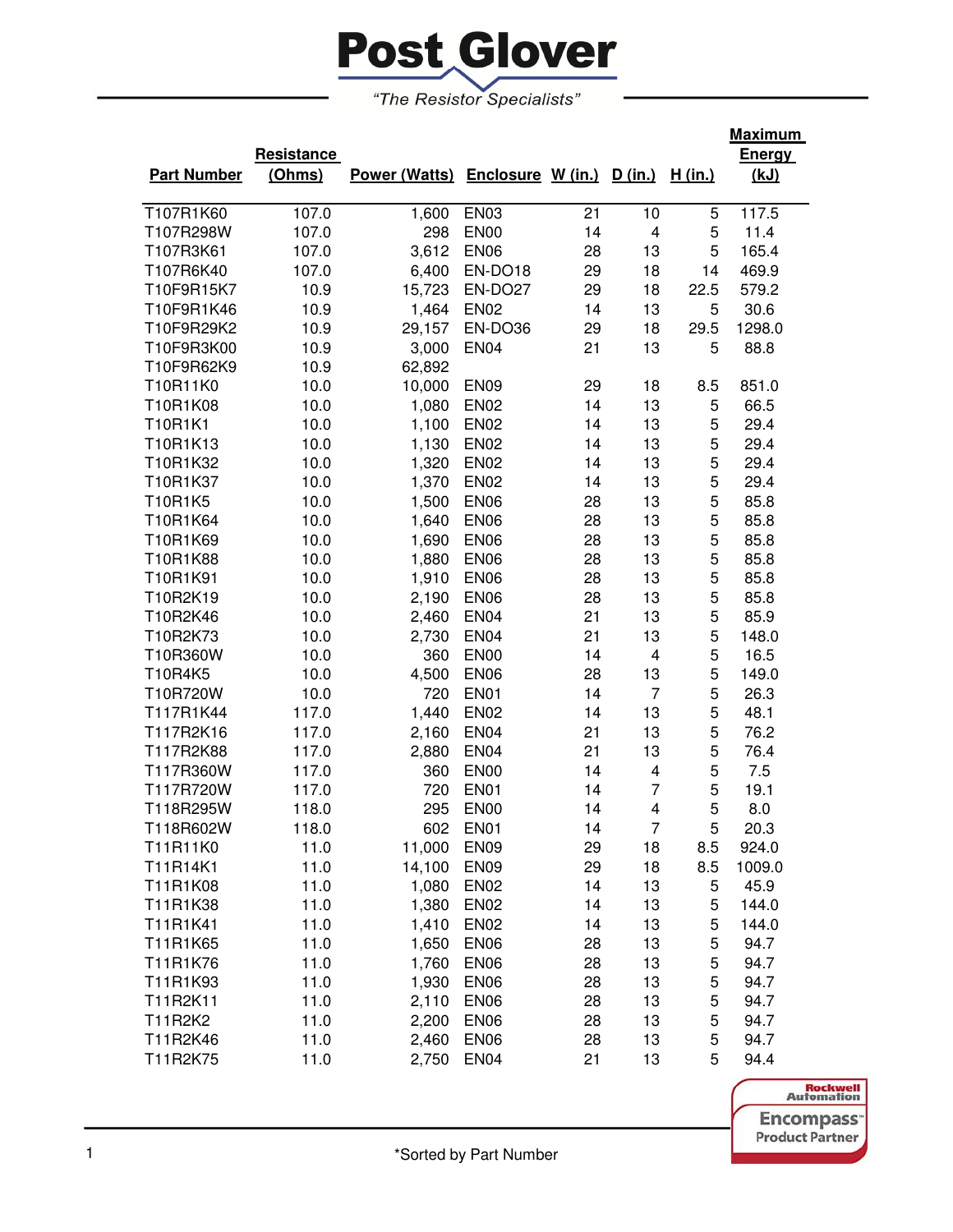

**Resistance** 

|                    | Resistance |                      |                   |    |         |                | ⊏⊓erg       |
|--------------------|------------|----------------------|-------------------|----|---------|----------------|-------------|
| <b>Part Number</b> | (Ohms)     | <b>Power (Watts)</b> | Enclosure W (in.) |    | D (in.) | <u>H (in.)</u> | <u>(kJ)</u> |
| T11R2K82           | 11.0       | 2,820                | EN <sub>04</sub>  | 21 | 13      | 5              | 94.4        |
| T11R360W           | 11.0       | 360                  | EN <sub>00</sub>  | 14 | 4       | 5              | 11.5        |
| T11R3K17           | 11.0       | 3.170                | EN <sub>04</sub>  | 21 | 13      | 5              | 94.4        |
| T11R3K52           | 11.0       | 3,520                | EN <sub>04</sub>  | 21 | 13      | 5              | 94.4        |
| T11R720W           | 11.0       | 720                  | EN <sub>01</sub>  | 14 | 7       | 5              | 29.0        |
| T121R1K08          | 121.0      | 1,080                | EN <sub>02</sub>  | 14 | 13      | 5              | 31.4        |
| T121R1K44          | 121.0      | 1,440                | EN <sub>02</sub>  | 14 | 13      | 5              | 31.3        |
| T121R1K8           | 121.0      | 1,800                | EN <sub>04</sub>  | 21 | 13      | 5              | 49.7        |
| T121R2K16          | 121.0      | 2,160                | EN <sub>04</sub>  | 21 | 13      | 5              | 79.1        |
| T121R2K52          | 121.0      | 2,520                | EN <sub>04</sub>  | 21 | 13      | 5              | 78.8        |
| T121R360W          | 121.0      | 360                  | EN <sub>00</sub>  | 14 | 4       | 5              | 4.9         |
| T121R3K24          | 121.0      | 3.240                | EN <sub>06</sub>  | 28 | 13      | 5              | 126.0       |

T121R720W 121.0 720 EN01 14 7 5 12.3 T13R11K7 13.0 11,653 EN-DO18 29 18 15.5 424.2 T13R1K08 13.0 1,080 EN02 14 13 5 54.3 T13R1K15 13.0 1,150 EN02 14 13 5 86.5 T13R1K24 13.0 1,240 EN02 14 13 5 86.5 T13R1K44 13.0 1,440 EN02 14 13 5 86.5 T13R1K44 13.0 1,439 EN02 14 13 5 35.6 T13R1K53 13.0 1,530 EN02 14 13 5 38.2 T13R1K73 13.0 1,730 EN04 21 13 5 38.2 T13R1K92 13.0 1,920 EN04 21 13 5 38.2 T13R22K9 13.0 22,932 EN-DO36 29 18 29.5 2078.8 T13R2K91 13.0 2,913 EN04 21 13 5 106.1 T13R360W 13.0 360 EN00 14 4 5 13.6 T13R420W 13.0 420 EN00 14 4 5 47.3 T13R48K4 13.0 48,357 EN-DO72 29 18 57.5 1545.3 T13R5K5 13.0 5,500 EN09 29 18 8.5 192.0 T13R720W 13.0 720 EN01 14 7 5 34.2 T13R7K65 13.0 7,650 EN18 29 18 8.5 851.0 T142R295W 142.0 295 EN00 14 4 5 9.7 T157R1K18 157.0 1,180 EN02 14 13 5 42.7 T157R295W 157.0 295 EN00 14 4 5 10.7 T157R2K41 157.0 2,408 EN04 21 13 5 107.9 T157R4K94 157.0 4,944 EN-DO09 29 18 8.5 271.1 T15R10K5 15.0 10,500 EN18 29 18 15.5 424.0 T15R1K08 15.0 1,080 EN02 14 13 5 39.4 T15R1K56 15.0 1,560 EN06 28 13 5 44.1 T15R2K08 15.0 2,080 EN06 28 13 5 44.1 T15R3K12 15.0 3,120 EN06 28 13 5 129.0 T15R41K7 15.0 41,700 EN45 29 18 36.5 1998.0

|                               | 129.0 | b.  | 13 | 28 |                  | 4.170 EN06 | 15.U | 115R4K17 |
|-------------------------------|-------|-----|----|----|------------------|------------|------|----------|
|                               | 222.0 | 5   | 13 | 28 | EN <sub>06</sub> | 5.210      | 15.0 | T15R5K21 |
|                               | 222.0 | 8.5 | 18 | 29 | EN <sub>09</sub> | 6.250      | 15.0 | T15R6K25 |
|                               | 24.7  | 5.  |    | 14 | EN <sub>01</sub> | 720        | 15.0 | T15R720W |
| <b>Rockwell</b><br>Automation |       |     |    |    |                  |            |      |          |
| <u>incompass</u>              |       |     |    |    |                  |            |      |          |

**Maximum Energy (kJ)**

> **ISS Product Partner**

| *Sorted by Part Number |
|------------------------|
|                        |

T15R4K17 15.0 4,170 EN06 28 T15R5K21 15.0 5,210 EN06 28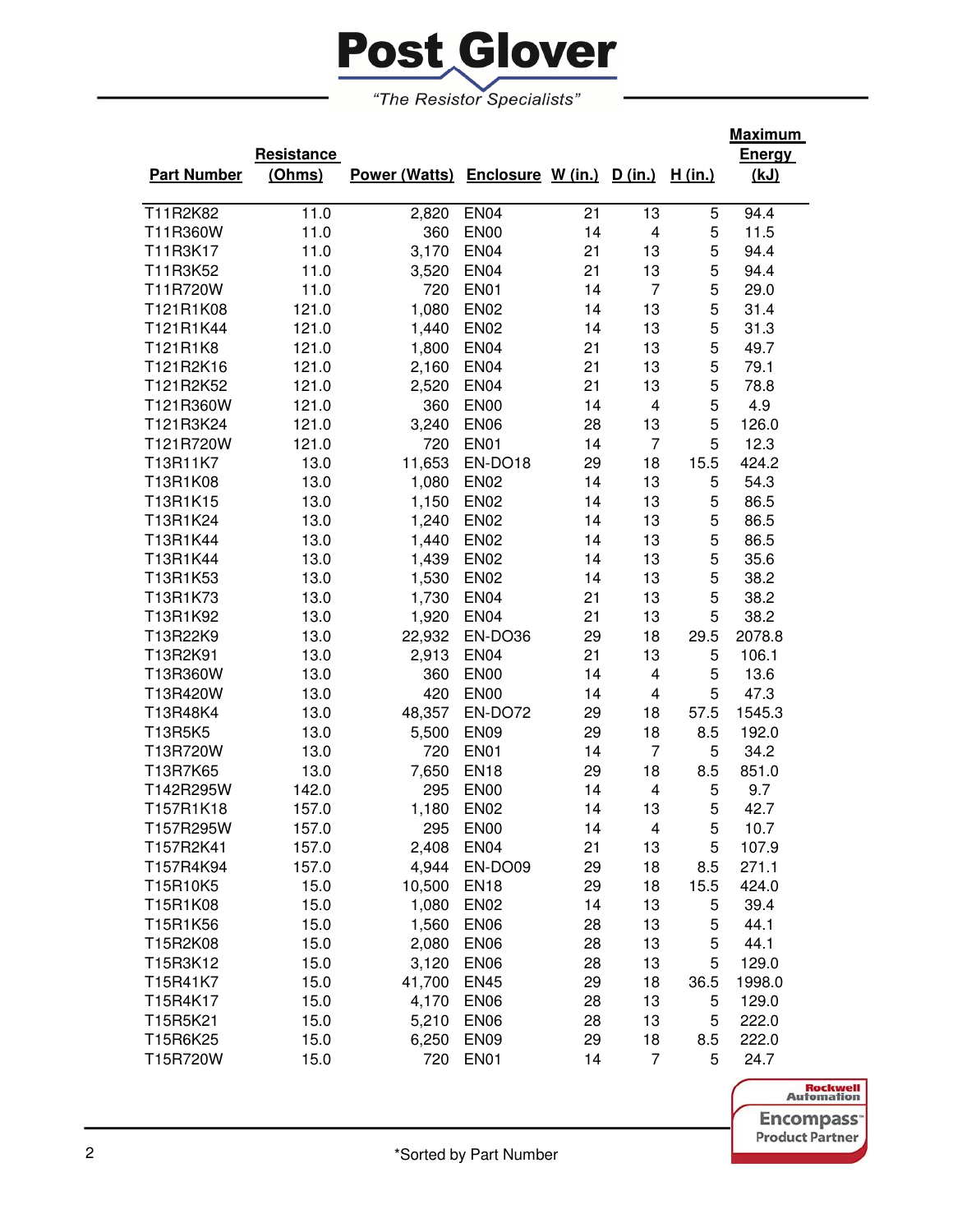

|                    |            |                                         |                  |    |    |         | <u>Maximum</u> |
|--------------------|------------|-----------------------------------------|------------------|----|----|---------|----------------|
|                    | Resistance |                                         |                  |    |    |         | <b>Energy</b>  |
| <b>Part Number</b> | (Ohms)     | Power (Watts) Enclosure W (in.) D (in.) |                  |    |    | H (in.) | <u>(kJ)</u>    |
|                    |            |                                         |                  |    |    |         |                |
| T15R7K29           | 15.0       | 7,290                                   | <b>EN09</b>      | 29 | 18 | 8.5     | 222.0          |
| T15R8K33           | 15.0       | 8,330                                   | <b>EN18</b>      | 29 | 18 | 15.5    | 804.0          |
| T15R9K37           | 15.0       | 9,370                                   | <b>EN18</b>      | 29 | 18 | 15.5    | 493.0          |
| T16R12K0           | 16.0       | 11,977                                  | EN-DO18          | 29 | 18 | 15.5    | 788.6          |
| T16R19K9           | 16.0       | 19,858                                  | EN-DO27          | 29 | 18 | 22.5    | 1191.1         |
| T16R1K58           | 16.0       | 1,578                                   | <b>EN02</b>      | 14 | 13 | 5       | 43.6           |
| T16R39K6           | 16.0       | 39,633                                  | EN-DO63          | 29 | 18 | 50.5    | 1176.6         |
| T16R3K59           | 16.0       | 3,586                                   | <b>EN06</b>      | 28 | 13 | 5       | 130.5          |
| T172R292W          | 172.0      | 292                                     | <b>EN00</b>      | 14 | 4  | 5       | 7.3            |
| T17R10K0           | 17.0       | 10,030                                  | EN-DO18          | 29 | 18 | 15.5    | 674.9          |
| T17R18K7           | 17.0       | 18,716                                  | EN-DO27          | 29 | 18 | 22.5    | 555.9          |
| T17R1K20           | 17.0       | 1,204                                   | <b>EN02</b>      | 14 | 13 | 5       | 46.7           |
| T17R2K47           | 17.0       | 2,472                                   | <b>EN04</b>      | 21 | 13 | 5       | 117.5          |
| T17R42K1           | 17.0       | 42,110                                  | EN-DO63          | 29 | 18 | 50.5    | 1246.6         |
| T18R10K1           | 18.0       | 10,100                                  | <b>EN18</b>      | 29 | 18 | 15.5    | 493.0          |
| T18R10K8           | 18.0       | 10,800                                  | <b>EN18</b>      | 29 | 18 | 15.5    | 592.0          |
| T18R11K0           | 18.0       | 11,000                                  | <b>EN18</b>      | 29 | 18 | 15.5    | 592.0          |
| T18R11K3           | 18.0       | 11,300                                  | <b>EN18</b>      | 29 | 18 | 15.5    | 592.0          |
| T18R11K7           | 18.0       | 11,700                                  | <b>EN18</b>      | 29 | 18 | 15.5    | 964.0          |
| T18R12K1           | 18.0       | 12,100                                  | <b>EN18</b>      | 29 | 18 | 15.5    | 964.0          |
| T18R12K4           | 18.0       | 12,400                                  | <b>EN18</b>      | 29 | 18 | 15.5    | 964.0          |
| T18R12K6           | 18.0       | 12,600                                  | <b>EN18</b>      | 29 | 18 | 15.5    | 964.0          |
| T18R13K4           | 18.0       | 13,400                                  | <b>EN18</b>      | 29 | 18 | 15.5    | 964.0          |
| T18R13K8           | 18.0       | 13,800                                  | <b>EN18</b>      | 29 | 18 | 15.5    | 961.0          |
| T18R14K4           | 18.0       | 14,400                                  | <b>EN18</b>      | 29 | 18 | 15.5    | 961.0          |
| T18R15K1           | 18.0       | 15,100                                  | <b>EN18</b>      | 29 | 18 | 15.5    | 961.0          |
| T18R16K2           | 18.0       | 16,200                                  | <b>EN18</b>      | 29 | 18 | 15.5    | 961.0          |
| T18R16K7           | 18.0       | 16,700                                  | <b>EN18</b>      | 29 | 18 | 15.5    | 961.0          |
| T18R18K0           | 18.0       | 18,000                                  | <b>EN18</b>      | 29 | 18 | 15.5    | 1502.0         |
| T18R1K08           | 18.0       | 1,080                                   | <b>EN02</b>      | 14 | 13 | 5       | 47.3           |
| T18R1K44           | 18.0       | 1,440                                   | <b>EN02</b>      | 14 | 13 | 5       | 75.1           |
| T18R1K69           | 18.0       | 1,690                                   | <b>EN04</b>      | 21 | 13 | 5       | 75.2           |
| T18R1K8            | 18.0       | 1,800                                   | <b>EN04</b>      | 21 | 13 | 5       | 75.2           |
| T18R2K02           | 18.0       | 2,020                                   | <b>EN06</b>      | 28 | 13 | 5       | 52.9           |
| T18R2K25           | 18.0       | 2,250                                   | <b>EN06</b>      | 28 | 13 | 5       | 52.8           |
| T18R2K51           | 18.0       | 2,510                                   | <b>EN06</b>      | 28 | 13 | 5       | 52.8           |
| T18R2K69           | 18.0       | 2,690                                   | EN <sub>06</sub> | 28 | 13 | 5       | 52.9           |
| T18R2K7            | 18.0       | 2,700                                   | <b>EN06</b>      | 28 | 13 | 5       | 52.9           |
| T18R2K75           | 18.0       | 2,750                                   | EN <sub>06</sub> | 28 | 13 | 5       | 52.9           |
| T18R3K34           | 18.0       | 3,340                                   | <b>EN06</b>      | 28 | 13 | 5       | 154.0          |
| T18R3K38           | 18.0       | 3,380                                   | <b>EN06</b>      | 28 | 13 | 5       | 154.0          |
| T18R3K59           | 18.0       | 3,590                                   | <b>EN06</b>      | 28 | 13 | 5       | 154.0          |
| T18R3K6            | 18.0       | 3,600                                   | <b>EN06</b>      | 28 | 13 | 5       | 154.0          |
| T18R45K0           | 18.0       | 45,000                                  | <b>EN54</b>      | 29 | 18 | 43.5    | 2369.0         |
| T18R4K03           | 18.0       | 4,030                                   | <b>EN06</b>      | 28 | 13 | 5       | 154.0          |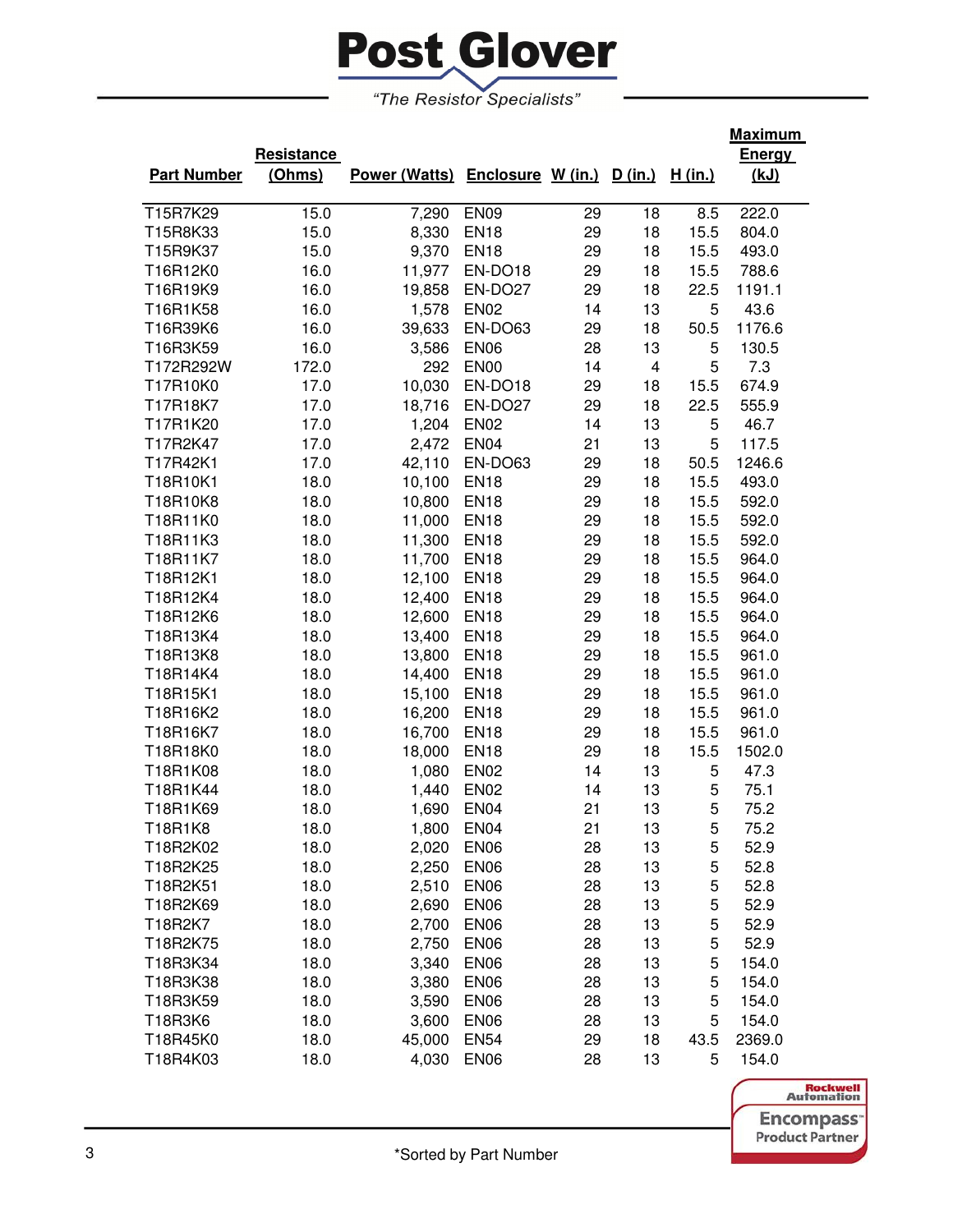

|                    |            |                                         |                  |    |                         |         | <u>Maximum</u> |
|--------------------|------------|-----------------------------------------|------------------|----|-------------------------|---------|----------------|
|                    | Resistance |                                         |                  |    |                         |         | <b>Energy</b>  |
| <b>Part Number</b> | (Ohms)     | Power (Watts) Enclosure W (in.) D (in.) |                  |    |                         | H (in.) | (kJ)           |
|                    |            |                                         |                  |    |                         |         |                |
| T18R4K13           | 18.0       | 4,130                                   | <b>EN06</b>      | 28 | 13                      | 5       | 155.0          |
| T18R4K5            | 18.0       | 4,500                                   | <b>EN06</b>      | 28 | 13                      | 5       | 155.0          |
| T18R53K8           | 18.0       | 53,800                                  | <b>EN63</b>      | 29 | 18                      | 50.5    | 2404.0         |
| T18R55K0           | 18.0       | 55,000                                  | <b>EN63</b>      | 29 | 18                      | 50.5    | 2404.0         |
| T18R5K01           | 18.0       | 5,010                                   | <b>EN06</b>      | 28 | 13                      | 5       | 266.0          |
| T18R5K38           | 18.0       | 5,380                                   | <b>EN06</b>      | 28 | 13                      | 5       | 266.0          |
| T18R5K4            | 18.0       | 5,400                                   | <b>EN06</b>      | 28 | 13                      | 5       | 266.0          |
| T18R5K5            | 18.0       | 5,500                                   | <b>EN06</b>      | 28 | 13                      | 5       | 266.0          |
| T18R5K63           | 18.0       | 5,630                                   | <b>EN06</b>      | 28 | 13                      | 5       | 266.0          |
| T18R66K8           | 18.0       | 66,800                                  | <b>EN63</b>      | 29 | 18                      | 50.5    | 6009.0         |
| T18R6K68           | 18.0       | 6,680                                   | <b>EN09</b>      | 29 | 18                      | 8.5     | 266.0          |
| T18R6K72           | 18.0       | 6,720                                   | <b>EN09</b>      | 29 | 18                      | 8.5     | 266.0          |
| T18R6K75           | 18.0       | 6,750                                   | <b>EN09</b>      | 29 | 18                      | 8.5     | 266.0          |
| T18R6K88           | 18.0       | 6,880                                   | <b>EN09</b>      | 29 | 18                      | 8.5     | 266.0          |
| T18R71K7           | 18.0       | 71,700                                  | <b>EN63</b>      | 29 | 18                      | 50.5    | 6009.0         |
| T18R720W           | 18.0       | 720                                     | <b>EN01</b>      | 14 | $\overline{7}$          | 5       | 29.7           |
| T18R72K0           | 18.0       | 72,000                                  | <b>EN63</b>      | 29 | 18                      | 50.5    | 6009.0         |
| T18R7K17           | 18.0       | 7,170                                   | <b>EN09</b>      | 29 | 18                      | 8.5     | 266.0          |
| T18R7K2            | 18.0       | 7,200                                   | <b>EN09</b>      | 29 | 18                      | 8.5     | 266.0          |
| T18R7K88           | 18.0       | 7,880                                   | EN <sub>09</sub> | 29 | 18                      | 8.5     | 496.0          |
| T18R8K06           | 18.0       | 8,060                                   | EN <sub>09</sub> | 29 | 18                      | 8.5     | 266.0          |
| T18R8K25           | 18.0       | 8,250                                   | <b>EN09</b>      | 29 | 18                      | 8.5     | 266.0          |
| T18R8K34           | 18.0       | 8,340                                   | <b>EN09</b>      | 29 | 18                      | 8.5     | 266.0          |
| T18R8K96           | 18.0       | 8,960                                   | <b>EN18</b>      | 29 | 18                      | 15.5    | 1502.0         |
| T18R9K0            | 18.0       | 9,000                                   | <b>EN18</b>      | 29 | 18                      | 15.5    | 266.0          |
| T18R9K41           | 18.0       | 9,410                                   | <b>EN18</b>      | 29 | 18                      | 15.5    | 266.0          |
| T18R9K63           | 18.0       | 9,630                                   | <b>EN18</b>      | 29 | 18                      | 15.5    | 266.0          |
| T19R17K0           | 19.0       | 17,032                                  | EN-DO27          | 29 | 18                      | 22.5    | 619.2          |
| T19R1K08           | 19.0       | 1,080                                   | <b>EN02</b>      | 14 | 13                      | 5       | 50.0           |
| T19R1K44           | 19.0       | 1,440                                   | <b>EN02</b>      | 14 | 13                      | 5       | 79.3           |
| T19R1K65           | 19.0       | 1,650                                   | <b>EN04</b>      | 21 | 13                      | 5       | 79.3           |
| T19R2K08           | 19.0       | 2,065                                   | <b>EN04</b>      | 21 | 13                      | 5       | 63.4           |
| T19R2K47           | 19.0       | 2,470                                   | <b>EN06</b>      | 28 | 13                      | 5       | 55.8           |
| T19R31K4           | 19.0       | 31,411                                  | EN-DO45          | 29 | 18                      | 36.5    | 1006.9         |
| T19R32K9           | 19.0       | 32,900                                  | <b>EN36</b>      | 29 | 18                      | 22.5    | 932.0          |
| T19R360W           | 19.0       | 360                                     | <b>EN00</b>      | 14 | $\overline{\mathbf{4}}$ | 5       | 12.4           |
| T19R3K29           | 19.0       | 3,290                                   | <b>EN06</b>      | 28 | 13                      | 5       | 163.0          |
| T19R420W           | 19.0       | 420                                     | EN <sub>00</sub> | 14 | 4                       | 5       | 44.4           |
| T19R4K0            | 19.0       | 4,000                                   | <b>EN06</b>      | 28 | 13                      | 5       | 163.0          |
| T19R4K11           | 19.0       | 4,110                                   | <b>EN06</b>      | 28 | 13                      | 5       | 163.0          |
| T19R4K93           | 19.0       | 4,930                                   | EN <sub>09</sub> | 29 | 18                      | 8.5     | 163.0          |
| T19R5K58           | 19.0       | 5,580                                   | EN <sub>09</sub> | 29 | 18                      | 8.5     | 163.0          |
| T19R5K75           | 19.0       | 5,750                                   | <b>EN09</b>      | 29 | 18                      | 8.5     | 163.0          |
| T19R6K57           | 19.0       | 6,570                                   | EN <sub>09</sub> | 29 | 18                      | 8.5     | 282.0          |
| T19R720W           | 19.0       | 720                                     | EN <sub>01</sub> | 14 | $\overline{7}$          | 5       | 31.3           |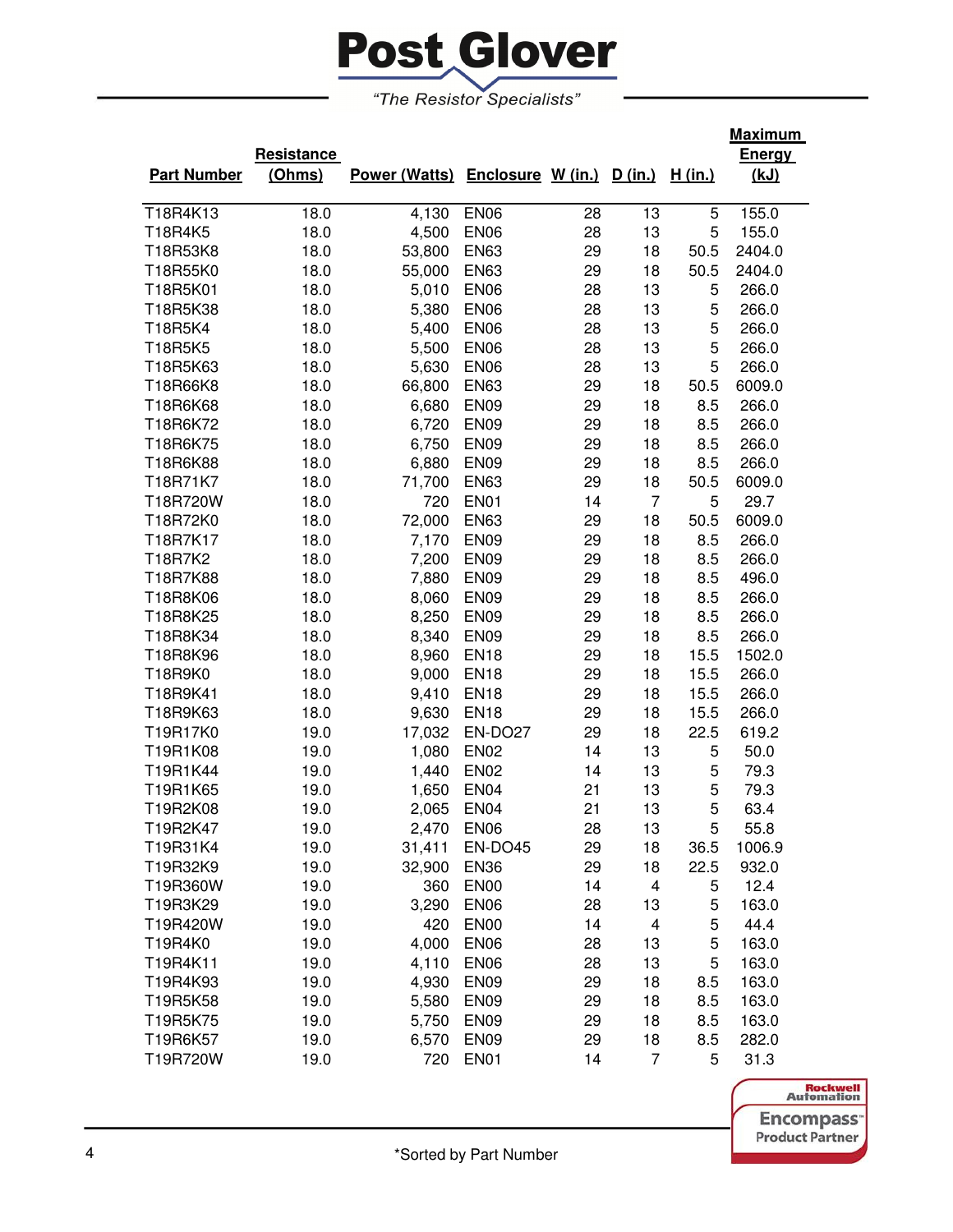

|                    |            |                                         |                   |    |                |                | <u>Maximum</u> |
|--------------------|------------|-----------------------------------------|-------------------|----|----------------|----------------|----------------|
|                    | Resistance |                                         |                   |    |                |                | <b>Energy</b>  |
| <b>Part Number</b> | (Ohms)     | Power (Watts) Enclosure W (in.) D (in.) |                   |    |                | <u>H (in.)</u> | <u>(kJ)</u>    |
|                    |            |                                         |                   |    |                |                |                |
| <b>T19R7K4</b>     | 19.0       | 7,400                                   | <b>EN09</b>       | 29 | 18             | 8.5            | 282.0          |
| T19R7K85           | 19.0       | 7,853                                   | EN-DO18           | 29 | 18             | 15.5           | 251.7          |
| T19R8K22           | 19.0       | 8,220                                   | EN <sub>09</sub>  | 29 | 18             | 8.5            | 266.0          |
| T19R915W           | 19.0       | 915                                     | DB <sub>3</sub> C | 14 | 10             | 5              | 46.7           |
| T1F8R10K4          | 1.8        | 10,386                                  | EN-DO18           | 29 | 18             | 15.5           | 382.6          |
| T1F8R19K3          | 1.8        | 19,260                                  | EN-DO27           | 29 | 18             | 22.5           | 858.2          |
| T208R1K55          | 208.0      | 1,545                                   | <b>EN03</b>       | 21 | 10             | 5              | 89.9           |
| T208R292W          | 208.0      | 292                                     | <b>EN00</b>       | 14 | 4              | 5              | 8.9            |
| T208R3K20          | 208.0      | 3,200                                   | <b>EN06</b>       | 28 | 13             | 5              | 228.3          |
| T208R903W          | 208.0      | 903                                     | DB <sub>3</sub> C | 14 | 10             | 5              | 35.7           |
| T21R1K08           | 21.0       | 1,080                                   | <b>EN02</b>       | 14 | 13             | 5              | 55.2           |
| T21R1K44           | 21.0       | 1,440                                   | <b>EN02</b>       | 14 | 13             | 5              | 55.3           |
| T21R1K8            | 21.0       | 1,800                                   | <b>EN04</b>       | 21 | 13             | 5              | 87.7           |
| T21R360W           | 21.0       | 360                                     | <b>EN00</b>       | 14 | 4              | 5              | 13.7           |
| T21R720W           | 21.0       | 720                                     | EN01              | 14 | $\overline{7}$ | 5              | 21.9           |
| T21R7K43           | 21.0       | 7,430                                   | <b>EN09</b>       | 29 | 18             | 8.5            | 311.0          |
| T23R17K2           | 23.0       | 17,217                                  | EN-DO27           | 29 | 18             | 22.5           | 1136.5         |
| T23R1K08           | 23.0       | 1,080                                   | <b>EN02</b>       | 14 | 13             | 5              | 37.9           |
| T23R1K44           | 23.0       | 1,440                                   | <b>EN02</b>       | 14 | 13             | 5              | 60.5           |
| T23R1K8            | 23.0       | 1,800                                   | EN <sub>04</sub>  | 21 | 13             | 5              | 96.1           |
| T23R27K3           | 23.0       | 27,344                                  | EN-DO36           | 29 | 18             | 29.5           | 1220.5         |
| T23R2K04           | 23.0       | 2,044                                   | <b>EN04</b>       | 21 | 13             | 5              | 48.0           |
| T23R360W           | 23.0       | 360                                     | <b>EN00</b>       | 14 | 4              | 5              | 9.4            |
| T23R5K5            | 23.0       | 5,500                                   | <b>EN09</b>       | 29 | 18             | 8.5            | 197.0          |
| T23R6K79           | 23.0       | 6,790                                   | <b>EN09</b>       | 29 | 18             | 8.5            | 341.0          |
| T23R6K84           | 23.0       | 6,836                                   | EN-DO09           | 29 | 18             | 8.5            | 305.1          |
| T23R720W           | 23.0       | 720                                     | <b>EN01</b>       | 14 | $\overline{7}$ | 5              | 23.9           |
| T23R903W           | 23.0       | 903                                     | DB <sub>3</sub> C | 14 | 10             | 5              | 35.6           |
| T24R11K0           | 24.0       | 11,000                                  | <b>EN18</b>       | 29 | 18             | 15.5           | 592.0          |
| T24R12K16          | 24.0       | 12,160                                  | <b>EN18</b>       | 29 | 18             | 15.5           | 355.0          |
| T24R16K1           | 24.0       | 16,100                                  | <b>EN18</b>       | 29 | 18             | 15.5           | 356.0          |
| T24R1K08           | 24.0       | 1,080                                   | <b>EN02</b>       | 14 | 13             | 5              | 39.5           |
| T24R1K44           | 24.0       | 1,440                                   | <b>EN02</b>       | 14 | 13             | 5              | 63.1           |
| T24R1K8            | 24.0       | 1,800                                   | EN <sub>04</sub>  | 21 | 13             | 5              | 100.0          |
| T24R2K16           | 24.0       | 2,160                                   | <b>EN04</b>       | 21 | 13             | 5              | 100.0          |
| T24R2K41           | 24.0       | 2,410                                   | <b>EN04</b>       | 21 | 13             | 5              | 100.0          |
| T24R2K75           | 24.0       | 2,750                                   | <b>EN06</b>       | 28 | 13             | 5              | 70.6           |
| T24R2K82           | 24.0       | 2,820                                   | <b>EN06</b>       | 28 | 13             | 5              | 70.6           |
| T24R360W           | 24.0       | 360                                     | <b>EN00</b>       | 14 | 4              | 5              | 9.9            |
| T24R3K22           | 24.0       | 3,220                                   | <b>EN06</b>       | 28 | 13             | 5              | 70.4           |
| T24R3K62           | 24.0       | 3,620                                   | EN <sub>09</sub>  | 29 | 18             | 8.5            | 206.0          |
| T24R4K02           | 24.0       | 4,020                                   | <b>EN09</b>       | 29 | 18             | 8.5            | 206.0          |
| T24R720W           | 24.0       | 720                                     | <b>EN01</b>       | 14 | 7              | 5              | 25.0           |
| T25R1K08           | 25.0       | 1,080                                   | <b>EN02</b>       | 14 | 13             | 5              | 41.2           |
| T25R1K44           | 25.0       | 1,440                                   | <b>EN02</b>       | 14 | 13             | 5              | 65.8           |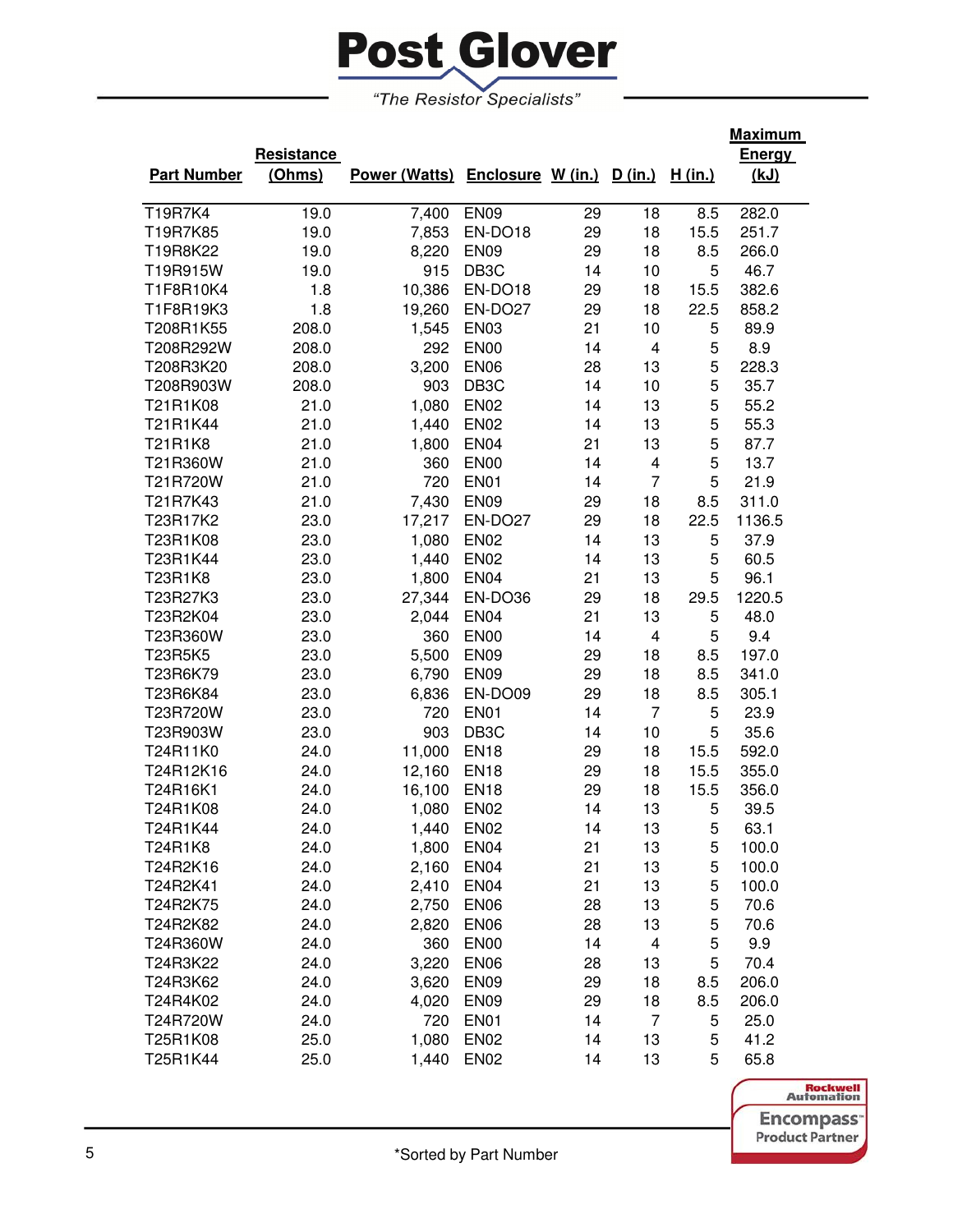

|                    |            |                                         |                   |    |                         |         | <u>Maximum</u> |
|--------------------|------------|-----------------------------------------|-------------------|----|-------------------------|---------|----------------|
|                    | Resistance |                                         |                   |    |                         |         | <b>Energy</b>  |
| <b>Part Number</b> | (Ohms)     | Power (Watts) Enclosure W (in.) D (in.) |                   |    |                         | H (in.) | <u>(kJ)</u>    |
|                    |            |                                         |                   |    |                         |         |                |
| T25R1K8            | 25.0       | 1,800                                   | <b>EN04</b>       | 21 | 13                      | 5       | 65.7           |
| T25R25K0           | 25.0       | 25,000                                  | <b>EN27</b>       | 29 | 18                      | 15.5    | 549.0          |
| T25R2K16           | 25.0       | 2,160                                   | <b>EN04</b>       | 21 | 13                      | 5       | 104.0          |
| T25R2K25           | 25.0       | 2,250                                   | <b>EN04</b>       | 21 | 13                      | 5       | 104.0          |
| T25R2K5            | 25.0       | 2,500                                   | <b>EN04</b>       | 21 | 13                      | 5       | 104.0          |
| T25R2K61           | 25.0       | 2,610                                   | <b>EN04</b>       | 21 | 13                      | 5       | 166.0          |
| T25R2K93           | 25.0       | 2,930                                   | <b>EN06</b>       | 28 | 13                      | 5       | 73.6           |
| T25R30K0           | 25.0       | 30,000                                  | <b>EN27</b>       | 29 | 18                      | 22.5    | 2085.0         |
| T25R34K8           | 25.0       | 34,800                                  | <b>EN27</b>       | 29 | 18                      | 22.5    | 2088.0         |
| T25R360W           | 25.0       | 360                                     | <b>EN00</b>       | 14 | $\overline{\mathbf{4}}$ | 5       | 10.3           |
| T25R39K1           | 25.0       | 3,910                                   | <b>EN09</b>       | 29 | 18                      | 29.5    | 1127.0         |
| T25R3K0            | 25.0       | 3,000                                   | <b>EN06</b>       | 28 | 13                      | 5       | 73.6           |
| T25R3K12           | 25.0       | 3,120                                   | <b>EN06</b>       | 28 | 13                      | 5       | 73.4           |
| T25R3K48           | 25.0       | 3,480                                   | <b>EN06</b>       | 28 | 13                      | 5       | 73.4           |
| T25R3K75           | 25.0       | 3,750                                   | <b>EN09</b>       | 29 | 18                      | 8.5     | 215.0          |
| T25R3K91           | 25.0       | 3,910                                   | <b>EN09</b>       | 29 | 18                      | 8.5     | 215.0          |
| T25R406W           | 25.0       | 406                                     | EN <sub>00</sub>  | 14 | 4                       | 5       | 3.6            |
| T25R4K34           | 25.0       | 4,340                                   | <b>EN09</b>       | 29 | 18                      | 8.5     | 215.0          |
| T25R4K37           | 25.0       | 4,370                                   | <b>EN09</b>       | 29 | 18                      | 8.5     | 215.0          |
| T25R4K5            | 25.0       | 4,500                                   | <b>EN09</b>       | 29 | 18                      | 8.5     | 215.0          |
| T25R4K88           | 25.0       | 4,880                                   | <b>EN09</b>       | 29 | 18                      | 8.5     | 215.0          |
| T25R5K0            | 25.0       | 5,000                                   | EN <sub>09</sub>  | 29 | 18                      | 8.5     | 215.0          |
| T25R5K21           | 25.0       | 5,210                                   | EN <sub>09</sub>  | 29 | 18                      | 8.5     | 215.0          |
| T25R5K25           | 25.0       | 5,250                                   | EN <sub>09</sub>  | 29 | 18                      | 8.5     | 215.0          |
| T25R5K62           | 25.0       | 5,620                                   | <b>EN09</b>       | 29 | 18                      | 8.5     | 215.0          |
| T25R5K86           | 25.0       | 5,860                                   | <b>EN09</b>       | 29 | 18                      | 8.5     | 215.0          |
| T25R6K0            | 25.0       | 6,000                                   | <b>EN09</b>       | 29 | 18                      | 8.5     | 215.0          |
| T25R6K08           | 25.0       | 6,080                                   | <b>EN09</b>       | 29 | 18                      | 8.5     | 215.0          |
| T25R6K25           | 25.0       | 6,250                                   | EN <sub>09</sub>  | 29 | 18                      | 8.5     | 215.0          |
| T25R6K75           | 25.0       | 6,750                                   | <b>EN09</b>       | 29 | 18                      | 8.5     | 215.0          |
| T25R6K83           | 25.0       | 6,830                                   | <b>EN09</b>       | 29 | 18                      | 8.5     | 371.0          |
| T25R6K95           | 25.0       | 6,950                                   | <b>EN09</b>       | 29 | 18                      | 8.5     | 371.0          |
| T25R720W           | 25.0       | 720                                     | EN01              | 14 | $\overline{7}$          | 5       | 26.1           |
| T25R7K5            | 25.0       | 7,500                                   | EN <sub>09</sub>  | 29 | 18                      | 8.5     | 282.0          |
| T25R7K81           | 25.0       | 7,810                                   | <b>EN09</b>       | 29 | 18                      | 8.5     | 371.0          |
| T25R8K68           | 25.0       | 8,680                                   | EN <sub>18</sub>  | 29 | 18                      | 15.5    | 1280.0         |
| T25R8K78           | 25.0       | 8,780                                   | <b>EN18</b>       | 29 | 18                      | 15.5    | 371.0          |
| T25R9K76           | 25.0       | 9,760                                   | <b>EN18</b>       | 29 | 18                      | 15.5    | 371.0          |
| T277R1K20          | 277.0      | 1,204                                   | <b>EN02</b>       | 14 | 13                      | 5       | 47.6           |
| T277R290W          | 277.0      | 290                                     | EN <sub>00</sub>  | 14 | 4                       | 5       | 6.2            |
| T277R2K78          | 277.0      | 2,781                                   | <b>EN06</b>       | 28 | 13                      | 5       | 119.8          |
| T277R894W          | 277.0      | 894                                     | DB <sub>3</sub> C | 14 | 10                      | 5       | 29.5           |
| T28R10K1           | 28.0       | 10,097                                  | EN-DO18           | 29 | 18                      | 15.5    | 371.5          |
| T28R1K08           | 28.0       | 1,080                                   | <b>EN02</b>       | 14 | 13                      | 5       | 46.1           |
| T28R1K26           | 28.0       | 1,256                                   | EN <sub>02</sub>  | 14 | 13                      | 5       | 76.9           |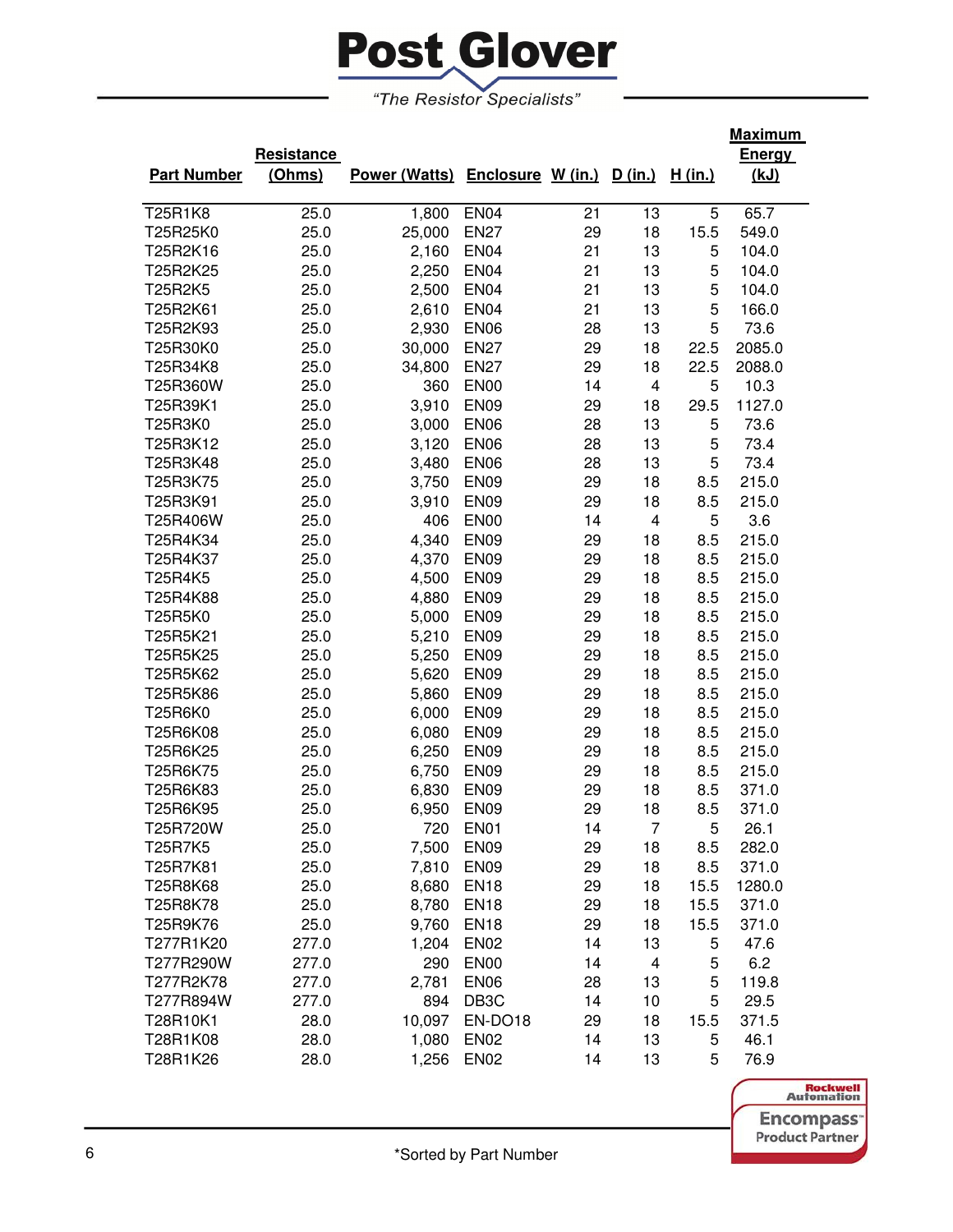

|                    |            |                                         |                  |    |                         |                | <u>Maximum</u> |
|--------------------|------------|-----------------------------------------|------------------|----|-------------------------|----------------|----------------|
|                    | Resistance |                                         |                  |    |                         |                | <b>Energy</b>  |
| <b>Part Number</b> | (Ohms)     | Power (Watts) Enclosure W (in.) D (in.) |                  |    |                         | <u>H (in.)</u> | <u>(kJ)</u>    |
|                    |            |                                         |                  |    |                         |                |                |
| T28R1K44           | 28.0       | 1,440                                   | <b>EN02</b>      | 14 | 13                      | 5              | 73.6           |
| T28R1K8            | 28.0       | 1,800                                   | <b>EN04</b>      | 21 | 13                      | 5              | 73.6           |
| T28R22K3           | 28.0       | 22,300                                  | <b>EN27</b>      | 29 | 18                      | 22.5           | 2294.0         |
| T28R25K1           | 28.0       | 25,099                                  | EN-DO36          | 29 | 18                      | 29.5           | 912.6          |
| T28R2K23           | 28.0       | 2,230                                   | <b>EN04</b>      | 21 | 13                      | 5              | 117.0          |
| T28R2K79           | 28.0       | 2,790                                   | <b>EN06</b>      | 28 | 13                      | 5              | 82.1           |
| T28R360W           | 28.0       | 360                                     | <b>EN00</b>      | 14 | $\overline{\mathbf{4}}$ | 5              | 11.5           |
| T28R3K35           | 28.0       | 3,350                                   | <b>EN06</b>      | 28 | 13                      | 5              | 82.3           |
| T28R3K91           | 28.0       | 3,910                                   | <b>EN09</b>      | 29 | 18                      | 8.5            | 371.0          |
| T28R4K46           | 28.0       | 4,460                                   | <b>EN09</b>      | 29 | 18                      | 8.5            | 82.2           |
| T28R5K02           | 28.0       | 5,020                                   | <b>EN09</b>      | 29 | 18                      | 8.5            | 240.0          |
| T28R5K58           | 28.0       | 5,580                                   | <b>EN09</b>      | 29 | 18                      | 8.5            | 240.0          |
| T28R610W           | 28.0       | 610                                     | <b>EN01</b>      | 14 | $\overline{7}$          | 5              | 30.6           |
| T28R6K28           | 28.0       | 6,275                                   | EN-DO18          | 29 | 18                      | 15.5           | 228.4          |
| T28R720W           | 28.0       | 720                                     | <b>EN01</b>      | 14 | $\overline{7}$          | 5              | 29.2           |
| T29R1K08           | 29.0       | 1,080                                   | <b>EN02</b>      | 14 | 13                      | 5              | 47.8           |
| T29R1K44           | 29.0       | 1,440                                   | <b>EN02</b>      | 14 | 13                      | 5              | 47.8           |
| T29R1K8            | 29.0       | 1,800                                   | <b>EN04</b>      | 21 | 13                      | 5              | 76.3           |
| T29R22K0           | 29.0       | 22,000                                  | <b>EN27</b>      | 29 | 18                      | 22.5           | 1488.0         |
| T29R27K1           | 29.0       | 27,100                                  | <b>EN27</b>      | 29 | 18                      | 22.5           | 1547.0         |
| T29R2K16           | 29.0       | 2,160                                   | <b>EN04</b>      | 21 | 13                      | 5              | 121.0          |
| T29R2K88           | 29.0       | 2,880                                   | <b>EN04</b>      | 21 | 13                      | 5              | 121.0          |
| T29R360W           | 29.0       | 360                                     | <b>EN00</b>      | 14 | 4                       | 5              | 11.9           |
| T29R3K3            | 29.0       | 3,300                                   | <b>EN06</b>      | 28 | 13                      | 5              | 85.3           |
| T29R3K39           | 29.0       | 3,390                                   | <b>EN06</b>      | 28 | 13                      | 5              | 85.3           |
| T29R3K85           | 29.0       | 3,850                                   | <b>EN09</b>      | 29 | 18                      | 8.5            | 240.0          |
| T29R4K07           | 29.0       | 4,070                                   | <b>EN09</b>      | 29 | 18                      | 8.5            | 85.2           |
| T29R4K4            | 29.0       | 4,400                                   | <b>EN09</b>      | 29 | 18                      | 8.5            | 85.2           |
| T29R4K75           | 29.0       | 4,750                                   | <b>EN09</b>      | 29 | 18                      | 8.5            | 249.0          |
| T29R4K95           | 29.0       | 4,950                                   | <b>EN09</b>      | 29 | 18                      | 8.5            | 249.0          |
| T29R5K42           | 29.0       | 5,420                                   | <b>EN09</b>      | 29 | 18                      | 8.5            | 249.0          |
| T29R5K5            | 29.0       | 5,500                                   | <b>EN09</b>      | 29 | 18                      | 8.5            | 249.0          |
| T29R6K1            | 29.0       | 6,100 EN09                              |                  | 29 | 18                      | 8.5            | 249.0          |
| T29R6K78           | 29.0       | 6,780                                   | EN <sub>09</sub> | 29 | 18                      | 8.5            | 249.0          |
| T29R720W           | 29.0       | 720                                     | EN01             | 14 | $\overline{7}$          | 5              | 19.0           |
| T2F2R15K1          | 2.2        | 15,138                                  | EN-DO27          | 29 | 18                      | 22.5           | 448.8          |
| T2F2R160K4         | 2.2        | 160,380                                 |                  |    |                         |                |                |
| T2F2R360K8         | 2.2        | 360,856                                 |                  |    |                         |                |                |
| T2F2R76K2          | 2.2        | 76,160                                  | EN-DO72          | 29 | 18                      | 57.5           | 9443.8         |
| T2F2R7K32          | 2.2        | 7,324                                   | EN-DO09          | 29 | 18                      | 8.5            | 655.4          |
| T2F3R10K2          | 2.3        | 10,200                                  | <b>EN09</b>      | 29 | 18                      | 8.5            | 1009.0         |
| T2F3R10K7          | 2.3        | 10,700                                  | <b>EN09</b>      | 29 | 18                      | 8.5            | 843.0          |
| T2F3R11K0          | 2.3        | 11,000                                  | <b>EN09</b>      | 29 | 18                      | 8.5            | 843.0          |
| T2F3R11K3          | 2.3        | 11,300                                  | <b>EN09</b>      | 29 | 18                      | 8.5            | 843.0          |
| T2F3R11K7          | 2.3        | 11,700                                  | <b>EN09</b>      | 29 | 18                      | 8.5            | 843.0          |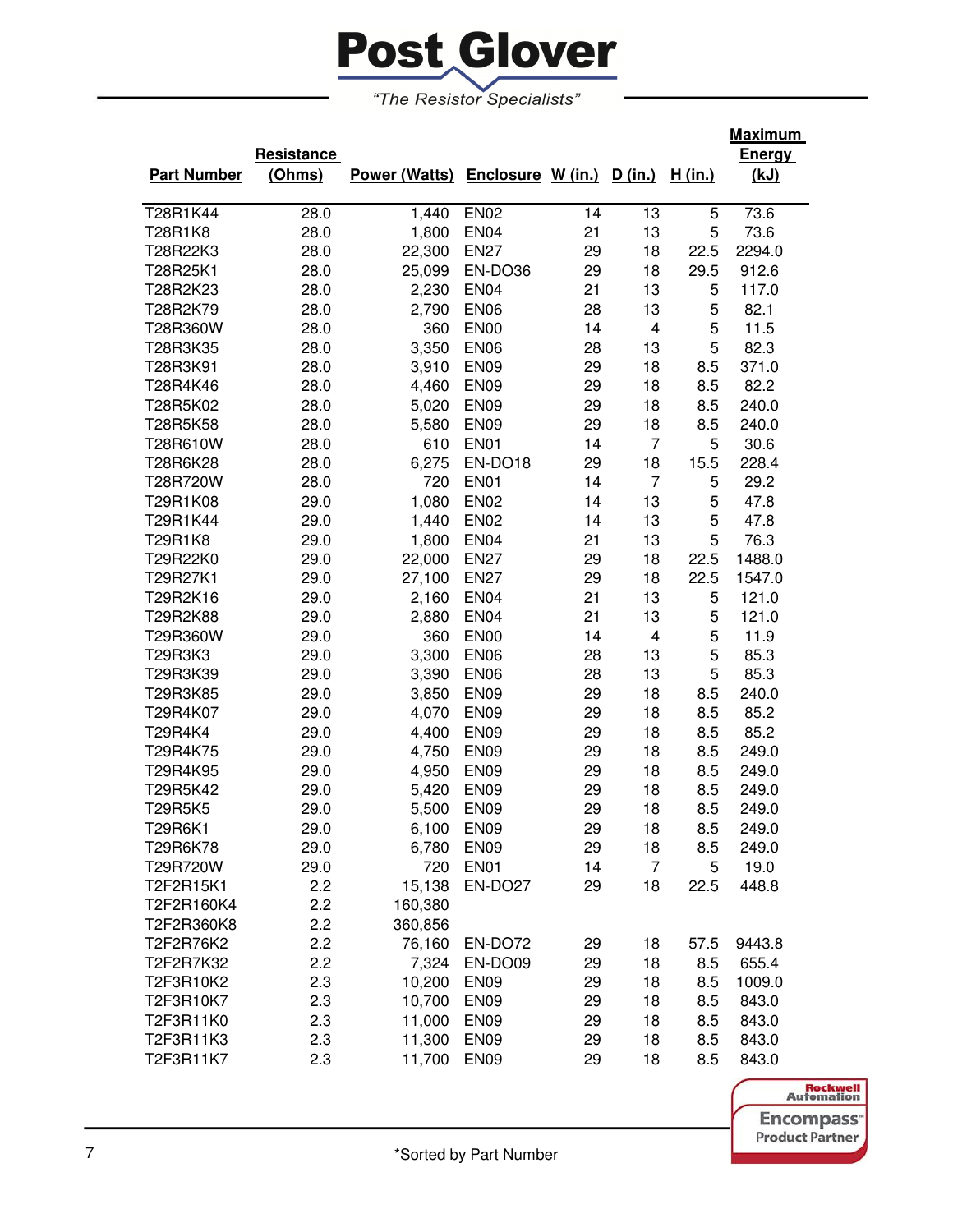

| <b>Part Number</b> | <b>Resistance</b><br>(Ohms) | Power (Watts) Enclosure W (in.) |                  |    | D (in.)        | H (in.) | <b>Maximum</b><br><b>Energy</b><br><u>(kJ)</u> |
|--------------------|-----------------------------|---------------------------------|------------------|----|----------------|---------|------------------------------------------------|
| T2F3R12K1          | 2.3                         | 12,100                          | <b>EN09</b>      | 29 | 18             | 8.5     | 843.0                                          |
| T2F3R12K4          | 2.3                         | 12,400                          | <b>EN09</b>      | 29 | 18             | 8.5     | 843.0                                          |
| T2F3R13K4          | 2.3                         | 13,400                          | <b>EN18</b>      | 29 | 18             | 15.5    | 371.0                                          |
| T2F3R13K8          | 2.3                         | 13,800                          | <b>EN18</b>      | 29 | 18             | 15.5    | 544.0                                          |
| T2F3R1K13          | 2.3                         | 1,130                           | <b>EN02</b>      | 14 | 13             | 5       | 34.1                                           |
| T2F3R1K34          | 2.3                         | 1,340                           | <b>EN02</b>      | 14 | 13             | 5       | 75.1                                           |
| T2F3R1K38          | 2.3                         | 1,380                           | <b>EN02</b>      | 14 | 13             | 5       | 75.1                                           |
| T2F3R1K67          | 2.3                         | 1,670                           | <b>EN02</b>      | 14 | 13             | 5       | 122.0                                          |
| T2F3R1K69          | 2.3                         | 1,690                           | <b>EN02</b>      | 14 | 13             | 5       | 78.6                                           |
| T2F3R2K0           | 2.3                         | 2,000                           | <b>EN02</b>      | 14 | 13             | 5       | 78.6                                           |
| T2F3R2K07          | 2.3                         | 2,070                           | <b>EN02</b>      | 14 | 13             | 5       | 78.6                                           |
| T2F3R2K25          | 2.3                         | 2,250                           | <b>EN04</b>      | 21 | 13             | 5       | 192.0                                          |
| T2F3R2K54          | 2.3                         | 2,540                           | <b>EN06</b>      | 28 | 13             | 5       | 136.0                                          |
| T2F3R2K67          | 2.3                         | 2,670                           | <b>EN06</b>      | 28 | 13             | 5       | 136.0                                          |
| T2F3R2K75          | 2.3                         | 2,750                           | <b>EN06</b>      | 28 | 13             | 5       | 136.0                                          |
| T2F3R3K33          | 2.3                         | 3,330                           | <b>EN04</b>      | 21 | 13             | 5       | 136.0                                          |
| T2F3R3K38          | 2.3                         | 3,380                           | <b>EN04</b>      | 21 | 13             | 5       | 136.0                                          |
| T2F3R45K0          | 2.3                         | 45,000                          | <b>EN45</b>      | 29 | 18             | 36.5    | 1670.0                                         |
| T2F3R4K0           | 2.3                         | 4,000                           | <b>EN06</b>      | 28 | 13             | 5       | 136.0                                          |
| T2F3R4K13          | 2.3                         | 4,130                           | <b>EN06</b>      | 28 | 13             | 5       | 136.0                                          |
| T2F3R4K5           | 2.3                         | 4,500                           | <b>EN06</b>      | 28 | 13             | 5       | 136.0                                          |
| T2F3R53K4          | 2.3                         | 53,400                          | <b>EN36</b>      | 29 | 18             | 29.5    | 3371.0                                         |
| T2F3R55K0          | 2.3                         | 55,000                          | <b>EN63</b>      | 29 | 18             | 50.5    | 2183.0                                         |
| T2F3R570W          | 2.3                         | 570                             | EN <sub>01</sub> | 14 | $\overline{7}$ | 5       | 19.7                                           |
| T2F3R5K0           | 2.3                         | 5,000                           | <b>EN06</b>      | 28 | 13             | 5       | 443.0                                          |
| T2F3R5K34          | 2.3                         | 5,340                           | <b>EN06</b>      | 28 | 13             | 5       | 767.0                                          |
| T2F3R5K5           | 2.3                         | 5,500                           | <b>EN06</b>      | 28 | 13             | 5       | 767.0                                          |
| T2F3R5K63          | 2.3                         | 5,630                           | <b>EN06</b>      | 28 | 13             | 5       | 767.0                                          |
| T2F3R690W          | 2.3                         | 690                             | EN <sub>01</sub> | 14 | $\overline{7}$ | 5       | 19.8                                           |
| T2F3R6K66          | 2.3                         | 6,660                           | EN <sub>09</sub> | 29 | 18             | 8.5     | 249.0                                          |
| T2F3R6K75          | 2.3                         | 6,750                           | <b>EN09</b>      | 29 | 18             | 8.5     | 177.0                                          |
| T2F3R6K88          | 2.3                         | 6,880                           | <b>EN09</b>      | 29 | 18             | 8.5     | 306.0                                          |
| T2F3R7K88          | 2.3                         | 7,880                           | <b>EN09</b>      | 29 | 18             | 8.5     | 371.0                                          |
| T2F3R840W          | 2.3                         | 840                             | <b>EN01</b>      | 14 | $\overline{7}$ | 5       | 33.8                                           |
| T2F3R850W          | 2.3                         | 850                             | <b>EN01</b>      | 14 | $\overline{7}$ | 5       | 33.8                                           |
| T2F3R8K0           | 2.3                         | 8,000                           | <b>EN09</b>      | 29 | 18             | 8.5     | 306.0                                          |
| T2F3R8K25          | 2.3                         | 8,250                           | <b>EN09</b>      | 29 | 18             | 8.5     | 306.0                                          |
| T2F3R8K32          | 2.3                         | 8,320                           | <b>EN09</b>      | 29 | 18             | 8.5     | 306.0                                          |
| T2F3R9K0           | 2.3                         | 9,000                           | <b>EN09</b>      | 29 | 18             | 8.5     | 766.0                                          |
| T2F3R9K34          | 2.3                         | 9,340                           | EN <sub>09</sub> | 29 | 18             | 8.5     | 766.0                                          |
| T2F3R9K63          | 2.3                         | 9,630                           | EN <sub>09</sub> | 29 | 18             | 8.5     | 766.0                                          |
| T2F3R9K99          | 2.3                         | 9,990                           | EN <sub>09</sub> | 29 | 18             | 8.5     | 843.0                                          |
| T2F4R13K8          | 2.4                         | 13,848                          | EN-DO18          | 29 | 18             | 15.5    | 510.2                                          |
| T2F4R152K4         | 2.4                         | 152,410                         |                  |    |                |         |                                                |
| T2F4R275K8         | 2.4                         | 275,810                         |                  |    |                |         |                                                |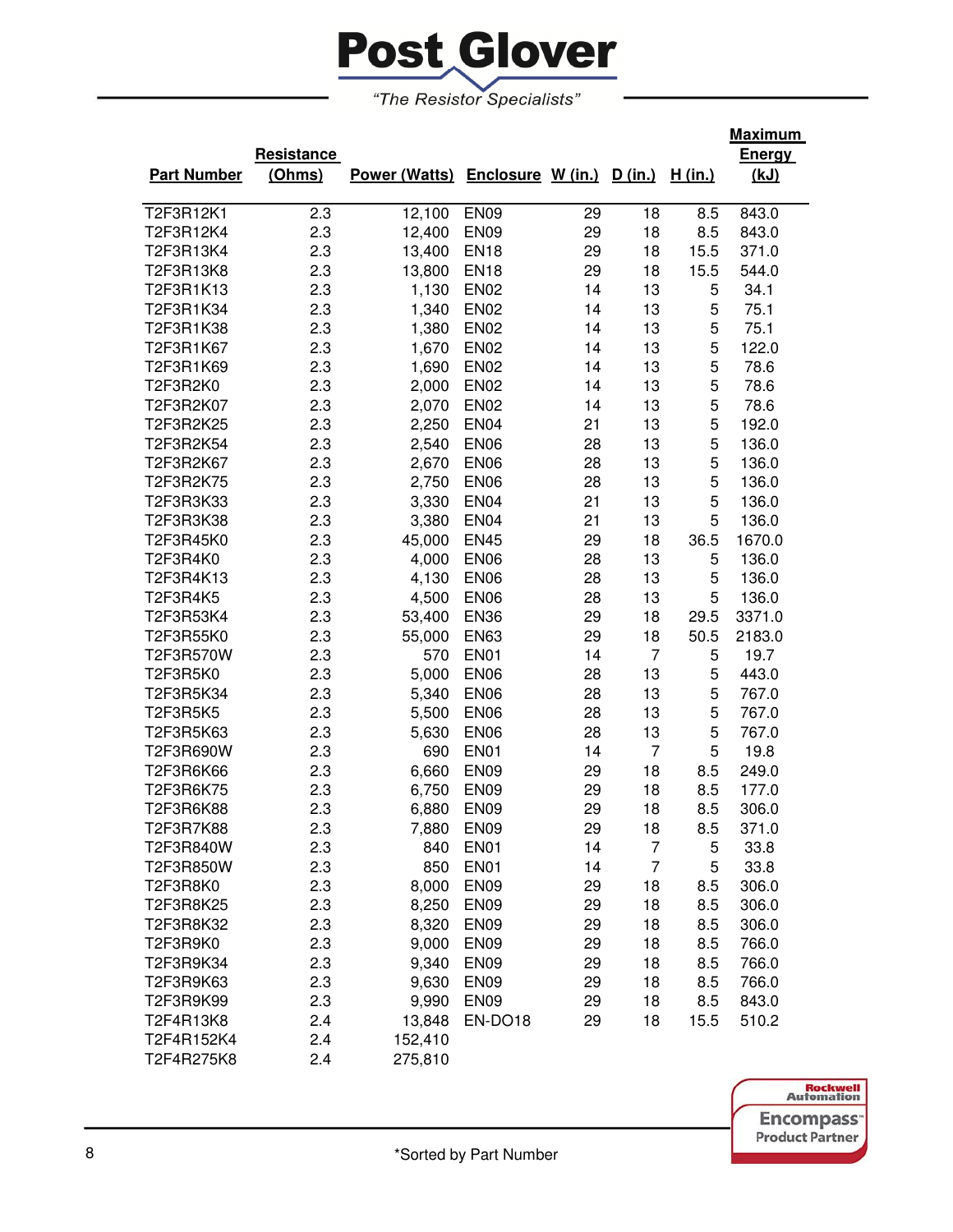# **Post Glover**

"The Resistor Specialists"

|                    |            |                      |                   |    |                         |        | <b>Maximum</b> |
|--------------------|------------|----------------------|-------------------|----|-------------------------|--------|----------------|
|                    | Resistance |                      |                   |    |                         |        | <b>Energy</b>  |
| <b>Part Number</b> | (Ohms)     | <b>Power (Watts)</b> | Enclosure W (in.) |    | <u>D (in.)</u>          | H(in.) | (kJ)           |
|                    |            |                      |                   |    |                         |        |                |
| T2F4R71K3          | 2.4        | 71,332               |                   |    |                         |        |                |
| T2F4R7K21          | 2.4        | 7,210                | EN-DO09           | 29 | 18                      | 8.5    | 698.9          |
| T2F9R127K9         | 2.9        | 127,890              |                   |    |                         |        |                |
| T2F9R13K8          | 2.9        | 13,791               | EN-DO18           | 29 | 18                      | 15.5   | 614.5          |
| T2F9R227K4         | 2.9        | 227,360              |                   |    |                         |        |                |
| T2F9R5K64          | 2.9        | 5,640                | EN-DO09           | 29 | 18                      | 8.5    | 437.3          |
| T2F9R66K9          | 2.9        | 66,931               |                   |    |                         |        |                |
| T305R1K20          | 305.0      | 1,204                | <b>EN02</b>       | 14 | 13                      | 5      | 52.4           |
| T305R290W          | 305.0      | 290                  | <b>EN00</b>       | 14 | 4                       | 5      | 6.8            |
| T305R2K36          | 305.0      | 2,360                | <b>EN04</b>       | 21 | 13                      | 5      | 82.8           |
| T305R590W          | 305.0      | 590                  | <b>EN01</b>       | 14 | $\overline{7}$          | 5      | 20.7           |
| T30R1K08           | 30.0       | 1,080                | <b>EN02</b>       | 14 | 13                      | 5      | 49.4           |
| T30R1K44           | 30.0       | 1,440                | <b>EN02</b>       | 14 | 13                      | 5      | 49.5           |
| T30R360W           | 30.0       | 360                  | <b>EN00</b>       | 14 | 4                       | 5      | 12.3           |
| T30R4K0            | 30.0       | 4,000                | <b>EN09</b>       | 29 | 18                      | 8.5    | 306.0          |
| T30R4K88           | 30.0       | 4,880                | <b>EN09</b>       | 29 | 18                      | 8.5    | 88.0           |
| T30R720W           | 30.0       | 720                  | <b>EN01</b>       | 14 | $\overline{7}$          | 5      | 19.6           |
| T32R1K08           | 32.0       | 1,080                | <b>EN02</b>       | 14 | 13                      | 5      | 33.2           |
| T32R1K44           | 32.0       | 1,440                | <b>EN02</b>       | 14 | 13                      | 5      | 52.7           |
| T32R2K29           | 32.0       | 2,290                | <b>EN04</b>       | 21 | 13                      | 5      | 134.0          |
| T32R360W           | 32.0       | 360                  | <b>EN00</b>       | 14 | 4                       | 5      | 8.3            |
| T32R3K6            | 32.0       | 3,600                | <b>EN06</b>       | 28 | 13                      | 5      | 213.0          |
| T32R4K0            | 32.0       | 4,000                | <b>EN09</b>       | 29 | 18                      | 8.5    | 257.0          |
| T32R4K88           | 32.0       | 4,880                | <b>EN09</b>       | 29 | 18                      | 8.5    | 93.9           |
| T32R720W           | 32.0       | 720                  | <b>EN01</b>       | 14 | $\overline{7}$          | 5      | 20.9           |
| T336R290W          | 336.0      | 290                  | <b>EN00</b>       | 14 | $\overline{\mathbf{4}}$ | 5      | 7.5            |
| T34R10K1           | 34.0       | 10,105               | EN-DO18           | 29 | 18                      | 15.5   | 449.7          |
| T34R1K18           | 34.0       | 1,180                | <b>EN02</b>       | 14 | 13                      | 5      | 37.0           |
| T34R20K1           | 34.0       | 20,060               | EN-DO36           | 29 | 18                      | 29.5   | 1356.9         |
| T34R602W           | 34.0       | 602                  | <b>EN01</b>       | 14 | $\overline{7}$          | 5      | 23.4           |
| T34R7K72           | 34.0       | 7,619                | EN-DO18           | 29 | 18                      | 15.5   | 277.4          |
| T34R9K36           | 34.0       | 9,358                | EN-DO18           | 29 | 18                      | 15.5   | 278.0          |
| T36R18K5           | 36.0       | 18,500               | <b>EN27</b>       | 29 | 18                      | 22.5   | 2416.0         |
| T36R1K08           | 36.0       | 1,080                | <b>EN02</b>       | 14 | 13                      | 5      | 37.5           |
| T36R1K44           | 36.0       | 1,440                | <b>EN02</b>       | 14 | 13                      | 5      | 59.3           |
| T36R1K8            | 36.0       | 1,800                | <b>EN04</b>       | 21 | 13                      | 5      | 59.3           |
| T36R22K9           | 36.0       | 22,900               | <b>EN27</b>       | 29 | 18                      | 22.5   | 535.0          |
| T36R2K16           | 36.0       | 2,160                | <b>EN04</b>       | 21 | 13                      | 5      | 94.7           |
| T36R2K52           | 36.0       | 2,520                | <b>EN04</b>       | 21 | 13                      | 5      | 94.8           |
| T36R2K88           | 36.0       | 2,880                | <b>EN04</b>       | 21 | 13                      | 5      | 150.0          |
| T36R360W           | 36.0       | 360                  | <b>EN00</b>       | 14 | 4                       | 5      | 9.3            |
| T36R3K24           | 36.0       | 3,240                | <b>EN06</b>       | 28 | 13                      | 5      | 150.0          |
| T36R3K43           | 36.0       | 3,430                | <b>EN06</b>       | 28 | 13                      | 5      | 106.0          |
| T36R3K96           | 36.0       | 3,960                | <b>EN06</b>       | 28 | 13                      | 5      | 239.0          |
| T36R4K0            | 36.0       | 4,000                | <b>EN09</b>       | 29 | 18                      | 8.5    | 275.0          |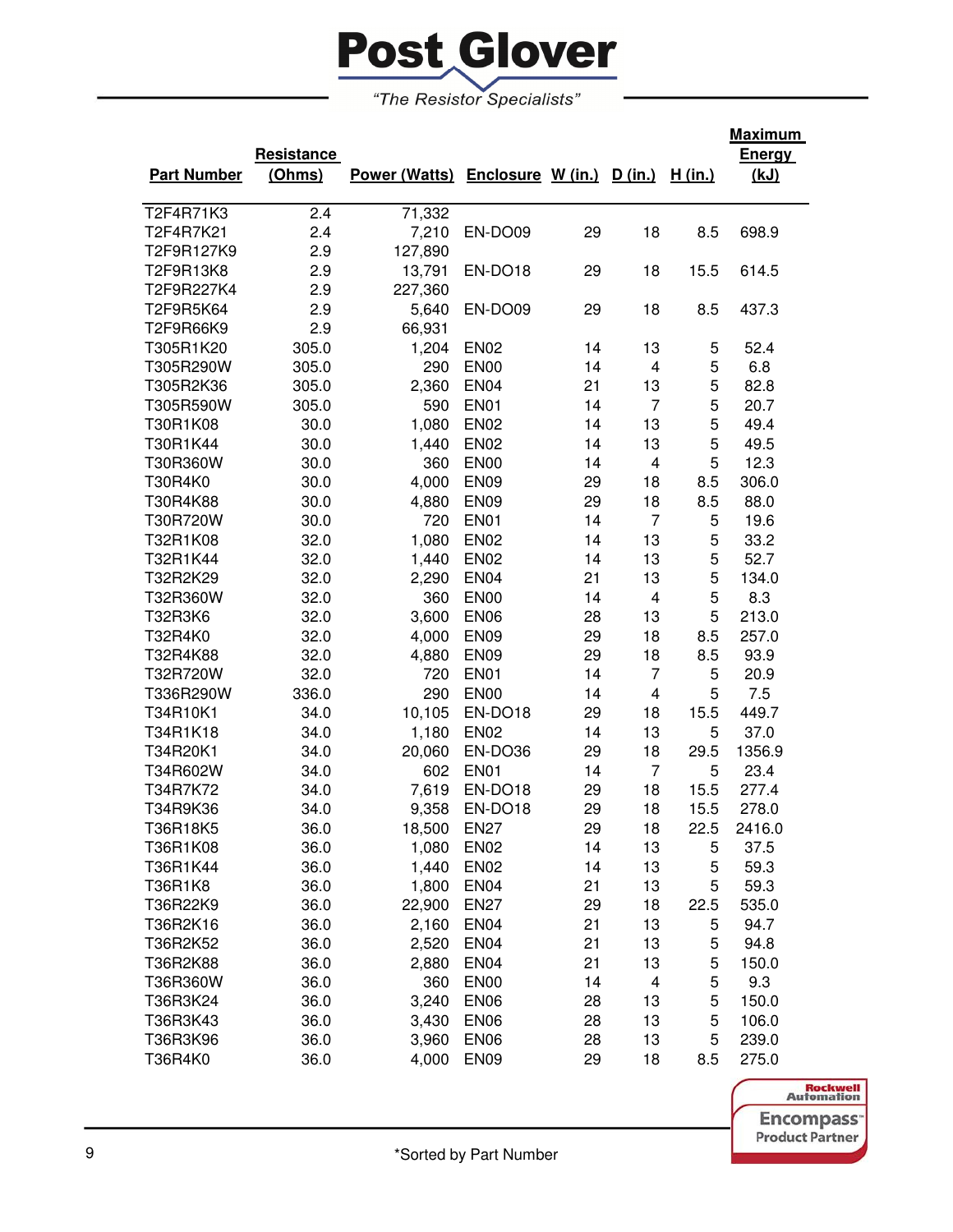

|                                                                                           | <u>Maximum</u> |
|-------------------------------------------------------------------------------------------|----------------|
| Resistance                                                                                | <b>Energy</b>  |
| Power (Watts) Enclosure W (in.) D (in.)<br><b>Part Number</b><br>(Ohms)<br><u>H (in.)</u> | (kJ)           |
|                                                                                           |                |
| <b>EN09</b><br>T36R4K17<br>36.0<br>4,170<br>18<br>29<br>8.5                               | 106.0          |
| 36.0<br>4,580<br><b>EN09</b><br>29<br>18<br>T36R4K58<br>8.5                               | 106.0          |
| T36R4K63<br>36.0<br><b>EN09</b><br>18<br>4,630<br>29<br>8.5                               | 106.0          |
| T36R5K15<br>36.0<br><b>EN09</b><br>29<br>18<br>5,150<br>8.5                               | 106.0          |
| T36R5K72<br>36.0<br><b>EN09</b><br>29<br>18<br>5,720<br>8.5                               | 106.0          |
| T36R720W<br>36.0<br><b>EN01</b><br>14<br>720<br>7<br>5                                    | 23.5           |
| 602<br><b>EN01</b><br>14<br>$\overline{7}$<br>5<br>T37R602W<br>37.0                       | 25.4           |
| 37.0<br>894<br>DB <sub>3</sub> C<br>10<br>5<br>T37R894W<br>14                             | 35.4           |
| 39.0<br>11,300<br><b>EN18</b><br>29<br>18<br>15.5<br>T39R11K3                             | 544.0          |
| T39R1K08<br>39.0<br><b>EN02</b><br>13<br>1,080<br>14<br>5                                 | 40.8           |
| T39R1K44<br>39.0<br>1,440<br><b>EN02</b><br>13<br>14<br>5                                 | 64.2           |
| 39.0<br>1,800<br><b>EN04</b><br>21<br>13<br>5<br>T39R1K8                                  | 64.2           |
| 5<br>39.0<br>2,160<br>EN <sub>04</sub><br>21<br>13<br>T39R2K16                            | 103.0          |
| 5<br>39.0<br>2,520<br>EN <sub>04</sub><br>21<br>13<br>T39R2K52                            | 103.0          |
| 5<br>39.0<br>2,880<br>EN <sub>04</sub><br>21<br>13<br>T39R2K88                            | 103.0          |
| 5<br>39.0<br><b>EN00</b><br>14<br>T39R360W<br>360<br>4                                    | 10.1           |
| 5<br>39.0<br>720<br><b>EN01</b><br>14<br>$\overline{7}$<br>T39R720W                       | 25.4           |
| 39.0<br>7,500<br><b>EN18</b><br>29<br>18<br>T39R7K5<br>15.5                               | 578.0          |
| T3F2R109K5<br>3.2<br>109,520                                                              |                |
| 3.2<br>11,474<br>EN-DO18<br>18<br>T3F2R11K5<br>29<br>15.5                                 | 417.7          |
| T3F2R250K8<br>3.2<br>250,880                                                              |                |
| T3F2R56K5<br>3.2<br>EN-DO72<br>56,545<br>29<br>18<br>57.5                                 | 2083.1         |
| T3F2R5K29<br>3.2<br>EN-DO09<br>18<br>5,290<br>29<br>8.5                                   | 169.3          |
| T3F3R11K3<br>3.3<br>11,300<br><b>EN18</b><br>18<br>29<br>15.5                             | 334.0          |
| T3F3R12K9<br>3.3<br><b>EN18</b><br>18<br>12,900<br>29<br>15.5                             | 440.0          |
| T3F3R14K2<br>3.3<br>14,200<br><b>EN18</b><br>29<br>18<br>15.5                             | 439.0          |
| T3F3R150K0<br>3.3<br>150,000                                                              |                |
| T3F3R15K0<br>3.3<br><b>EN18</b><br>29<br>18<br>15,000<br>15.5                             | 439.0          |
| T3F3R172K0<br>3.3<br>172,000                                                              |                |
| T3F3R17K2<br>3.3<br><b>EN18</b><br>29<br>18<br>17,200<br>15.5                             | 1103.0         |
| T3F3R18K8<br>3.3<br><b>EN18</b><br>18<br>18,800<br>29<br>15.5                             | 1218.0         |
| T3F3R190K0<br>3.3<br>190,000                                                              |                |
| 3.3<br><b>EN18</b><br>18<br>T3F3R19K0<br>19,000<br>29<br>15.5                             | 1218.0         |
| T3F3R1K88<br>3.3<br>1,880<br>EN <sub>02</sub><br>14<br>13<br>5                            | 108.0          |
| 3.3<br>21,500<br>T3F3R21K5<br><b>EN27</b><br>29<br>18<br>22.5                             | 1925.0         |
| 18<br>T3F3R22K5<br>3.3<br>22,500<br><b>EN27</b><br>29<br>22.5                             | 781.0          |
| T3F3R23K7<br>3.3<br>23,700<br><b>EN27</b><br>29<br>18<br>22.5                             | 781.0          |
| 18<br>T3F3R25K8<br>3.3<br>25,800<br><b>EN27</b><br>29<br>22.5                             | 781.0          |
| 18<br>T3F3R26K3<br>3.3<br>26,300<br><b>EN27</b><br>29<br>22.5                             | 1225.0         |
| 18<br>T3F3R28K4<br>3.3<br>28,400<br><b>EN36</b><br>29<br>29.5                             | 1221.0         |
| 13<br>T3F3R2K15<br>3.3<br>2,150<br><b>EN02</b><br>14<br>5                                 | 176.0          |
| 13<br>T3F3R2K37<br>3.3<br>2,370<br><b>EN02</b><br>14<br>5                                 | 176.0          |
| 29<br>T3F3R30K0<br>3.3<br>30,000<br><b>EN36</b><br>18<br>29.5                             | 1221.0         |
| T3F3R30K1<br>30,100<br>18<br>3.3<br><b>EN36</b><br>29<br>29.5                             | 1221.0         |
| T3F3R33K1<br>3.3<br>33,100<br><b>EN36</b><br>29<br>18<br>29.5                             | 1221.0         |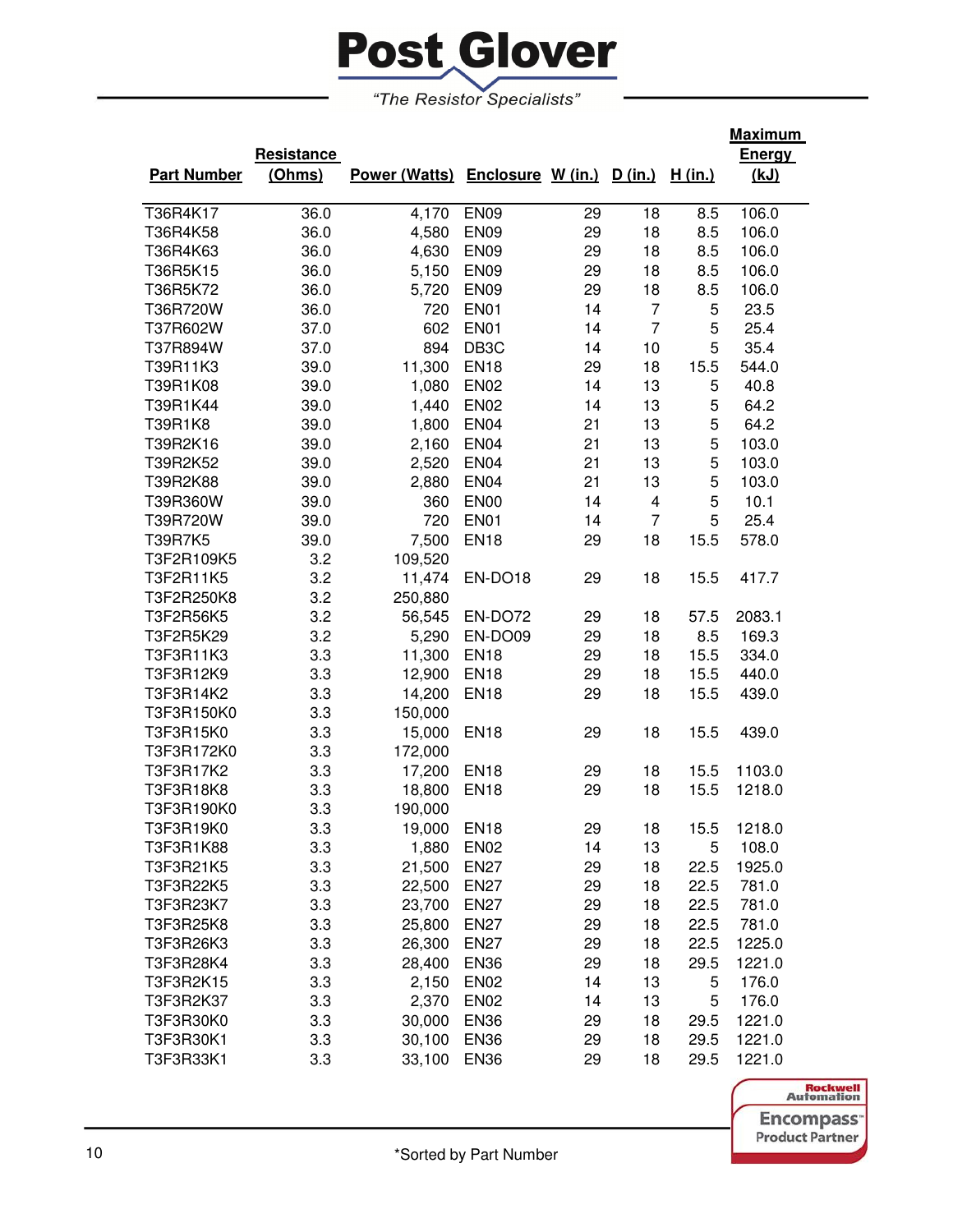

|                    |            |                                         |                   |    |                |                | <u>Maximum</u> |
|--------------------|------------|-----------------------------------------|-------------------|----|----------------|----------------|----------------|
|                    | Resistance |                                         |                   |    |                |                | <b>Energy</b>  |
| <b>Part Number</b> | (Ohms)     | Power (Watts) Enclosure W (in.) D (in.) |                   |    |                | <u>H (in.)</u> | <u>(kJ)</u>    |
|                    |            |                                         |                   |    |                |                |                |
| T3F3R33K8          | 3.3        | 33,800                                  | <b>EN27</b>       | 29 | 18             | 22.5           | 1225.0         |
| T3F3R34K4          | 3.3        | 34,400                                  | <b>EN27</b>       | 29 | 18             | 22.5           | 2737.0         |
| T3F3R37K5          | 3.3        | 37,500                                  | <b>EN27</b>       | 29 | 18             | 22.5           | 2737.0         |
| T3F3R37K9          | 3.3        | 37,900                                  | <b>EN27</b>       | 29 | 18             | 22.5           | 2737.0         |
| T3F3R38K7          | 3.3        | 38,700                                  | <b>EN27</b>       | 29 | 18             | 22.5           | 2737.0         |
| T3F3R3K75          | 3.3        | 3,750                                   | <b>EN04</b>       | 21 | 13             | 5              | 196.0          |
| T3F3R42K6          | 3.3        | 42,600                                  | <b>EN27</b>       | 29 | 18             | 22.5           | 2737.0         |
| T3F3R43K0          | 3.3        | 43,000                                  | <b>EN27</b>       | 29 | 18             | 22.5           | 2737.0         |
| T3F3R47K3          | 3.3        | 47,300                                  | <b>EN54</b>       | 29 | 18             | 43.5           | 1758.0         |
| T3F3R4K3           | 3.3        | 4,300                                   | <b>EN06</b>       | 28 | 13             | 5              | 262.0          |
| T3F3R4K73          | 3.3        | 4,730                                   | <b>EN06</b>       | 28 | 13             | 5              | 262.0          |
| T3F3R5K63          | 3.3        | 5,630                                   | <b>EN09</b>       | 29 | 18             | 8.5            | 309.0          |
| T3F3R6K45          | 3.3        | 6,450                                   | <b>EN06</b>       | 28 | 13             | 5              | 636.0          |
| T3F3R7K1           | 3.3        | 7,100                                   | <b>EN09</b>       | 29 | 18             | 8.5            | 195.0          |
| T3F3R7K5           | 3.3        | 7,500                                   | <b>EN09</b>       | 29 | 18             | 8.5            | 843.0          |
| T3F3R8K6           | 3.3        | 8,600                                   | <b>EN09</b>       | 29 | 18             | 8.5            | 254.0          |
| T3F3R9K46          | 3.3        | 9,460                                   | <b>EN09</b>       | 29 | 18             | 8.5            | 439.0          |
| T3F5R11K4          | 3.5        | 11,360                                  | EN-DO18           | 29 | 18             | 15.5           | 418.5          |
| T3F5R177K2         | 3.5        | 177,188                                 |                   |    |                |                |                |
| T3F5R222K2         | 3.5        | 222,264                                 |                   |    |                |                |                |
| T3F5R45K4          | 3.5        | 45,438                                  | EN-DO63           | 29 | 18             | 50.5           | 1671.5         |
| T3F5R47K2          | 3.5        | 47,202                                  | EN-DO72           | 29 | 18             | 57.5           | 1398.4         |
| T3F5R4K16          | 3.5        | 4,161                                   | <b>EN06</b>       | 28 | 13             | 5              | 185.9          |
| T3F5R4K34          | 3.5        | 4,344                                   | <b>EN06</b>       | 28 | 13             | 5              | 261.4          |
| T3F5R5K05          | 3.5        | 5,049                                   | EN-DO09           | 29 | 18             | 8.5            | 185.7          |
| T3F5R8K67          | 3.5        | 8,670                                   | EN-DO18           | 29 | 18             | 15.5           | 256.6          |
| T3F5R90K1          | 3.5        | 90,127                                  |                   |    |                |                |                |
| T3F5R95K3          | 3.5        | 95,288                                  |                   |    |                |                |                |
| T3F8R10K2          | 3.8        | 10,165                                  | EN-DO18           | 29 | 18             | 15.5           | 452.9          |
| T3F8R4K18          | 3.8        | 4,183                                   | <b>EN06</b>       | 28 | 13             | 5              | 124.1          |
| T406R2K14          | 406.0      | 2,135                                   | EN <sub>04</sub>  | 21 | 13             | 5              | 110.9          |
| T406R584W          | 406.0      | 584                                     | EN01              | 14 | $\overline{7}$ | 5              | 17.3           |
| T406R885W          | 406.0      | 885                                     | DB <sub>3</sub> C | 14 | 10             | 5              | 27.6           |
| T40R15K7           | 40.0       | 15,700                                  | <b>EN18</b>       | 29 | 18             | 15.5           | 1218.0         |
| T40R1K08           | 40.0       | 1,080                                   | <b>EN02</b>       | 14 | 13             | 5              | 41.8           |
| T40R1K8            | 40.0       | 1,800                                   | EN <sub>04</sub>  | 21 | 13             | 5              | 65.9           |
| T40R2K16           | 40.0       | 2,160                                   | EN <sub>04</sub>  | 21 | 13             | 5              | 105.0          |
| T40R2K52           | 40.0       | 2,520                                   | EN <sub>04</sub>  | 21 | 13             | 5              | 105.0          |
| T40R2K88           | 40.0       | 2,880                                   | <b>EN04</b>       | 21 | 13             | 5              | 105.0          |
| T40R360W           | 40.0       | 360                                     | EN <sub>00</sub>  | 14 | 4              | 5              | 10.4           |
| T40R3K24           | 40.0       | 3,240                                   | <b>EN06</b>       | 28 | 13             | 5              | 167.0          |
| T40R3K6            | 40.0       | 3,600                                   | <b>EN06</b>       | 28 | 13             | 5              | 167.0          |
| T40R3K96           | 40.0       | 3,960                                   | <b>EN06</b>       | 28 | 13             | 5              | 167.0          |
| T40R720W           | 40.0       | 720                                     | <b>EN01</b>       | 14 | $\overline{7}$ | 5              | 26.1           |
| T41R17K0           | 41.0       | 16,946                                  | EN-DO27           | 29 | 18             | 22.5           | 542.9          |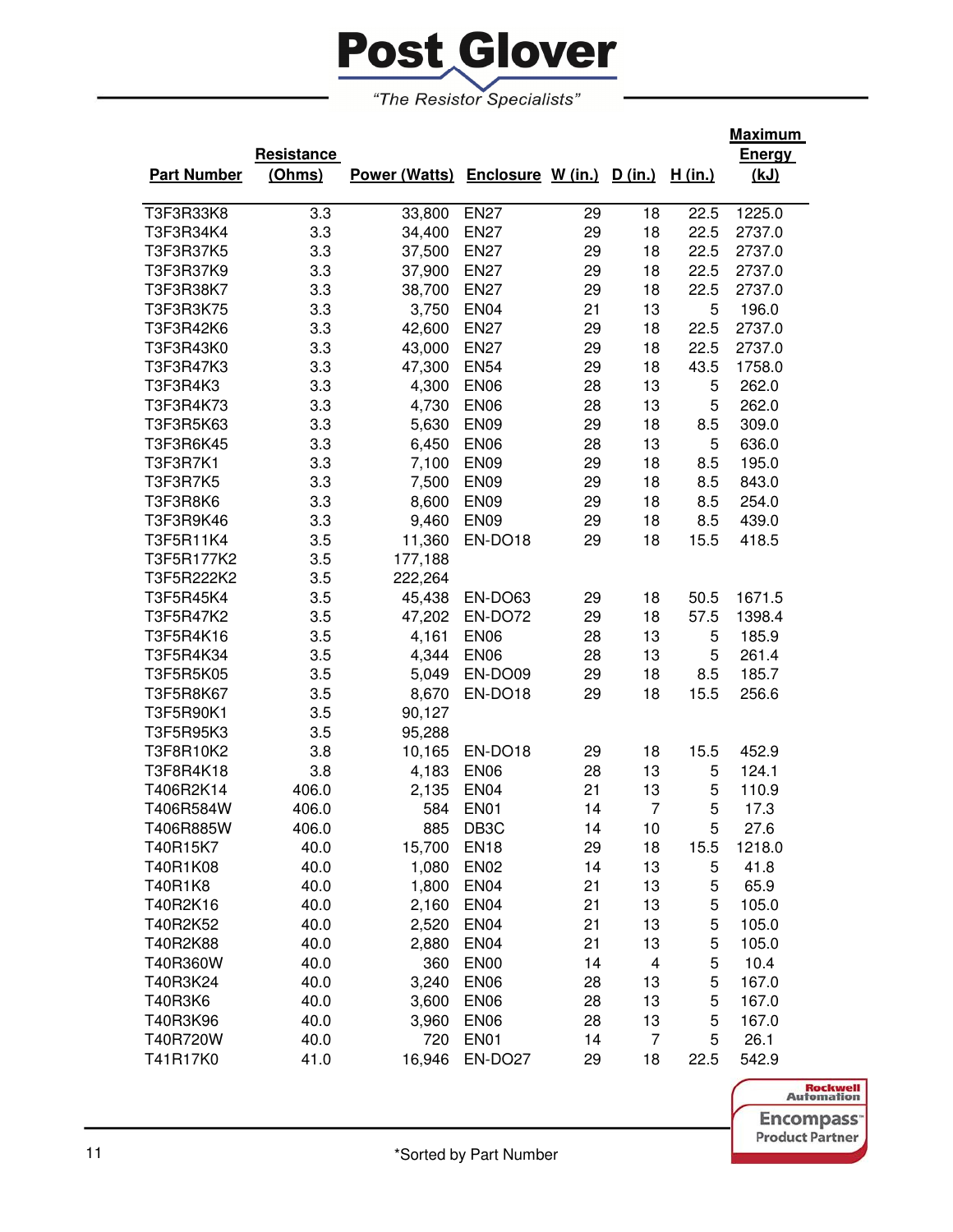

|                    |            |                                         |                   |    |                         |         | <u>Maximum</u> |
|--------------------|------------|-----------------------------------------|-------------------|----|-------------------------|---------|----------------|
|                    | Resistance |                                         |                   |    |                         |         | <b>Energy</b>  |
| <b>Part Number</b> | (Ohms)     | Power (Watts) Enclosure W (in.) D (in.) |                   |    |                         | H (in.) | (kJ)           |
|                    |            |                                         |                   |    |                         |         |                |
| T41R4K52           | 41.0       | 4,515                                   | EN-DO09           | 29 | 18                      | 7       | 176.1          |
| T41R596W           | 41.0       | 596                                     | <b>EN01</b>       | 14 | $\overline{7}$          | 5       | 17.4           |
| T41R879W           | 41.0       | 879                                     | DB <sub>3</sub> C | 14 | 10                      | 5       | 71.3           |
| T41R9K19           | 41.0       | 9,188                                   | EN-DO18           | 29 | 18                      | 15.5    | 334.8          |
| T45R11K0           | 45.0       | 11,000                                  | <b>EN18</b>       | 29 | 18                      | 15.5    | 592.0          |
| T45R13K9           | 45.0       | 13,900                                  | <b>EN18</b>       | 29 | 18                      | 15.5    | 386.0          |
| T45R15K0           | 45.0       | 15,000                                  | <b>EN18</b>       | 29 | 18                      | 15.5    | 666.0          |
| T45R18K7           | 45.0       | 18,700                                  | <b>EN27</b>       | 29 | 18                      | 22.5    | 2737.0         |
| T45R1K08           | 45.0       | 1,080                                   | <b>EN02</b>       | 14 | 13                      | 5       | 29.5           |
| T45R1K44           | 45.0       | 1,440                                   | <b>EN02</b>       | 14 | 13                      | 5       | 46.9           |
| T45R1K8            | 45.0       | 1,800                                   | <b>EN04</b>       | 21 | 13                      | 5       | 74.1           |
| T45R2K16           | 45.0       | 2,160                                   | EN <sub>04</sub>  | 21 | 13                      | 5       | 74.2           |
| T45R2K52           | 45.0       | 2,520                                   | <b>EN04</b>       | 21 | 13                      | 5       | 118.0          |
| T45R2K88           | 45.0       | 2,880                                   | <b>EN04</b>       | 21 | 13                      | 5       | 118.0          |
| T45R360W           | 45.0       | 360                                     | <b>EN00</b>       | 14 | $\overline{\mathbf{4}}$ | 5       | 7.4            |
| T45R3K24           | 45.0       | 3,240                                   | <b>EN06</b>       | 28 | 13                      | 5       | 118.0          |
| T45R3K6            | 45.0       | 3,600                                   | <b>EN06</b>       | 28 | 13                      | 5       | 188.0          |
| T45R4K32           | 45.0       | 4,320                                   | <b>EN06</b>       | 28 | 13                      | 5       | 188.0          |
| T45R4K68           | 45.0       | 4,680                                   | <b>EN09</b>       | 29 | 18                      | 8.5     | 254.0          |
| T45R596W           | 45.0       | 596                                     | <b>EN01</b>       | 14 | 7                       | 5       | 19.1           |
| T45R720W           | 45.0       | 720                                     | <b>EN01</b>       | 14 | $\overline{7}$          | 5       | 18.5           |
| T45R885W           | 45.0       | 885                                     | DB <sub>3</sub> C | 14 | 10                      | 5       | 27.6           |
| T48R1K08           | 48.0       | 1,080                                   | <b>EN02</b>       | 14 | 13                      | 5       | 31.3           |
| T48R1K44           | 48.0       | 1,440                                   | <b>EN02</b>       | 14 | 13                      | 5       | 50.0           |
| T48R1K8            | 48.0       | 1,800                                   | <b>EN04</b>       | 21 | 13                      | 5       | 79.1           |
| T48R2K52           | 48.0       | 2,520                                   | EN <sub>04</sub>  | 21 | 13                      | 5       | 126.0          |
| T48R360W           | 48.0       | 360                                     | <b>EN00</b>       | 14 | 4                       | 5       | 7.8            |
| T48R3K6            | 48.0       | 3,600                                   | <b>EN06</b>       | 28 | 13                      | 5       | 200.0          |
| T48R428W           | 48.0       | 428                                     | <b>EN01</b>       | 14 | 7                       | 5       | 19.7           |
| T48R720W           | 48.0       | 720                                     | EN01              | 14 | $\overline{7}$          | 5       | 19.7           |
| T491R2K11          | 491.0      | 2,107                                   | EN <sub>04</sub>  | 21 | 13                      | 5       | 84.3           |
| T491R584W          | 491.0      | 584                                     | <b>EN01</b>       | 14 | $\overline{7}$          | 5       | 17.4           |
| T491R876W          | 491.0      | 876                                     | DB <sub>3</sub> C | 14 | 10                      | 5       | 21.0           |
| T4F2R150K0         | 4.2        | 150,028                                 |                   |    |                         |         |                |
| T4F2R37K9          | 4.2        | 37,865                                  | EN-DO54           | 29 | 18                      | 43.5    | 1393.0         |
| T4F2R3K77          | 4.2        | 3,765                                   | EN <sub>06</sub>  | 28 | 13                      | 5       | 137.3          |
| T4F2R75K6          | 4.2        | 75,562                                  |                   |    |                         |         |                |
| T4F2R7K80          | 4.2        | 7,795                                   | EN-DO09           | 29 | 18                      | 8.5     | 714.7          |
| T4F4R109K0         | 4.4        | 109,000                                 |                   |    |                         |         |                |
| T4F4R10K9          | 4.4        | 10,900                                  | EN <sub>09</sub>  | 29 | 18                      | 8.5     | 843.0          |
| T4F4R110K0         | 4.4        | 110,000                                 |                   |    |                         |         |                |
| T4F4R11K0          | 4.4        | 11,000                                  | <b>EN09</b>       | 29 | 18                      | 8.5     | 1468.0         |
| T4F4R11K3          | 4.4        | 11,300                                  | <b>EN18</b>       | 29 | 18                      | 15.5    | 665.0          |
| T4F4R125K0         | 4.4        | 125,000                                 |                   |    |                         |         |                |
| T4F4R12K5          | 4.4        | 12,500                                  | <b>EN18</b>       | 29 | 18                      | 15.5    | 588.0          |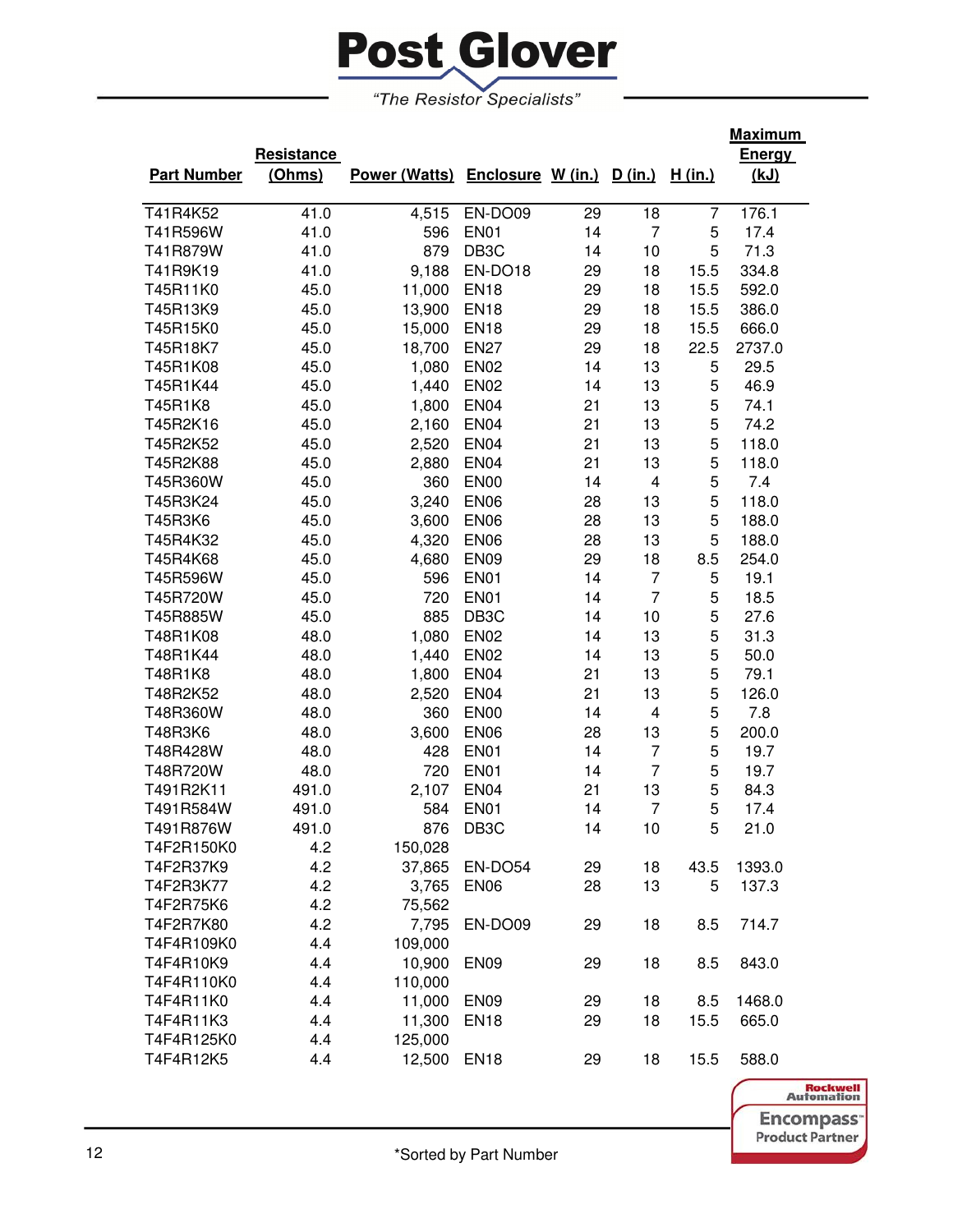

|                    |            |                                         |                  |    |    |         | <u>Maximum</u> |
|--------------------|------------|-----------------------------------------|------------------|----|----|---------|----------------|
|                    | Resistance |                                         |                  |    |    |         | <b>Energy</b>  |
| <b>Part Number</b> | (Ohms)     | Power (Watts) Enclosure W (in.) D (in.) |                  |    |    | H (in.) | (kJ)           |
|                    |            |                                         |                  |    |    |         |                |
| T4F4R13K5          | 4.4        | 13,500                                  | <b>EN18</b>      | 29 | 18 | 15.5    | 588.0          |
| T4F4R13K8          | 4.4        | 13,800                                  | <b>EN18</b>      | 29 | 18 | 15.5    | 587.0          |
| T4F4R15K6          | 4.4        | 15,600                                  | <b>EN18</b>      | 29 | 18 | 15.5    | 587.0          |
| T4F4R15K8          | 4.4        | 15,800                                  | <b>EN18</b>      | 29 | 18 | 15.5    | 587.0          |
| T4F4R16K3          | 4.4        | 16,300                                  | <b>EN18</b>      | 29 | 18 | 15.5    | 587.0          |
| T4F4R16K5          | 4.4        | 16,500                                  | <b>EN18</b>      | 29 | 18 | 15.5    | 586.0          |
| T4F4R18K0          | 4.4        | 18,000                                  | <b>EN18</b>      | 29 | 18 | 15.5    | 586.0          |
| T4F4R18K8          | 4.4        | 18,800                                  | <b>EN18</b>      | 29 | 18 | 15.5    | 586.0          |
| T4F4R19K0          | 4.4        | 19,000                                  | <b>EN18</b>      | 29 | 18 | 15.5    | 586.0          |
| T4F4R19K3          | 4.4        | 19,300                                  | <b>EN18</b>      | 29 | 18 | 15.5    | 586.0          |
| T4F4R1K13          | 4.4        | 1,130                                   | <b>EN02</b>      | 14 | 13 | 5       | 37.7           |
| T4F4R1K36          | 4.4        | 1,360                                   | <b>EN02</b>      | 14 | 13 | 5       | 37.7           |
| T4F4R1K38          | 4.4        | 1,380                                   | <b>EN02</b>      | 14 | 13 | 5       | 37.7           |
| T4F4R1K56          | 4.4        | 1,560                                   | <b>EN02</b>      | 14 | 13 | 5       | 65.0           |
| T4F4R1K63          | 4.4        | 1,630                                   | <b>EN02</b>      | 14 | 13 | 5       | 65.0           |
| T4F4R1K78          | 4.4        | 1,780                                   | <b>EN02</b>      | 14 | 13 | 5       | 65.2           |
| T4F4R20K3          | 4.4        | 20,300                                  | <b>EN18</b>      | 29 | 18 | 15.5    | 1620.0         |
| T4F4R21K7          | 4.4        | 21,700                                  | <b>EN18</b>      | 29 | 18 | 15.5    | 1620.0         |
| T4F4R21K9          | 4.4        | 21,900                                  | <b>EN18</b>      | 29 | 18 | 15.5    | 1620.0         |
| T4F4R22K0          | 4.4        | 22,000                                  | <b>EN18</b>      | 29 | 18 | 15.5    | 1620.0         |
| T4F4R22K5          | 4.4        | 22,500                                  | <b>EN18</b>      | 29 | 18 | 15.5    | 1620.0         |
| T4F4R24K4          | 4.4        | 24,400                                  | <b>EN18</b>      | 29 | 18 | 15.5    | 1620.0         |
| T4F4R24K8          | 4.4        | 24,800                                  | <b>EN18</b>      | 29 | 18 | 15.5    | 1620.0         |
| T4F4R25K0          | 4.4        | 25,000                                  | <b>EN18</b>      | 29 | 18 | 15.5    | 1620.0         |
| T4F4R27K1          | 4.4        | 27,100                                  | <b>EN36</b>      | 29 | 18 | 29.5    | 1043.0         |
| T4F4R27K5          | 4.4        | 27,500                                  | <b>EN36</b>      | 29 | 18 | 29.5    | 1043.0         |
| T4F4R28K1          | 4.4        | 28,100                                  | <b>EN36</b>      | 29 | 18 | 29.5    | 1043.0         |
| T4F4R2K25          | 4.4        | 2,250                                   | <b>EN06</b>      | 28 | 13 | 5       | 65.1           |
| T4F4R2K71          | 4.4        | 2,710                                   | <b>EN04</b>      | 21 | 13 | 5       | 145.0          |
| T4F4R2K75          | 4.4        | 2,750                                   | EN <sub>04</sub> | 21 | 13 | 5       | 145.0          |
| T4F4R31K2          | 4.4        | 31,200                                  | <b>EN36</b>      | 29 | 18 | 29.5    | 1042.0         |
| T4F4R3K12          | 4.4        | 3,120                                   | EN <sub>04</sub> | 21 | 13 | 5       | 236.0          |
| T4F4R3K26          | 4.4        | 3,260                                   | EN <sub>04</sub> | 21 | 13 | 5       | 236.0          |
| T4F4R3K38          | 4.4        | 3,380                                   | EN <sub>04</sub> | 21 | 13 | 5       | 236.0          |
| T4F4R3K55          | 4.4        | 3,550                                   | EN <sub>04</sub> | 21 | 13 | 5       | 236.0          |
| T4F4R4K06          | 4.4        | 4,060                                   | EN <sub>06</sub> | 28 | 13 | 5       | 151.0          |
| T4F4R4K13          | 4.4        | 4,130                                   | EN <sub>06</sub> | 28 | 13 | 5       | 151.0          |
| T4F4R4K5           | 4.4        | 4,500                                   | EN <sub>06</sub> | 28 | 13 | 5       | 151.0          |
| T4F4R4K68          | 4.4        | 4,680                                   | EN <sub>06</sub> | 28 | 13 | 5       | 260.0          |
| T4F4R4K89          | 4.4        | 4,890                                   | <b>EN06</b>      | 28 | 13 | 5       | 260.0          |
| T4F4R5K32          | 4.4        | 5,320                                   | <b>EN06</b>      | 28 | 13 | 5       | 260.0          |
| T4F4R5K41          | 4.4        | 5,410                                   | <b>EN06</b>      | 28 | 13 | 5       | 260.0          |
| T4F4R5K5           | 4.4        | 5,500                                   | <b>EN06</b>      | 28 | 13 | 5       | 260.0          |
| T4F4R6K24          | 4.4        | 6,240                                   | <b>EN06</b>      | 28 | 13 | 5       | 406.0          |
| T4F4R6K52          | 4.4        | 6,250                                   | <b>EN06</b>      | 28 | 13 | 5       | 406.0          |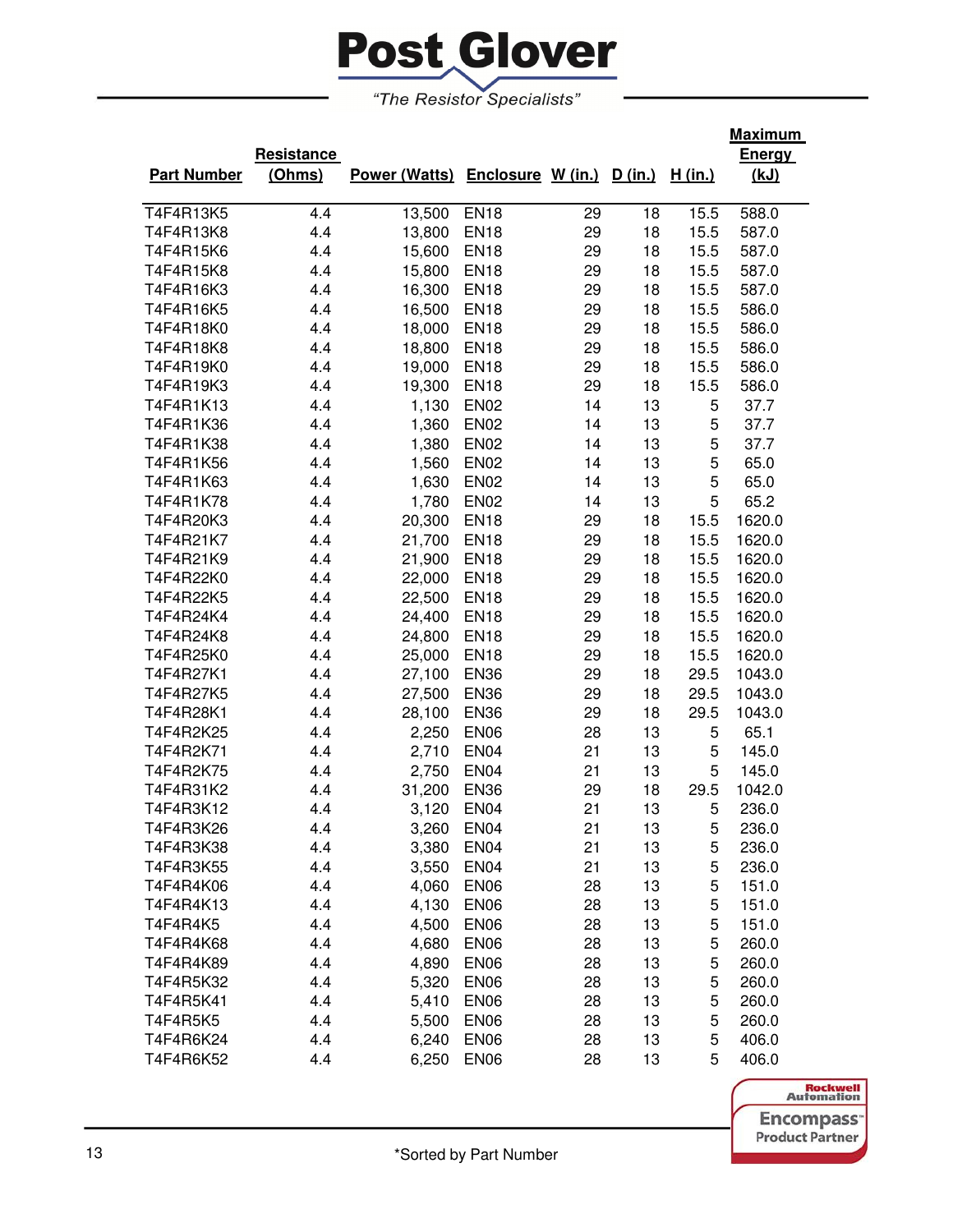

|                    |                   |                                         |                  |    |                         |         | <b>Maximum</b> |
|--------------------|-------------------|-----------------------------------------|------------------|----|-------------------------|---------|----------------|
|                    | <b>Resistance</b> |                                         |                  |    |                         |         | <b>Energy</b>  |
| <b>Part Number</b> | (Ohms)            | Power (Watts) Enclosure W (in.) D (in.) |                  |    |                         | H (in.) | (kJ)           |
| T4F4R6K75          | 4.4               | 6,750                                   | <b>EN09</b>      | 29 | 18                      | 8.5     | 188.0          |
| T4F4R7K1           | 4.4               | 7,100                                   | <b>EN09</b>      | 29 | 18                      | 8.5     | 260.0          |
| T4F4R8K11          | 4.4               | 8,110                                   | <b>EN09</b>      | 29 | 18                      | 8.5     | 439.0          |
| T4F4R8K25          | 4.4               | 8,250                                   | <b>EN09</b>      | 29 | 18                      | 8.5     | 260.0          |
| T4F4R90K0          | 4.4               | 90,000                                  | <b>EN63</b>      | 29 | 18                      | 50.5    | 6437.0         |
| T4F4R9K0           | 4.4               | 9,000                                   | <b>EN18</b>      | 29 | 18                      | 15.5    | 1620.0         |
| T4F4R9K36          | 4.4               | 9,360                                   | <b>EN09</b>      | 29 | 18                      | 8.5     | 260.0          |
| T4F6R3K44          | 4.6               | 3,443                                   | <b>EN04</b>      | 21 | 13                      | 5       | 227.3          |
| T4F6R6K64          | 4.6               | 6,635                                   | EN-DO09          | 29 | 18                      | 8.5     | 244.4          |
| T4F8R1K22          | 4.8               | 1,220                                   | <b>EN02</b>      | 14 | 13                      | 5       | 41.2           |
| T4F8R1K63          | 4.8               | 1,630                                   | <b>EN02</b>      | 14 | 13                      | 5       | 71.1           |
| T4F8R2K44          | 4.8               | 2,440                                   | <b>EN04</b>      | 21 | 13                      | 5       | 71.1           |
| T4F8R32K6          | 4.8               | 32,600                                  | <b>EN36</b>      | 29 | 18                      | 29.5    | 1138.0         |
| T4F8R3K26          | 4.8               | 3,260                                   | <b>EN06</b>      | 28 | 13                      | 5       | 256.0          |
| T4F8R410W          | 4.8               | 410                                     | <b>EN00</b>      | 14 | $\overline{\mathbf{4}}$ | 5       | 44.0           |
| T4F8R4K07          | 4.8               | 4,070                                   | <b>EN06</b>      | 28 | 13                      | 5       | 257.0          |
| T4F8R4K88          | 4.8               | 4,880                                   | <b>EN06</b>      | 28 | 13                      | 5       | 165.0          |
| T4F8R5K69          | 4.8               | 5,690                                   | <b>EN06</b>      | 28 | 13                      | 5       | 401.0          |
| T4F8R6K51          | 4.8               | 6,510                                   | <b>EN04</b>      | 21 | 13                      | 5       | 441.0          |
| T4F8R7K32          | 4.8               | 7,320                                   | <b>EN09</b>      | 29 | 18                      | 8.5     | 1468.0         |
| T4F8R820W          | 4.8               | 820                                     | <b>EN01</b>      | 14 | $\overline{7}$          | 5       | 41.1           |
| T4F8R8K13          | 4.8               | 8,130                                   | <b>EN09</b>      | 29 | 18                      | 8.5     | 284.0          |
| T51R11K0           | 51.0              | 11,000                                  | <b>EN18</b>      | 29 | 18                      | 15.5    | 575.0          |
| T51R15K9           | 51.0              | 15,900                                  | <b>EN18</b>      | 29 | 18                      | 15.5    | 438.0          |
| T51R1K08           | 51.0              | 1,080                                   | <b>EN02</b>      | 14 | 13                      | 5       | 33.4           |
| T51R1K44           | 51.0              | 1,440                                   | <b>EN02</b>      | 14 | 13                      | 5       | 53.1           |
| T51R1K8            | 51.0              | 1,800                                   | <b>EN04</b>      | 21 | 13                      | 5       | 53.1           |
| T51R2K16           | 51.0              | 2,160                                   | <b>EN04</b>      | 21 | 13                      | 5       | 84.0           |
| T51R2K52           | 51.0              | 2,520                                   | <b>EN04</b>      | 21 | 13                      | 5       | 84.0           |
| T51R2K88           | 51.0              | 2,880                                   | <b>EN04</b>      | 21 | 13                      | 5       | 134.0          |
| T51R360W           | 51.0              | 360                                     | <b>EN00</b>      | 14 | $\overline{\mathbf{4}}$ | 5       | 8.3            |
| T51R3K24           | 51.0              | 3,240                                   | <b>EN06</b>      | 28 | 13                      | 5       | 134.0          |
| T51R3K6            | 51.0              | 3,600                                   | EN <sub>06</sub> | 28 | 13                      | 5       | 134.0          |
| T51R434W           | 51.0              | 434                                     | <b>EN01</b>      | 14 | $\overline{7}$          | 5       | 20.9           |
| T51R4K32           | 51.0              | 4,320                                   | <b>EN06</b>      | 28 | 13                      | 5       | 213.0          |
| T51R720W           | 51.0              | 720                                     | <b>EN01</b>      | 14 | 7                       | 5       | 20.9           |
| T51R9K92           | 51.0              | 9,920                                   | <b>EN18</b>      | 29 | 18                      | 15.5    | 756.0          |
| T52R11K0           | 52.0              | 11,000                                  | <b>EN18</b>      | 29 | 18                      | 15.5    | 438.0          |
| T52R14K3           | 52.0              | 14,300                                  | <b>EN18</b>      | 29 | 18                      | 15.5    | 447.0          |
| T52R1K08           | 52.0              | 1,080                                   | <b>EN02</b>      | 14 | 13                      | 5       | 34.0           |
| T52R1K44           | 52.0              | 1,440                                   | <b>EN02</b>      | 14 | 13                      | 5       | 54.4           |
| T52R1K8            | 52.0              | 1,800                                   | <b>EN04</b>      | 21 | 13                      | 5       | 54.2           |
| T52R2K16           | 52.0              | 2,160                                   | EN <sub>04</sub> | 21 | 13                      | 5       | 85.6           |
| T52R2K52           | 52.0              | 2,520                                   | EN <sub>04</sub> | 21 | 13                      | 5       | 85.7           |
| T52R2K88           | 52.0              | 2,880                                   | <b>EN04</b>      | 21 | 13                      | 5       | 137.0          |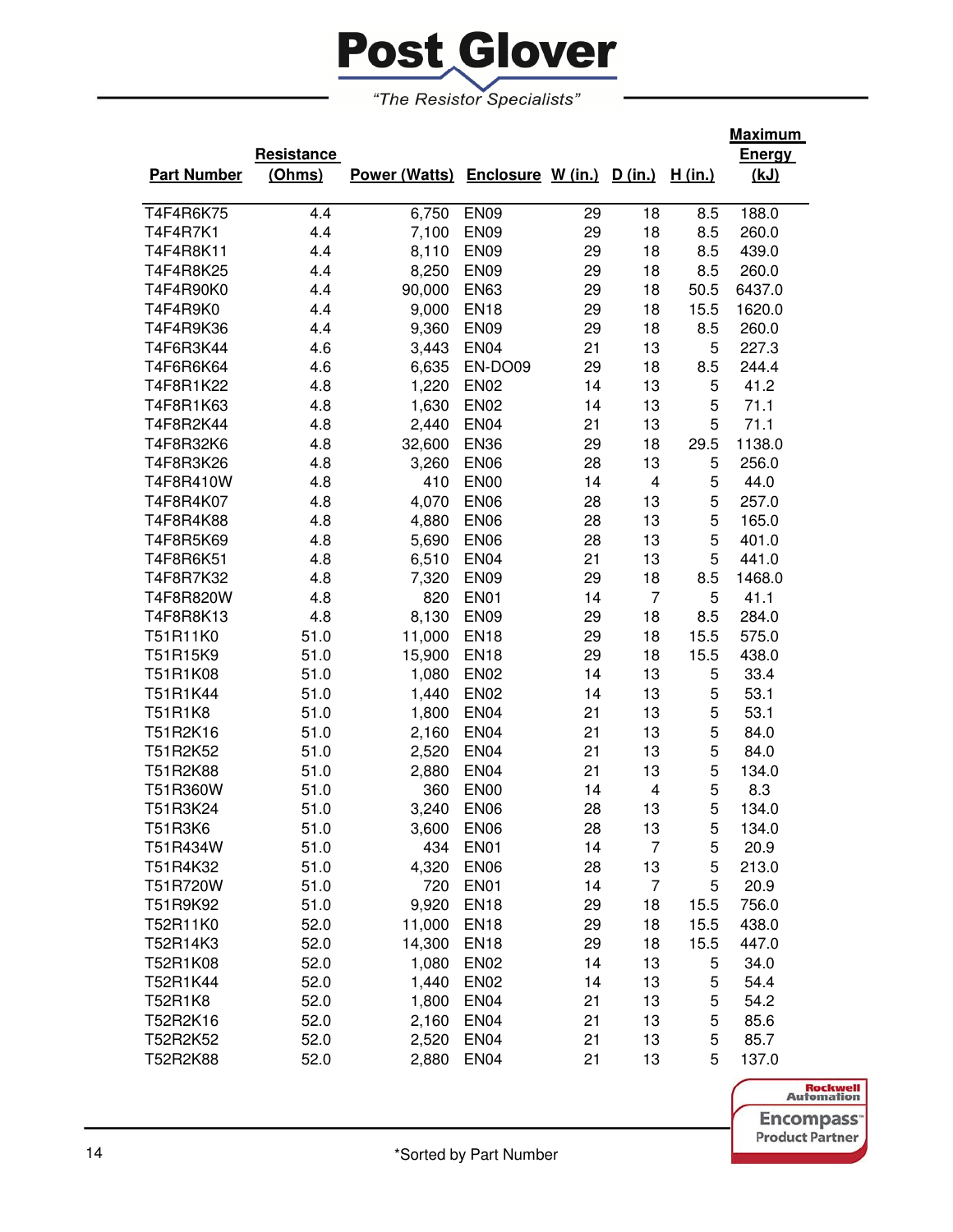

|                    |            |                                         |                   |    |                |                | Maximum |
|--------------------|------------|-----------------------------------------|-------------------|----|----------------|----------------|---------|
|                    | Resistance |                                         |                   |    |                |                | Energy  |
| <b>Part Number</b> | (Ohms)     | Power (Watts) Enclosure W (in.) D (in.) |                   |    |                | <u>H (in.)</u> | (kJ)    |
|                    |            |                                         |                   |    |                |                |         |
| T52R360W           | 52.0       | 360                                     | <b>EN00</b>       | 14 | 4              | 5              | 8.5     |
| T52R3K24           | 52.0       | 3,240                                   | <b>EN06</b>       | 28 | 13             | 5              | 137.0   |
| T52R3K6            | 52.0       | 3,600                                   | <b>EN06</b>       | 28 | 13             | 5              | 137.0   |
| T52R425W           | 52.0       | 425                                     | <b>EN00</b>       | 14 | 4              | 5              | 29.8    |
| T52R720W           | 52.0       | 720                                     | <b>EN01</b>       | 14 | $\overline{7}$ | 5              | 21.4    |
| T55R12K3           | 55.0       | 12,326                                  | EN-DO18           | 29 | 18             | 15.5           | 449.0   |
| T55R1K08           | 55.0       | 1,080                                   | <b>EN02</b>       | 14 | 13             | 5              | 35.9    |
| T55R1K44           | 55.0       | 1,440                                   | <b>EN02</b>       | 14 | 13             | 5              | 57.5    |
| T55R1K8            | 55.0       | 1,800                                   | <b>EN04</b>       | 21 | 13             | 5              | 57.6    |
| T55R2K16           | 55.0       | 2,160                                   | <b>EN04</b>       | 21 | 13             | 5              | 90.6    |
| T55R305W           | 55.0       | 305                                     | <b>EN00</b>       | 14 | 4              | 5              | 15.0    |
| T55R360W           | 55.0       | 360                                     | <b>EN00</b>       | 14 | 4              | 5              | 9.0     |
| T55R3K61           | 55.0       | 3,612                                   | <b>EN06</b>       | 28 | 13             | 5              | 151.2   |
| T55R430W           | 55.0       | 430                                     | <b>EN00</b>       | 14 | 4              | 5              | 31.7    |
| T55R596W           | 55.0       | 596                                     | <b>EN01</b>       | 14 | $\overline{7}$ | 5              | 23.4    |
| T55R5K5            | 55.0       | 5,500                                   | <b>EN09</b>       | 29 | 18             | 8.5            | 260.0   |
| T55R6K09           | 55.0       | 6,087                                   | EN-DO18           | 29 | 18             | 15.5           | 150.7   |
| T55R720W           | 55.0       | 720                                     | <b>EN01</b>       | 14 | $\overline{7}$ | 5              | 22.6    |
| T55R7K65           | 55.0       | 7,650                                   | <b>EN18</b>       | 29 | 18             | 15.5           | 771.0   |
| T5F1R139K0         | 5.1        | 138,848                                 |                   |    |                |                |         |
| T5F1R33K7          | 5.1        | 33,726                                  | EN-DO54           | 29 | 18             | 43.5           | 1079.4  |
| T5F1R3K82          | 5.1        | 3,818                                   | <b>EN06</b>       | 28 | 13             | 5              | 249.4   |
| T5F1R66K2          | 5.1        | 66,210                                  |                   |    |                |                |         |
| T5F1R6K33          | 5.1        | 6,330                                   | EN-DO09           | 29 | 18             | 8.5            | 379.8   |
| T5F6R110K0         | 5.6        | 110,000                                 |                   |    |                |                |         |
| T5F6R27K8          | 5.6        | 27,818                                  | EN-DO45           | 29 | 18             | 36.5           | 732.9   |
| T5F6R3K27          | 5.6        | 3,271                                   | <b>EN04</b>       | 21 | 13             | 5              | 275.3   |
| T5F6R55K5          | 5.6        | 55,486                                  |                   |    |                |                |         |
| T5F6R6K66          | 5.6        | 6,658                                   | EN-DO09           | 29 | 18             | 8.5            | 296.7   |
| T60R1K08           | 60.0       | 1,080                                   | <b>EN02</b>       | 14 | 13             | 5              | 39.1    |
| T60R1K44           | 60.0       | 1,440                                   | <b>EN02</b>       | 14 | 13             | 5              | 39.3    |
| T60R1K8            | 60.0       | 1,800                                   | <b>EN04</b>       | 21 | 13             | 5              | 62.5    |
| T60R2K16           | 60.0       | 2,160                                   | EN <sub>04</sub>  | 21 | 13             | 5              | 98.8    |
| T60R2K52           | 60.0       | 2,520                                   | <b>EN04</b>       | 21 | 13             | 5              | 98.8    |
| T60R360W           | 60.0       | 360                                     | <b>EN00</b>       | 14 | 4              | 5              | 6.1     |
| T60R590W           | 60.0       | 590                                     | EN01              | 14 | $\overline{7}$ | 5              | 16.3    |
| T60R5K5            | 60.0       | 5,500                                   | <b>EN09</b>       | 29 | 18             | 8.5            | 230.0   |
| T60R720W           | 60.0       | 720                                     | <b>EN01</b>       | 14 | $\overline{7}$ | 5              | 24.7    |
| T60R7K89           | 60.0       | 7,890                                   | <b>EN18</b>       | 29 | 18             | 15.5           | 161.0   |
| T60R876W           | 60.0       | 876                                     | DB <sub>3</sub> C | 14 | 10             | 5              | 23.0    |
| T60W360W           | 60.0       | 360                                     | <b>EN00</b>       | 14 | 4              | 5              | 6.1     |
| T66R14K8           | 66.0       | 14,791                                  | EN-DO27           | 29 | 18             | 22.5           | 538.5   |
| T66R2K71           | 66.0       | 2,709                                   | <b>EN06</b>       | 28 | 13             | 5              | 102.1   |
| T66R301W           | 66.0       | 301                                     | <b>EN00</b>       | 14 | 4              | 5              | 11.3    |
| T66R590W           | 66.0       | 590                                     | <b>EN01</b>       | 14 | $\overline{7}$ | 5              | 18.0    |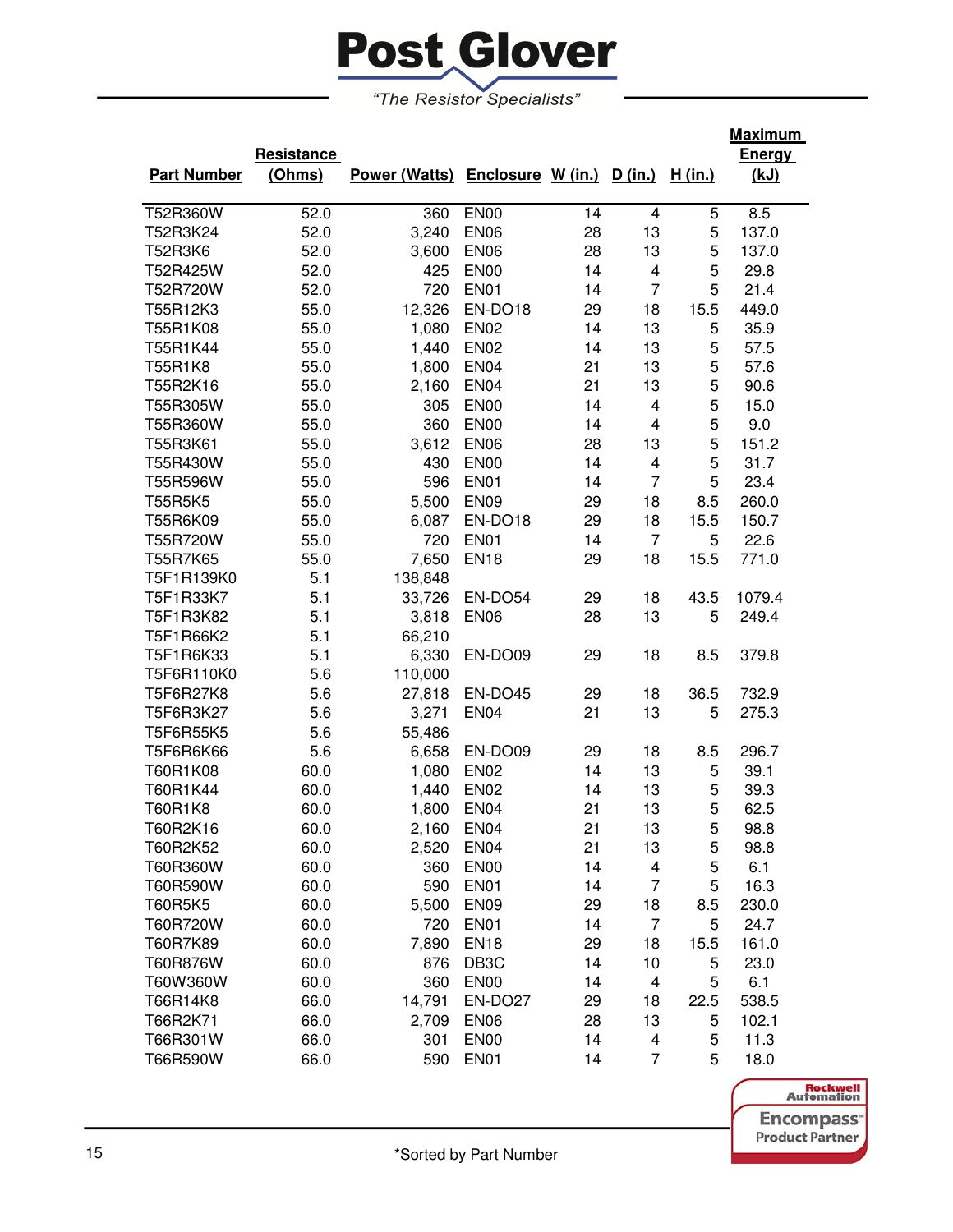

|                    |            |                                         |                  |    |                |                | <u>Maximum</u> |
|--------------------|------------|-----------------------------------------|------------------|----|----------------|----------------|----------------|
|                    | Resistance |                                         |                  |    |                |                | <b>Energy</b>  |
| <b>Part Number</b> | (Ohms)     | Power (Watts) Enclosure W (in.) D (in.) |                  |    |                | <u>H (in.)</u> | <u>(kJ)</u>    |
|                    |            |                                         |                  |    |                |                |                |
| T66R5K56           | 66.0       | 5,562                                   | EN-DO18          | 29 | 18             | 14             | 256.7          |
| T67R1K08           | 67.0       | 1,080                                   | <b>EN02</b>      | 14 | 13             | 5              | 27.5           |
| T67R1K44           | 67.0       | 1,440                                   | <b>EN02</b>      | 14 | 13             | 5              | 43.7           |
| T67R1K8            | 67.0       | 1,800                                   | <b>EN04</b>      | 21 | 13             | 5              | 69.6           |
| T67R2K16           | 67.0       | 2,160                                   | <b>EN04</b>      | 21 | 13             | 5              | 69.7           |
| T67R2K52           | 67.0       | 2,520                                   | <b>EN04</b>      | 21 | 13             | 5              | 110.0          |
| T67R360W           | 67.0       | 360                                     | <b>EN00</b>      | 14 | 4              | 5              | 6.8            |
| T67R424W           | 67.0       | 424                                     | <b>EN01</b>      | 14 | $\overline{7}$ | 5              | 17.4           |
| T67R5K76           | 67.0       | 5,760                                   | <b>EN09</b>      | 29 | 18             | 8.5            | 250.0          |
| T67R720W           | 67.0       | 720                                     | <b>EN01</b>      | 14 | $\overline{7}$ | 5              | 17.4           |
| T67R7K02           | 67.0       | 7,020                                   | <b>EN18</b>      | 29 | 18             | 15.5           | 176.0          |
| T67R7K5            | 67.0       | 7,500                                   | <b>EN18</b>      | 29 | 18             | 15.5           | 445.0          |
| T67R9K26           | 67.0       | 9,260                                   | <b>EN18</b>      | 29 | 18             | 15.5           | 196.0          |
| T6F1R2K52          | 6.1        | 2,521                                   | <b>EN04</b>      | 21 | 13             | 5              | 80.4           |
| T6F1R5K08          | 6.1        | 5,077                                   | <b>EN06</b>      | 28 | 13             | 5              | 454.0          |
| T6F3R109K0         | 6.3        | 109,000                                 |                  |    |                |                |                |
| T6F3R10K9          | 6.3        | 10,900                                  | <b>EN18</b>      | 29 | 18             | 15.5           | 197.0          |
| T6F3R110K0         | 6.3        | 110,000                                 |                  |    |                |                |                |
| T6F3R11K0          | 6.3        | 11,000                                  | <b>EN18</b>      | 29 | 18             | 15.5           | 374.0          |
| T6F3R11K1          | 6.3        | 11,100                                  | <b>EN18</b>      | 29 | 18             | 15.5           | 374.0          |
| T6F3R11K3          | 6.3        | 11,300                                  | <b>EN18</b>      | 29 | 18             | 15.5           | 374.0          |
| T6F3R124K0         | 6.3        | 124,000                                 |                  |    |                |                |                |
| T6F3R125K0         | 6.3        | 125,000                                 | <b>EN89</b>      | 58 | 18             | 35             | 9256.0         |
| T6F3R12K4          | 6.3        | 12,400                                  | <b>EN18</b>      | 29 | 18             | 15.5           | 374.0          |
| T6F3R12K5          | 6.3        | 12,500                                  | <b>EN18</b>      | 29 | 18             | 15.5           | 1212.0         |
| T6F3R13K5          | 6.3        | 13,500                                  | <b>EN18</b>      | 29 | 18             | 15.5           | 1212.0         |
| T6F3R13K6          | 6.3        | 13,600                                  | <b>EN18</b>      | 29 | 18             | 15.5           | 486.0          |
| T6F3R13K8          | 6.3        | 13,800                                  | <b>EN18</b>      | 29 | 18             | 15.5           | 486.0          |
| T6F3R148K0         | 6.3        | 148,000                                 |                  |    |                |                |                |
| T6F3R14K8          | 6.3        | 14,800                                  | <b>EN18</b>      | 29 | 18             | 15.5           | 486.0          |
| T6F3R15K5          | 6.3        | 15,500                                  | <b>EN18</b>      | 29 | 18             | 15.5           | 826.0          |
| T6F3R15K6          | 6.3        | 15,600                                  | <b>EN18</b>      | 29 | 18             | 15.5           | 826.0          |
| T6F3R15K8          | 6.3        | 15,800                                  | <b>EN18</b>      | 29 | 18             | 15.5           | 826.0          |
| T6F3R16K3          | 6.3        | 16,300                                  | <b>EN18</b>      | 29 | 18             | 15.5           | 840.0          |
| T6F3R16K5          | 6.3        | 16,500                                  | <b>EN18</b>      | 29 | 18             | 15.5           | 840.0          |
| T6F3R18K0          | 6.3        | 18,000                                  | <b>EN18</b>      | 29 | 18             | 15.5           | 840.0          |
| T6F3R18K5          | 6.3        | 18,500                                  | <b>EN27</b>      | 29 | 18             | 22.5           | 667.0          |
| T6F3R18K6          | 6.3        | 18,600                                  | <b>EN27</b>      | 29 | 18             | 22.5           | 841.0          |
| T6F3R18K8          | 6.3        | 18,800                                  | <b>EN27</b>      | 29 | 18             | 22.5           | 841.0          |
| T6F3R19K0          | 6.3        | 19,000                                  | <b>EN27</b>      | 29 | 18             | 22.5           | 841.0          |
| T6F3R19K3          | 6.3        | 19,300                                  | <b>EN27</b>      | 29 | 18             | 22.5           | 841.0          |
| T6F3R1K13          | 6.3        | 1,130                                   | <b>EN02</b>      | 14 | 13             | 5              | 54.1           |
| T6F3R1K36          | 6.3        | 1,360                                   | <b>EN02</b>      | 14 | 13             | 5              | 54.1           |
| T6F3R1K38          | 6.3        | 1,380                                   | <b>EN02</b>      | 14 | 13             | 5              | 54.1           |
| T6F3R1K55          | 6.3        |                                         |                  | 14 | 13             | 5              | 54.3           |
|                    |            | 1,550                                   | EN <sub>02</sub> |    |                |                |                |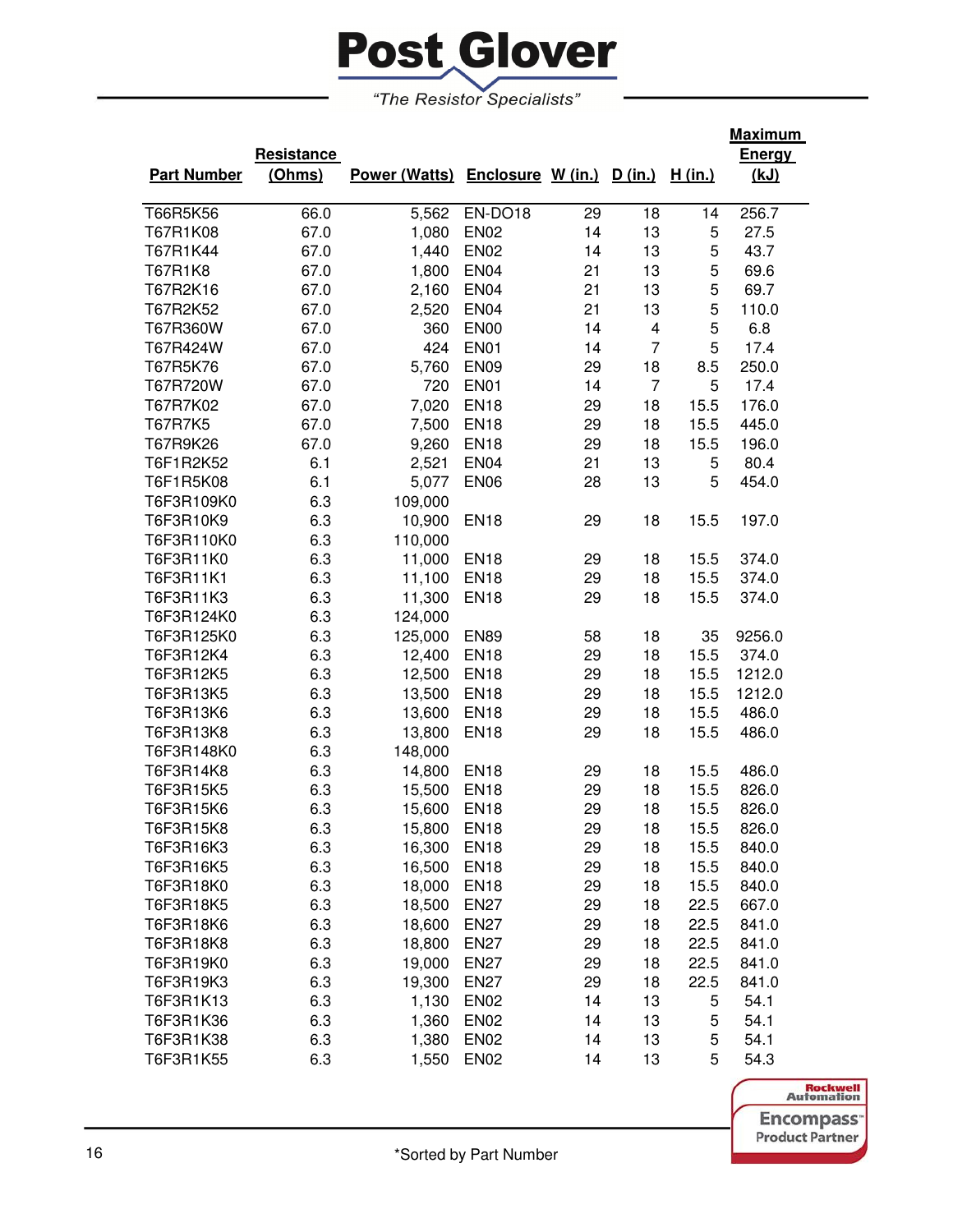

|                    |            |                                         |                  |    |    |         | <u>Maximum</u> |
|--------------------|------------|-----------------------------------------|------------------|----|----|---------|----------------|
|                    | Resistance |                                         |                  |    |    |         | Energy         |
| <b>Part Number</b> | (Ohms)     | Power (Watts) Enclosure W (in.) D (in.) |                  |    |    | H (in.) | (kJ)           |
|                    |            |                                         |                  |    |    |         |                |
| T6F3R1K56          | 6.3        | 1,560                                   | <b>EN02</b>      | 14 | 13 | 5       | 54.3           |
| T6F3R1K62          | 6.3        | 1,620                                   | <b>EN02</b>      | 14 | 13 | 5       | 54.3           |
| T6F3R1K85          | 6.3        | 1,850                                   | <b>EN02</b>      | 14 | 13 | 5       | 54.3           |
| T6F3R1K92          | 6.3        | 1,920                                   | <b>EN02</b>      | 14 | 13 | 5       | 54.3           |
| T6F3R20K3          | 6.3        | 20,300                                  | <b>EN27</b>      | 29 | 18 | 22.5    | 841.0          |
| T6F3R21K7          | 6.3        | 21,700                                  | <b>EN27</b>      | 29 | 18 | 22.5    | 841.0          |
| T6F3R21K9          | 6.3        | 21,900                                  | <b>EN27</b>      | 29 | 18 | 22.5    | 841.0          |
| T6F3R22K0          | 6.3        | 22,000                                  | <b>EN27</b>      | 29 | 18 | 22.5    | 841.0          |
| T6F3R22K2          | 6.3        | 22,200                                  | <b>EN27</b>      | 29 | 18 | 22.5    | 841.0          |
| T6F3R22K5          | 6.3        | 22,500                                  | <b>EN27</b>      | 29 | 18 | 22.5    | 841.0          |
| T6F3R24K4          | 6.3        | 24,400                                  | <b>EN27</b>      | 29 | 18 | 22.5    | 841.0          |
| T6F3R24K8          | 6.3        | 24,800                                  | <b>EN27</b>      | 29 | 18 | 22.5    | 841.0          |
| T6F3R25K0          | 6.3        | 25,000                                  | <b>EN27</b>      | 29 | 18 | 22.5    | 841.0          |
| T6F3R25K9          | 6.3        | 25,900                                  | <b>EN27</b>      | 29 | 18 | 22.5    | 841.0          |
| T6F3R27K1          | 6.3        | 27,100                                  | <b>EN27</b>      | 29 | 18 | 22.5    | 841.0          |
| T6F3R27K5          | 6.3        | 27,500                                  | <b>EN36</b>      | 29 | 18 | 29.5    | 842.0          |
| T6F3R27K9          | 6.3        | 27,900                                  | <b>EN36</b>      | 29 | 18 | 29.5    | 842.0          |
| T6F3R28K1          | 6.3        | 28,100                                  | <b>EN36</b>      | 29 | 18 | 29.5    | 842.0          |
| T6F3R29K6          | 6.3        | 29,600                                  | <b>EN36</b>      | 29 | 18 | 29.5    | 842.0          |
| T6F3R2K04          | 6.3        | 2,040                                   | <b>EN02</b>      | 14 | 13 | 5       | 54.3           |
| T6F3R2K15          | 6.3        | 2,150                                   | <b>EN02</b>      | 14 | 13 | 5       | 93.6           |
| T6F3R2K25          | 6.3        | 2,250                                   | <b>EN02</b>      | 14 | 13 | 5       | 93.6           |
| T6F3R2K33          | 6.3        | 2,330                                   | <b>EN02</b>      | 14 | 13 | 5       | 93.6           |
| T6F3R2K55          | 6.3        | 2,550                                   | <b>EN04</b>      | 21 | 13 | 5       | 93.4           |
| T6F3R2K56          | 6.3        | 2,560                                   | <b>EN04</b>      | 21 | 13 | 5       | 93.4           |
| T6F3R2K71          | 6.3        | 2,710                                   | <b>EN04</b>      | 21 | 13 | 5       | 93.4           |
| T6F3R2K75          | 6.3        | 2,750                                   | <b>EN04</b>      | 21 | 13 | 5       | 93.4           |
| T6F3R31K0          | 6.3        | 31,000                                  | <b>EN27</b>      | 29 | 18 | 22.5    | 841.0          |
| T6F3R31K2          | 6.3        | 31,200                                  | <b>EN27</b>      | 29 | 18 | 22.5    | 2318.0         |
| T6F3R33K3          | 6.3        | 33,300                                  | <b>EN27</b>      | 29 | 18 | 22.5    | 2318.0         |
| T6F3R37K0          | 6.3        | 37,000                                  | <b>EN45</b>      | 29 | 18 | 36.5    | 1490.0         |
| T6F3R3K1           | 6.3        | 3,100                                   | <b>EN04</b>      | 21 | 13 | 5       | 93.6           |
| T6F3R3K12          | 6.3        | 3,120                                   | <b>EN04</b>      | 21 | 13 | 5       | 93.6           |
| T6F3R3K23          | 6.3        | 3,230                                   | EN <sub>04</sub> | 21 | 13 | 5       | 93.6           |
| T6F3R3K38          | 6.3        | 3,380                                   | <b>EN06</b>      | 28 | 13 | 5       | 207.0          |
| T6F3R3K7           | 6.3        | 3,700                                   | <b>EN06</b>      | 28 | 13 | 5       | 207.0          |
| T6F3R3K83          | 6.3        | 3,830                                   | <b>EN06</b>      | 28 | 13 | 5       | 207.0          |
| T6F3R4K07          | 6.3        | 4,070                                   | <b>EN06</b>      | 28 | 13 | 5       | 337.0          |
| T6F3R4K08          | 6.3        | 4,080                                   | <b>EN06</b>      | 28 | 13 | 5       | 337.0          |
| T6F3R4K13          | 6.3        | 4,130                                   | <b>EN06</b>      | 28 | 13 | 5       | 337.0          |
| T6F3R4K29          | 6.3        | 4,290                                   | <b>EN06</b>      | 28 | 13 | 5       | 337.0          |
| T6F3R4K5           | 6.3        | 4,500                                   | <b>EN06</b>      | 28 | 13 | 5       | 337.0          |
| T6F3R4K64          | 6.3        | 4,640                                   | <b>EN06</b>      | 28 | 13 | 5       | 338.0          |
| T6F3R4K66          | 6.3        | 4,660                                   | <b>EN06</b>      | 28 | 13 | 5       | 338.0          |
| T6F3R4K68          | 6.3        | 4,680                                   | <b>EN06</b>      | 28 | 13 | 5       | 338.0          |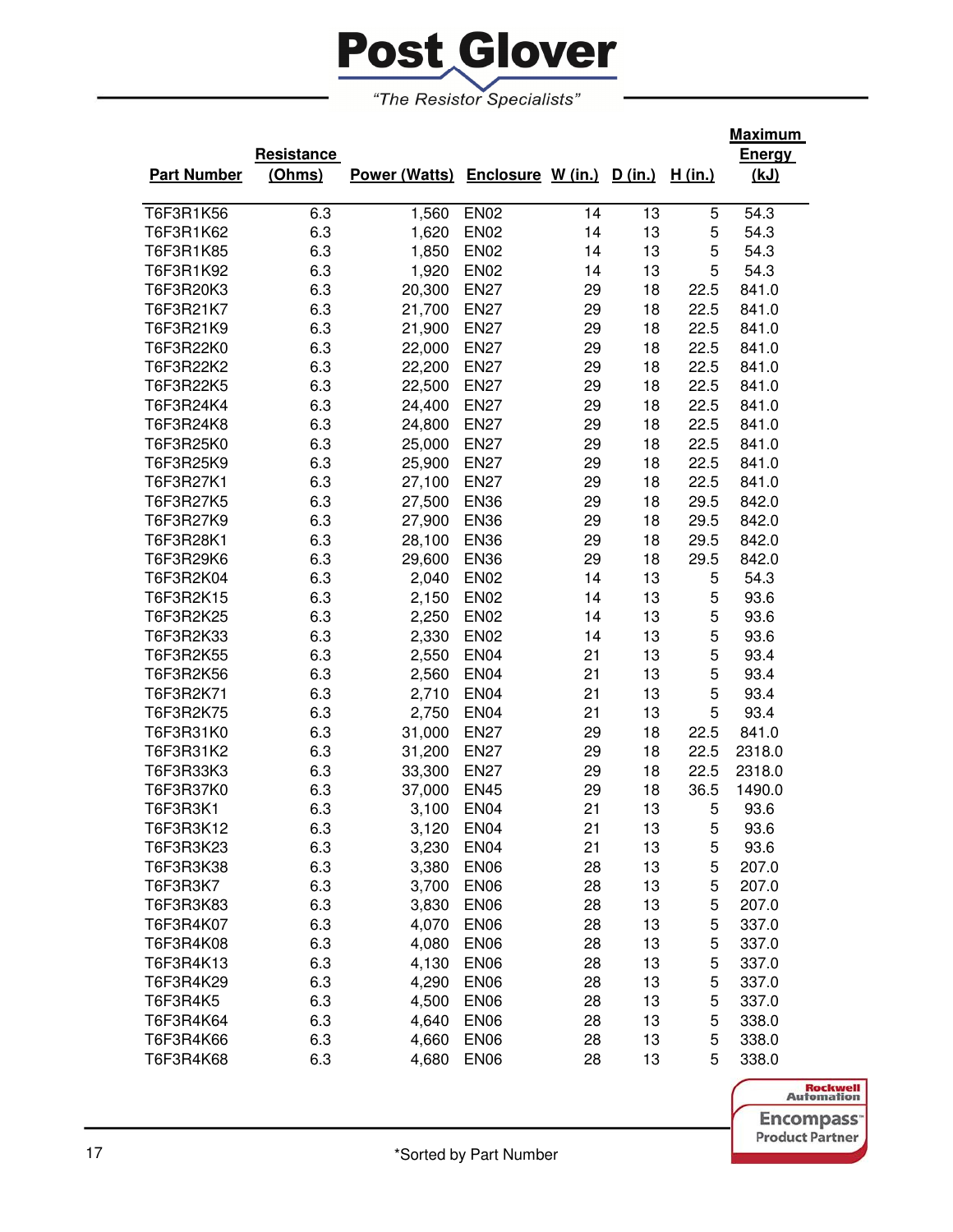

|                    |            |                                         |                   |    |    |         | <b>Maximum</b> |
|--------------------|------------|-----------------------------------------|-------------------|----|----|---------|----------------|
|                    | Resistance |                                         |                   |    |    |         | <b>Energy</b>  |
| <b>Part Number</b> | (Ohms)     | Power (Watts) Enclosure W (in.) D (in.) |                   |    |    | H (in.) | <u>(kJ)</u>    |
|                    |            |                                         |                   |    |    |         |                |
| T6F3R5K1           | 6.3        | 5,100                                   | <b>EN06</b>       | 28 | 13 | 5       | 338.0          |
| T6F3R5K12          | 6.3        | 5,120                                   | <b>EN06</b>       | 28 | 13 | 5       | 338.0          |
| T6F3R5K42          | 6.3        | 5,420                                   | <b>EN06</b>       | 28 | 13 | 5       | 338.0          |
| <b>T6F3R5K5</b>    | 6.3        | 5,500                                   | <b>EN06</b>       | 28 | 13 | 5       | 338.0          |
| T6F3R5K54          | 6.3        | 5,540                                   | <b>EN06</b>       | 28 | 13 | 5       | 338.0          |
| T6F3R5K74          | 6.3        | 5,740                                   | <b>EN06</b>       | 28 | 13 | 5       | 528.0          |
| T6F3R6K11          | 6.3        | 6,110                                   | <b>EN06</b>       | 28 | 13 | 5       | 528.0          |
| T6F3R6K19          | 6.3        | 6,190                                   | <b>EN06</b>       | 28 | 13 | 5       | 528.0          |
| T6F3R6K24          | 6.3        | 6,240                                   | <b>EN06</b>       | 28 | 13 | 5       | 528.0          |
| T6F3R6K46          | 6.3        | 6,460                                   | <b>EN06</b>       | 28 | 13 | 5       | 528.0          |
| T6F3R6K75          | 6.3        | 6,750                                   | <b>EN06</b>       | 28 | 13 | 5       | 501.0          |
| T6F3R6K98          | 6.3        | 6,980                                   | <b>EN06</b>       | 28 | 13 | 5       | 501.0          |
| T6F3R7K39          | 6.3        | 7,390                                   | <b>EN06</b>       | 28 | 13 | 5       | 501.0          |
| T6F3R7K65          | 6.3        | 7,650                                   | <b>EN06</b>       | 28 | 13 | 5       | 501.0          |
| T6F3R8K13          | 6.3        | 8,130                                   | <b>EN06</b>       | 28 | 13 | 5       | 501.0          |
| T6F3R8K15          | 6.3        | 8,150                                   | <b>EN06</b>       | 28 | 13 | 5       | 501.0          |
| T6F3R8K25          | 6.3        | 8,250                                   | <b>EN06</b>       | 28 | 13 | 5       | 501.0          |
| T6F3R90K0          | 6.3        | 90,000                                  | <b>EN90</b>       | 58 | 18 | 35      | 3365.0         |
| T6F3R9K0           | 6.3        | 9,000                                   | <b>EN06</b>       | 28 | 13 | 5       | 501.0          |
| T6F3R9K28          | 6.3        | 9,280                                   | <b>EN18</b>       | 29 | 18 | 15.5    | 840.0          |
| T6F3R9K31          | 6.3        | 9,310                                   | <b>EN18</b>       | 29 | 18 | 15.5    | 373.0          |
| T6F3R9K36          | 6.3        | 9,360                                   | <b>EN18</b>       | 29 | 18 | 15.5    | 373.0          |
| T6F7R21K7          | 6.7        | 21,745                                  | EN-DO36           | 29 | 18 | 29.5    | 799.9          |
| T6F7R24K0          | 6.7        | 24,024                                  | EN-DO36           | 29 | 18 | 29.5    | 874.6          |
| T6F7R2K42          | 6.7        | 2,416                                   | <b>EN04</b>       | 21 | 13 | 5       | 89.3           |
| T6F7R44K3          | 6.7        | 44,307                                  | EN-DO72           | 29 | 18 | 57.5    | 1422.3         |
| T6F7R46K1          | 6.7        | 46,101                                  | EN-DO72           | 29 | 18 | 57.5    | 1368.6         |
| T6F7R5K58          | 6.7        | 5,577                                   | <b>EN06</b>       | 28 | 13 | 5       | 501.8          |
| T6F7R96K5          | 6.7        | 96,480                                  |                   |    |    |         |                |
| T73R301W           | 73.0       | 301                                     | <b>EN00</b>       | 14 | 4  | 5       | 12.5           |
| T73R590W           | 73.0       | 590                                     | <b>EN01</b>       | 14 | 7  | 5       | 19.9           |
| T77R1K08           | 77.0       | 1,080                                   | <b>EN02</b>       | 14 | 13 | 5       | 31.7           |
| T77R1K44           | 77.0       | 1,440                                   | <b>EN02</b>       | 14 | 13 | 5       | 50.3           |
| T77R1K8            | 77.0       | 1,800                                   | EN <sub>04</sub>  | 21 | 13 | 5       | 50.1           |
| T77R2K16           | 77.0       | 2,160                                   | EN <sub>04</sub>  | 21 | 13 | 5       | 80.3           |
| T77R2K52           | 77.0       | 2,520                                   | EN <sub>04</sub>  | 21 | 13 | 5       | 80.6           |
| T77R360W           | 77.0       | 360                                     | EN <sub>00</sub>  | 14 | 4  | 5       | 7.8            |
| T77R4K32           | 77.0       | 4,320                                   | <b>EN06</b>       | 28 | 13 | 5       | 203.0          |
| T77R6K84           | 77.0       | 6,840                                   | <b>EN18</b>       | 29 | 18 | 15.5    | 373.0          |
| T77R720W           | 77.0       | 720                                     | <b>EN01</b>       | 14 | 7  | 5       | 20.0           |
| T77R720W           | 77.0       | 720                                     | EN <sub>01</sub>  | 14 | 7  | 5       | 20.0           |
| <b>T77R7K5</b>     | 77.0       | 7,500                                   | <b>EN18</b>       | 29 | 18 | 15.5    | 322.0          |
| T77R9K1            | 77.0       | 9,100                                   | <b>EN18</b>       | 29 | 18 | 15.5    | 321.0          |
| T792R1K68          | 792.0      | 1,168                                   | EN <sub>02</sub>  | 14 | 13 | 5       | 33.7           |
| T792R870W          | 792.0      | 870                                     | DB <sub>3</sub> C | 14 | 10 | 5       | 17.6           |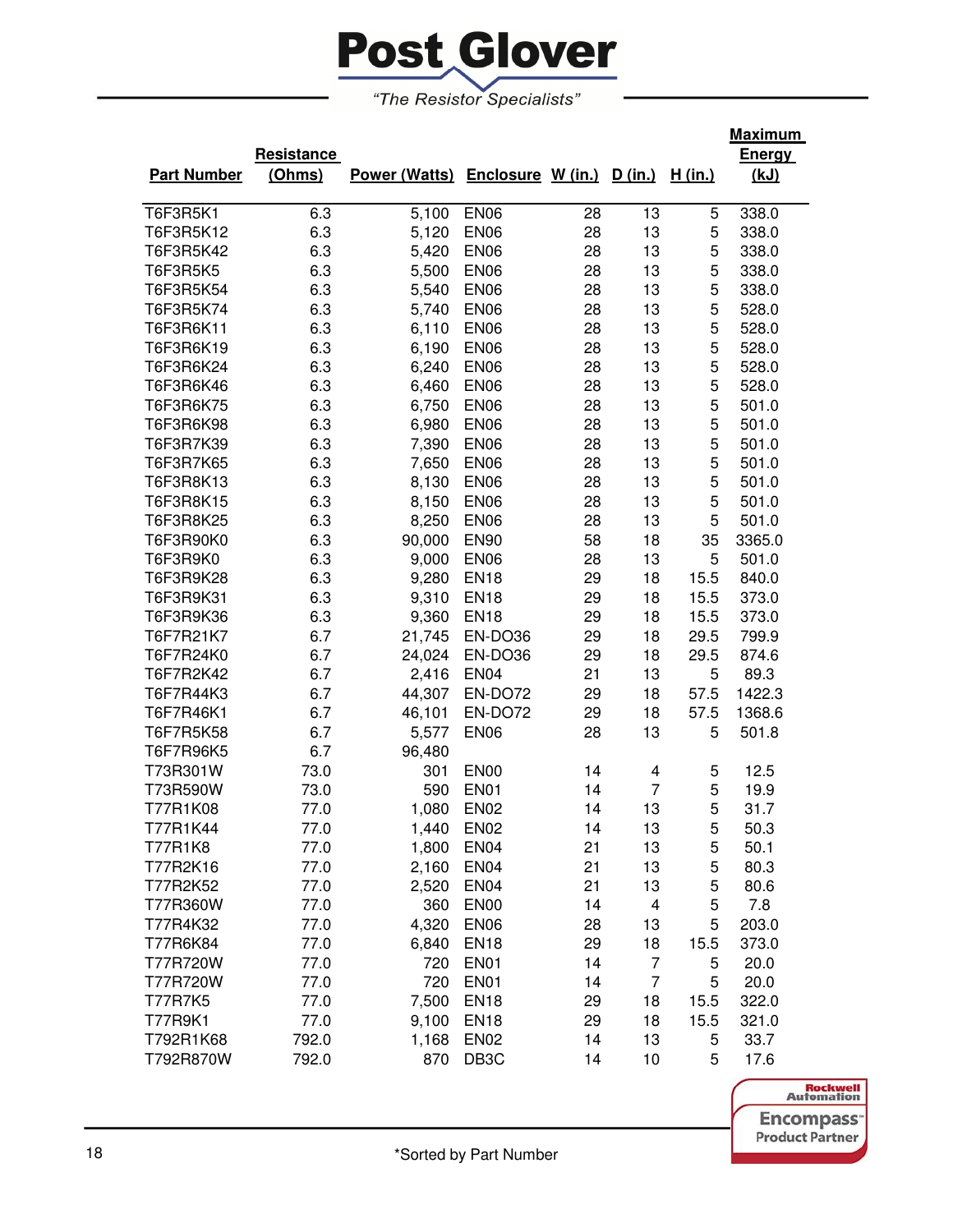

|                    |            |                                         |                  |    |                         |                | <u>Maximum</u> |
|--------------------|------------|-----------------------------------------|------------------|----|-------------------------|----------------|----------------|
|                    | Resistance |                                         |                  |    |                         |                | <b>Energy</b>  |
| <b>Part Number</b> | (Ohms)     | Power (Watts) Enclosure W (in.) D (in.) |                  |    |                         | <u>H (in.)</u> | <u>(kJ)</u>    |
|                    |            |                                         |                  |    |                         |                |                |
| <b>T7R1K12</b>     | 7.0        | 1,120                                   | <b>EN02</b>      | 14 | 13                      | 5              | 60.1           |
| T7R1K68            | 7.0        | 1,680                                   | <b>EN02</b>      | 14 | 13                      | 5              | 59.9           |
| T7R22K3            | 7.0        | 22,300                                  | <b>EN27</b>      | 29 | 18                      | 22.5           | 2318.0         |
| T7R2K23            | 7.0        | 2,230                                   | <b>EN02</b>      | 14 | 13                      | 5              | 104.0          |
| T7R2K79            | 7.0        | 2,790                                   | <b>EN06</b>      | 28 | 13                      | 5              | 104.0          |
| T7R360W            | 7.0        | 360                                     | <b>EN00</b>      | 14 | 4                       | 5              | 18.4           |
| T7R3K35            | 7.0        | 3,350                                   | <b>EN06</b>      | 28 | 13                      | 5              | 104.0          |
| T7R3K91            | 7.0        | 3,910                                   | <b>EN06</b>      | 28 | 13                      | 5              | 228.0          |
| T7R4K46            | 7.0        | 4,460                                   | <b>EN06</b>      | 28 | 13                      | 5              | 372.0          |
| T7R5K02            | 7.0        | 5,020                                   | <b>EN06</b>      | 28 | 13                      | 5              | 372.0          |
| <b>T7R5K58</b>     | 7.0        | 5,580                                   | <b>EN09</b>      | 29 | 18                      | 8.5            | 280.0          |
| <b>T7R720W</b>     | 7.0        | 720                                     | <b>EN01</b>      | 14 | $\overline{7}$          | 5              | 29.3           |
| T7R840W            | 7.0        | 840                                     | <b>EN02</b>      | 14 | 13                      | 5              | 20.6           |
| T80R1K08           | 80.0       | 1,080                                   | <b>EN02</b>      | 14 | 13                      | 5              | 32.8           |
| T80R1K44           | 80.0       | 1,440                                   | <b>EN02</b>      | 14 | 13                      | 5              | 52.2           |
| T80R1K8            | 80.0       | 1,800                                   | <b>EN04</b>      | 21 | 13                      | 5              | 52.2           |
| T80R2K47           | 80.0       | 2,472                                   | <b>EN04</b>      | 21 | 13                      | 5              | 138.3          |
| T80R301W           | 80.0       | 301                                     | <b>EN00</b>      | 14 | 4                       | 5              | 13.7           |
| T80R360W           | 80.0       | 360                                     | EN <sub>00</sub> | 14 | 4                       | 5              | 8.1            |
| T80R4K32           | 80.0       | 4,320                                   | <b>EN06</b>      | 28 | 13                      | 5              | 210.0          |
| T80R4K43           | 80.0       | 4,425                                   | EN-DO09          | 29 | 18                      | 8.5            | 135.8          |
| T80R584W           | 80.0       | 584                                     | EN01             | 14 | $\overline{7}$          | 5              | 13.6           |
| T80R5K4            | 80.0       | 5,400                                   | <b>EN09</b>      | 29 | 18                      | 8.5            | 373.0          |
| T80R5K76           | 80.0       | 5,760                                   | <b>EN09</b>      | 29 | 18                      | 8.5            | 211.0          |
| T80R720W           | 80.0       | 720                                     | <b>EN01</b>      | 14 | $\overline{7}$          | 5              | 20.8           |
| T80R7K18           | 80.0       | 7,180                                   | <b>EN18</b>      | 29 | 18                      | 15.5           | 226.0          |
| T80R8K48           | 80.0       | 8,478                                   | EN-DO18          | 29 | 18                      | 14             | 495.3          |
| T8F2R1K99          | 8.2        | 1,993                                   | <b>EN02</b>      | 14 | 13                      | 5              | 110.8          |
| T8F2R20K3          | 8.2        | 20,312                                  | EN-DO36          | 29 | 18                      | 29.5           | 601.5          |
| T8F2R39K0          | 8.2        | 38,995                                  | EN-DO45          | 29 | 18                      | 36.5           | 1736.5         |
| T8F2R3K78          | 8.2        | 3,780                                   | <b>EN06</b>      | 28 | 13                      | 5              | 327.2          |
| T8F2R4K84          | 8.2        | 4,838                                   | EN-DO09          | 29 | 18                      | 8.5            | 324.7          |
| T8F2R93K8          | 8.2        | 93,847                                  |                  |    |                         |                |                |
| T8F9R18K0          | 8.9        | 17,950                                  | EN-DO27          | 29 | 18                      | 22.5           | 654.0          |
| T8F9R1K99          | 8.9        | 1,994                                   | EN <sub>04</sub> | 21 | 13                      | 5              | 72.5           |
| T8F9R39K2          | 8.9        | 39,192                                  | EN-DO54          | 29 | 18                      | 43.5           | 1162.8         |
| T8F9R3K68          | 8.9        | 3,678                                   | EN <sub>06</sub> | 28 | 13                      | 5              | 117.6          |
| T8F9R69K2          | 8.9        | 69,235                                  |                  |    |                         |                |                |
| T97R1K08           | 97.0       | 1,080                                   | <b>EN02</b>      | 14 | 13                      | 5              | 25.1           |
| T97R1K44           | 97.0       | 1,440                                   | <b>EN02</b>      | 14 | 13                      | 5              | 39.8           |
| T97R1K8            | 97.0       | 1,800                                   | <b>EN04</b>      | 21 | 13                      | 5              | 63.2           |
| T97R2K52           | 97.0       | 2,520                                   | <b>EN04</b>      | 21 | 13                      | 5              | 101.0          |
| T97R360W           | 97.0       | 360                                     | <b>EN00</b>      | 14 | 4                       | 5              | 6.3            |
| T97R390W           | 97.0       | 390                                     | EN <sub>00</sub> | 14 | $\overline{\mathbf{4}}$ | 5              | 21.6           |
| T97R3K6            | 97.0       | 3,600                                   | EN <sub>06</sub> | 28 | 13                      | 5              | 160.0          |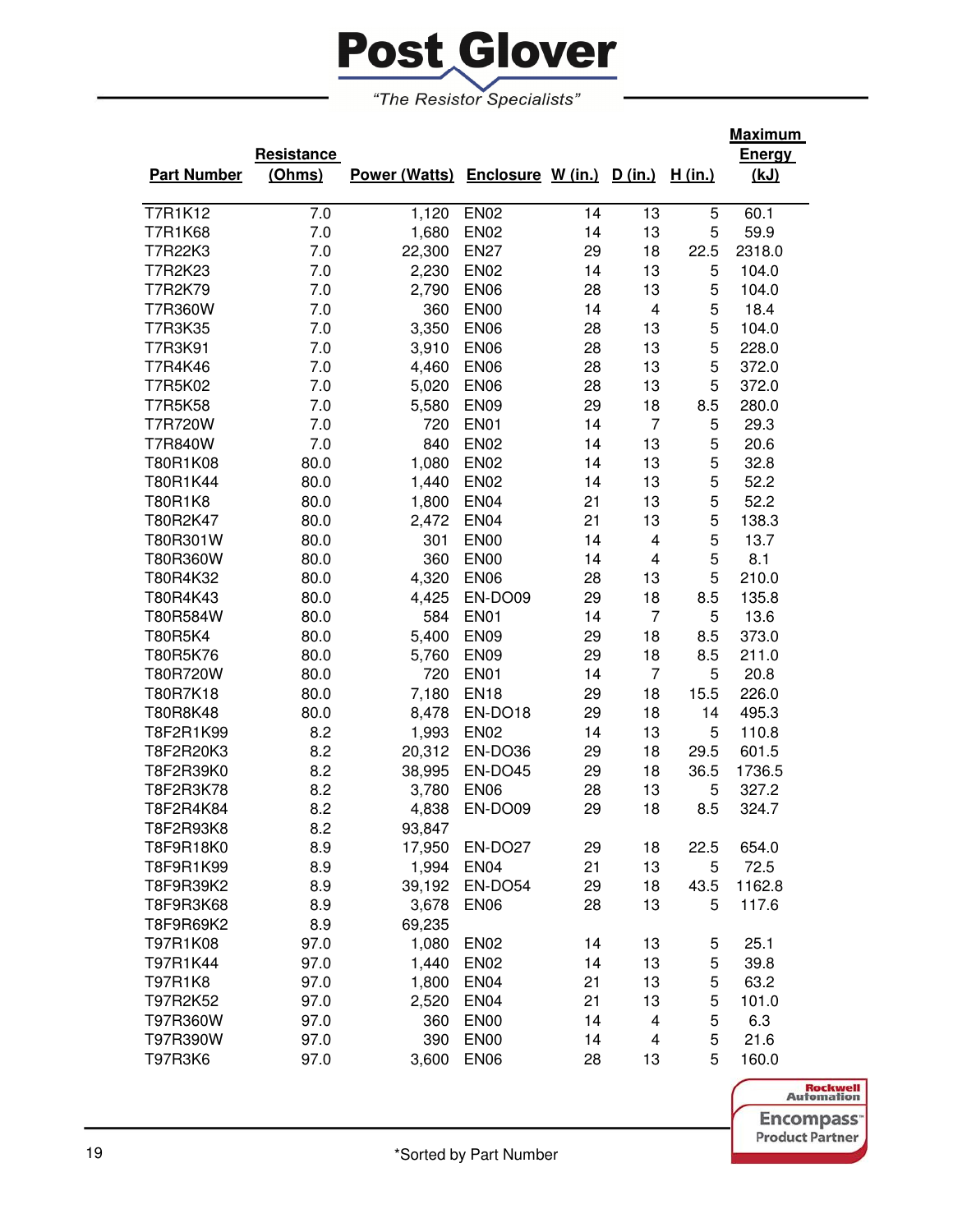

|                    |            |                                         |                  |    |    |         | <u>Maximum</u> |
|--------------------|------------|-----------------------------------------|------------------|----|----|---------|----------------|
|                    | Resistance |                                         |                  |    |    |         | <b>Energy</b>  |
| <b>Part Number</b> | (Ohms)     | Power (Watts) Enclosure W (in.) D (in.) |                  |    |    | H (in.) | (kJ)           |
|                    |            |                                         |                  |    |    |         |                |
| T97R4K32           | 97.0       | 4,320                                   | <b>EN06</b>      | 28 | 13 | 5       | 160.0          |
| T97R5K05           | 97.0       | 5,050                                   | <b>EN09</b>      | 29 | 18 | 8.5     | 210.0          |
| T97R5K4            | 97.0       | 5,400                                   | <b>EN09</b>      | 29 | 18 | 8.5     | 255.0          |
| T97R6K48           | 97.0       | 6,480                                   | <b>EN09</b>      | 29 | 18 | 8.5     | 255.0          |
| T97R71K08          | 97.0       | 71,080                                  | <b>EN90</b>      | 58 | 18 | 35      | 5153.0         |
| T97R720W           | 97.0       | 720                                     | <b>EN01</b>      | 14 | 7  | 5       | 15.8           |
| T9F3R10K1          | 9.3        | 10,100                                  | <b>EN09</b>      | 29 | 18 | 8.5     | 1468.0         |
| T9F3R11K0          | 9.3        | 11,000                                  | <b>EN09</b>      | 29 | 18 | 8.5     | 851.0          |
| T9F3R11K7          | 9.3        | 11,700                                  | <b>EN09</b>      | 29 | 18 | 8.5     | 851.0          |
| T9F3R11K8          | 9.3        | 11,800                                  | <b>EN09</b>      | 29 | 18 | 8.5     | 851.0          |
| T9F3R12K4          | 9.3        | 12,400                                  | <b>EN09</b>      | 29 | 18 | 8.5     | 851.0          |
| T9F3R13K4          | 9.3        | 13,400                                  | <b>EN09</b>      | 29 | 18 | 8.5     | 851.0          |
| T9F3R13K5          | 9.3        | 13,500                                  | <b>EN18</b>      | 29 | 18 | 15.5    | 334.0          |
| T9F3R13K8          | 9.3        | 13,800                                  | <b>EN18</b>      | 29 | 18 | 15.5    | 550.0          |
| T9F3R15K0          | 9.3        | 15,000                                  | <b>EN18</b>      | 29 | 18 | 15.5    | 550.0          |
| T9F3R15K1          | 9.3        | 15,100                                  | <b>EN18</b>      | 29 | 18 | 15.5    | 549.0          |
| T9F3R16K7          | 9.3        | 16,700                                  | <b>EN18</b>      | 29 | 18 | 15.5    | 549.0          |
| T9F3R16K8          | 9.3        | 16,800                                  | <b>EN18</b>      | 29 | 18 | 15.5    | 549.0          |
| T9F3R1K08          | 9.3        | 1,080                                   | <b>EN02</b>      | 14 | 13 | 5       | 61.9           |
| T9F3R1K26          | 9.3        | 1,260                                   | <b>EN02</b>      | 14 | 13 | 5       | 27.3           |
| T9F3R1K38          | 9.3        | 1,380                                   | <b>EN02</b>      | 14 | 13 | 5       | 79.7           |
| T9F3R1K5           | 9.3        | 1,500                                   | <b>EN02</b>      | 14 | 13 | 5       | 79.7           |
| T9F3R1K67          | 9.3        | 1,670                                   | <b>EN02</b>      | 14 | 13 | 5       | 79.7           |
| T9F3R1K68          | 9.3        | 1,680                                   | <b>EN02</b>      | 14 | 13 | 5       | 79.7           |
| T9F3R1K88          | 9.3        | 1,880                                   | <b>EN02</b>      | 14 | 13 | 5       | 79.7           |
| T9F3R2K07          | 9.3        | 2,070                                   | <b>EN02</b>      | 14 | 13 | 5       | 79.7           |
| T9F3R2K1           | 9.3        | 2,100                                   | <b>EN02</b>      | 14 | 13 | 5       | 79.7           |
| T9F3R2K25          | 9.3        | 2,250                                   | <b>EN06</b>      | 28 | 13 | 5       | 80.0           |
| T9F3R2K5           | 9.3        | 2,500                                   | <b>EN06</b>      | 28 | 13 | 5       | 138.0          |
| T9F3R2K52          | 9.3        | 2,520                                   | <b>EN06</b>      | 28 | 13 | 5       | 138.0          |
| T9F3R2K63          | 9.3        | 2,630                                   | <b>EN06</b>      | 28 | 13 | 5       | 138.0          |
| T9F3R2K75          | 9.3        | 2,750                                   | <b>EN06</b>      | 28 | 13 | 5       | 138.0          |
| T9F3R2K94          | 9.3        | 2,940                                   | <b>EN06</b>      | 28 | 13 | 5       | 138.0          |
| T9F3R360W          | 9.3        | 360                                     | EN <sub>00</sub> | 14 | 4  | 5       | 15.3           |
| T9F3R3K0           | 9.3        | 3,000                                   | <b>EN06</b>      | 28 | 13 | 5       | 138.0          |
| T9F3R3K33          | 9.3        | 3,330                                   | EN <sub>06</sub> | 28 | 13 | 5       | 138.0          |
| T9F3R3K36          | 9.3        | 3,360                                   | <b>EN06</b>      | 28 | 13 | 5       | 138.0          |
| T9F3R3K38          | 9.3        | 3,380                                   | <b>EN06</b>      | 28 | 13 | 5       | 138.0          |
| T9F3R3K75          | 9.3        | 3,750                                   | <b>EN06</b>      | 28 | 13 | 5       | 138.0          |
| T9F3R3K78          | 9.3        | 3,780                                   | <b>EN06</b>      | 28 | 13 | 5       | 138.0          |
| T9F3R420W          | 9.3        | 420                                     | EN <sub>00</sub> | 14 | 4  | 5       | 20.9           |
| T9F3R4K13          | 9.3        | 4,130                                   | <b>EN06</b>      | 28 | 13 | 5       | 138.0          |
| T9F3R4K2           | 9.3        | 4,200                                   | <b>EN06</b>      | 28 | 13 | 5       | 138.0          |
| T9F3R55K0          | 9.3        | 55,000                                  | <b>EN63</b>      | 29 | 18 | 50.5    | 2200.0         |
| T9F3R5K0           | 9.3        | 5,000                                   | EN <sub>09</sub> | 29 | 18 | 8.5     | 255.0          |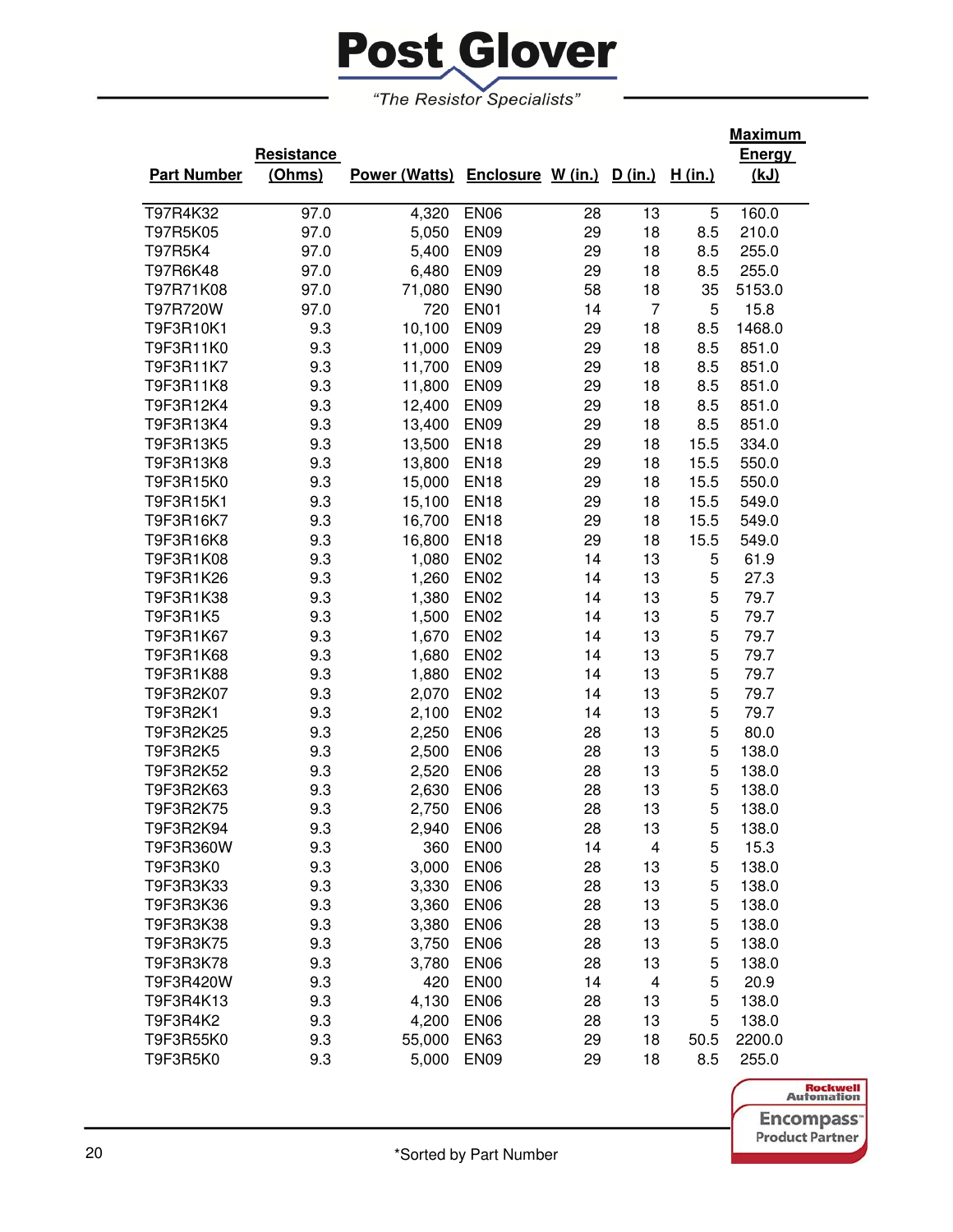

|                    |            |               |                  |           |         |         | <b>Maximum</b> |
|--------------------|------------|---------------|------------------|-----------|---------|---------|----------------|
|                    | Resistance |               |                  |           |         |         | <b>Energy</b>  |
| <b>Part Number</b> | (Ohms)     | Power (Watts) | <b>Enclosure</b> | $W$ (in.) | D (in.) | H (in.) | (kJ)           |
|                    |            |               |                  |           |         |         |                |
| T9F3R5K5           | 9.3        | 5.500         | EN <sub>09</sub> | 29        | 18      | 8.5     | 304.0          |
| T9F3R66K6          | 9.3        | 66,600        | <b>EN72</b>      | 29        | 18      | 57.5    | 2203.0         |
| T9F3R67K2          | 9.3        | 67.200        | <b>EN72</b>      | 29        | 18      | 57.5    | 2203.0         |
| T9F3R6K66          | 9.3        | 6,660         | <b>EN09</b>      | 29        | 18      | 8.5     | 304.0          |
| T9F3R6K88          | 9.3        | 6.880         | EN <sub>09</sub> | 29        | 18      | 8.5     | 496.0          |
| T9F3R6R72          | 9.3        | 6,720         | EN <sub>09</sub> | 29        | 18      | 8.5     | 496.0          |
| T9F3R720W          | 9.3        | 720           | EN <sub>01</sub> | 14        | 7       | 5       | 38.9           |
| T9F3R8K25          | 9.3        | 8,250         | EN <sub>09</sub> | 29        | 18      | 8.5     | 924.0          |
| T9F3R8K32          | 9.3        | 8,320         | EN <sub>09</sub> | 29        | 18      | 8.5     | 496.0          |
| T9F3R8K39          | 9.3        | 8,390         | <b>EN09</b>      | 29        | 18      | 8.5     | 496.0          |
| T9F3R9K63          | 9.3        | 9,630         | EN <sub>09</sub> | 29        | 18      | 8.5     | 496.0          |